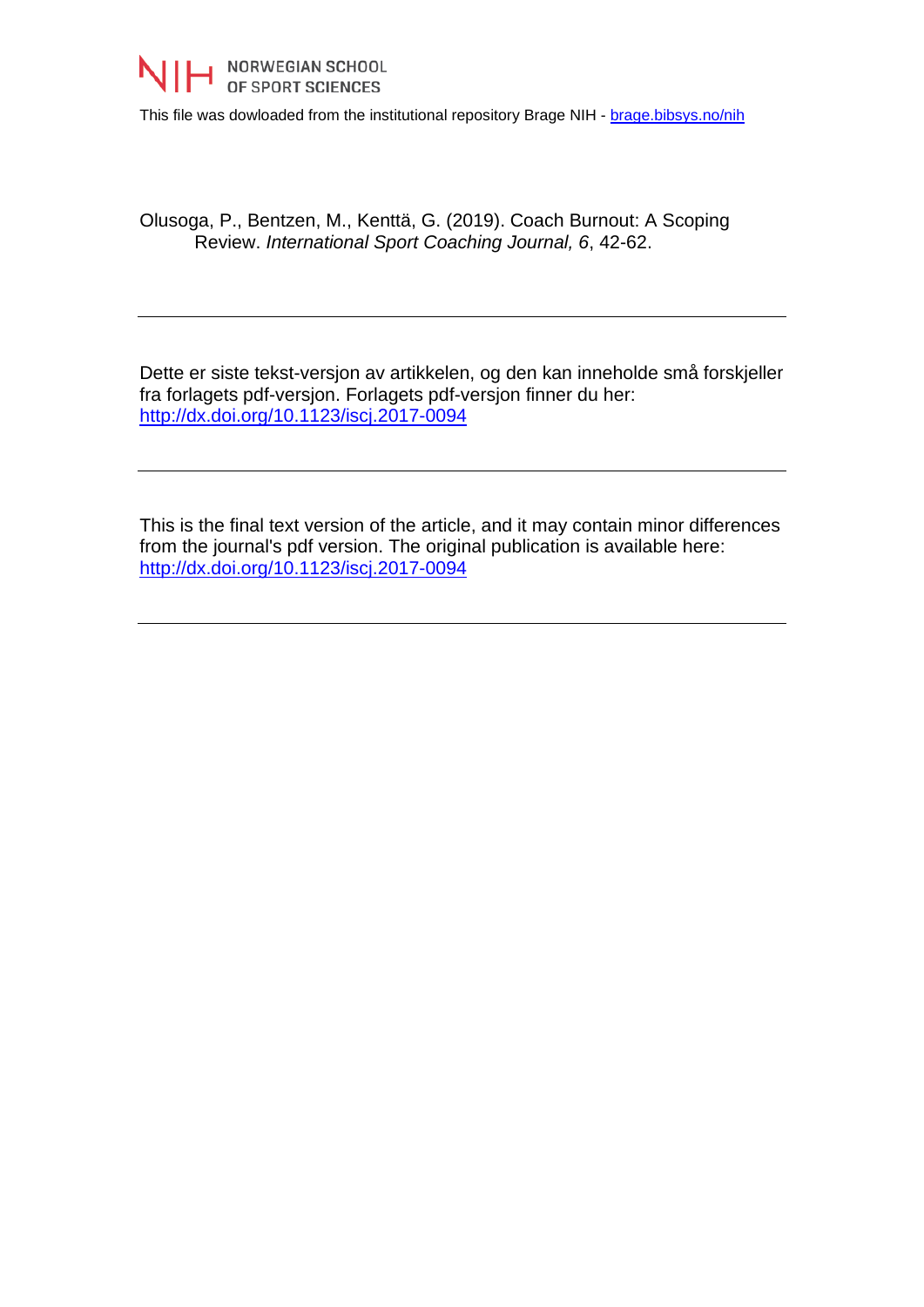## **Coach Burnout: A Scoping Review**

Peter Olusoga<sup>1</sup>, Marte Bentzen<sup>2</sup>, & Göran Kenttä<sup>3</sup>

<sup>1</sup> Peter Olusoga, PhD Academy of Sport & Physical Activity Sheffield Hallam University S10 2BP United Kingdom Email: [p.olusoga@shu.ac.uk](mailto:p.olusoga@shu.ac.uk) Phone number +44 114 225 5752

<sup>2</sup>Marte Bentzen, PhD Department of Physical Education The Norwegian School of Sport Sciences PB 4014 Ullevål Stadion, 0806 Oslo, Norway Email: marte.bentzen@nih.no Phone number: +47 990 20 101

<sup>3</sup>Göran Kenttä, PhD Department of Performance and Training The Swedish School of Sport & Health Sciences Box 5626, S-114 86 Stockholm, Sweden Email: goran.kentta@gih.se Phone number: +46 812053732

Correspondence concerning this article should be addressed to: Dr Peter Olusoga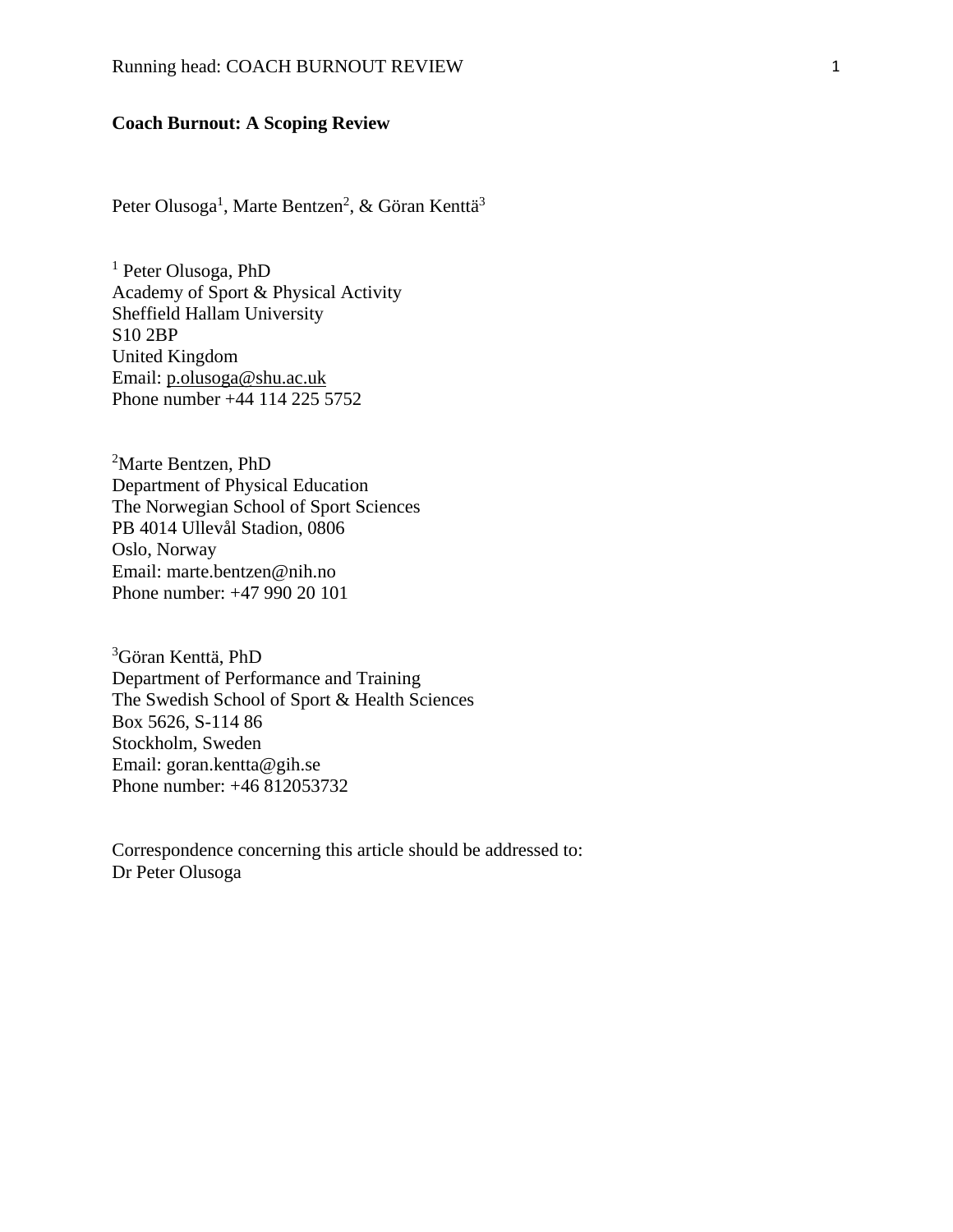#### **Coach Burnout: A Scoping Review**

# **Abstract**

Coaches' experiences of burnout and stress have been popular topics for research within sport psychology, particularly over the last decade. The purpose of this scoping review was to provide an up-to-date and critical review of the coaching burnout literature, consolidate research findings, assess current methodological and conceptual trends, and identify avenues for research in this area. Five electronic databases were used to conduct the literature search up to September 30th, 2017 (PsycINFO, Web of Science, PubMed, SPORTDiscus, ORIA, Google Scholar). Initially, 65 papers, reviews, and books chapter were identified, but through an iterative process, 45 peer-reviewed, published articles satisfied the inclusion criteria, and the data from these studies was charted. Findings indicated that coach burnout literature is explored from a number of different theoretical perspectives, and shortcomings were identified regarding constructs and concepts used, and research quality. Based on consolidated findings, key challenges are identified, and recommendations for future research are suggested. Recommendations include the use of designs that fully capture the enduring nature of the burnout experience, further consideration being given to the measurement of coach burnout, and further research exploring the clinical treatment and prevention of burnout in coaching contexts.

### **Keywords: Coaches, Burnout, Literature Review, Stress, Measurement,**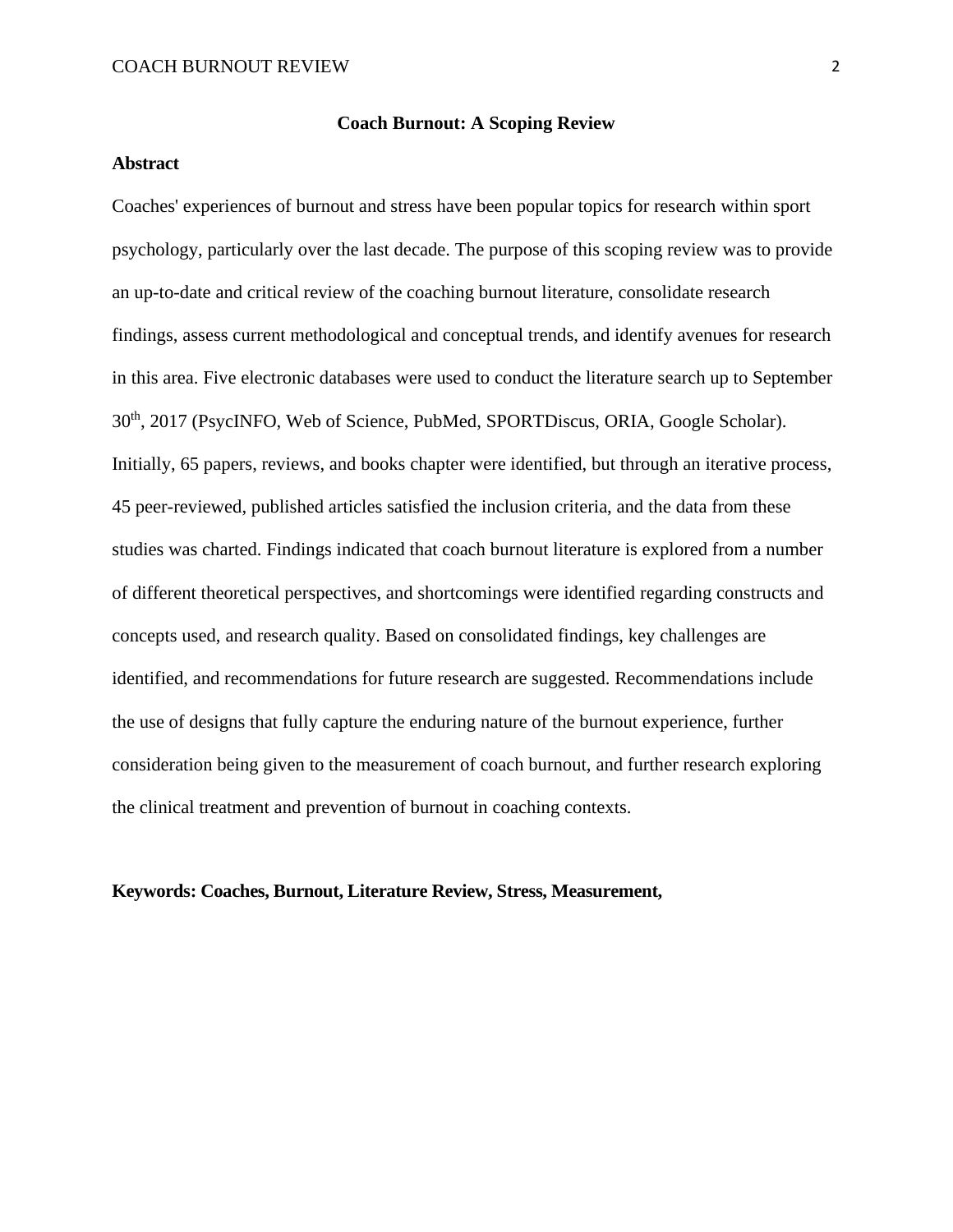### **Introduction**

Burnout is most often described as "an enduring experiential syndrome" (Maslach & Jackson, 1986) with three central characteristics: emotional exhaustion (a feeling of being overwhelmed and emotionally depleted by work), depersonalisation (a cynical attitude towards, or withdrawal from, personal relationships at work), and reduced personal accomplishment (perceived lack of competence, low self-esteem and inadequacy). Although originally documented in human care settings (Freudenberger, 1974; Maslach, 1976), Freudenberger (1975) suggested that burnout might also be observed in other environments, while Schutte, Toppinen, Kalimo, and Schaufeli (2000) argued that burnout was more likely to develop in professionals whose job roles are based around interpersonal relationships. These human relationships are an integral part of sports coaching (Vealey, Udry, Zimmerman, & Soliday, 1992), which itself has been described as a potentially 'consuming, demanding, and frustrating experience' (Raedeke, 2004). As such, and given that burnout symptoms might contribute to the alarming number of coaches leaving the profession in certain sports each year (Raedeke, 2004), coaches' experiences of burnout and stress have been popular topics for research within sport psychology (e.g., Bentzen, Lemyre, & Kenttä, 2014, 2016b; Hudson, Davison, & Robinson, 2013; Kellmann, Altfeld, & Mallett, 2015; Knight, Reade, Selzler, & Rodgers, 2013; Olusoga Butt, Hays, & Maynard, 2010; Olusoga & Kenttä, 2017).

Early research into coaching burnout was based largely on Smith's (1986) Cognitive-Affective Stress Model, which suggested that burnout was a result of prolonged exposure to stress (e.g., Caccese & Mayerberg, 1984; Capel, Sisley & Desertrain, 1987; Kelley; 1994; Kelley & Gill; 1993; Vealey et al., 1992). Vealey et al. (1992) explored predictors of burnout from a stress perspective and suggested that trait anxiety and a host of cognitive perceptions of the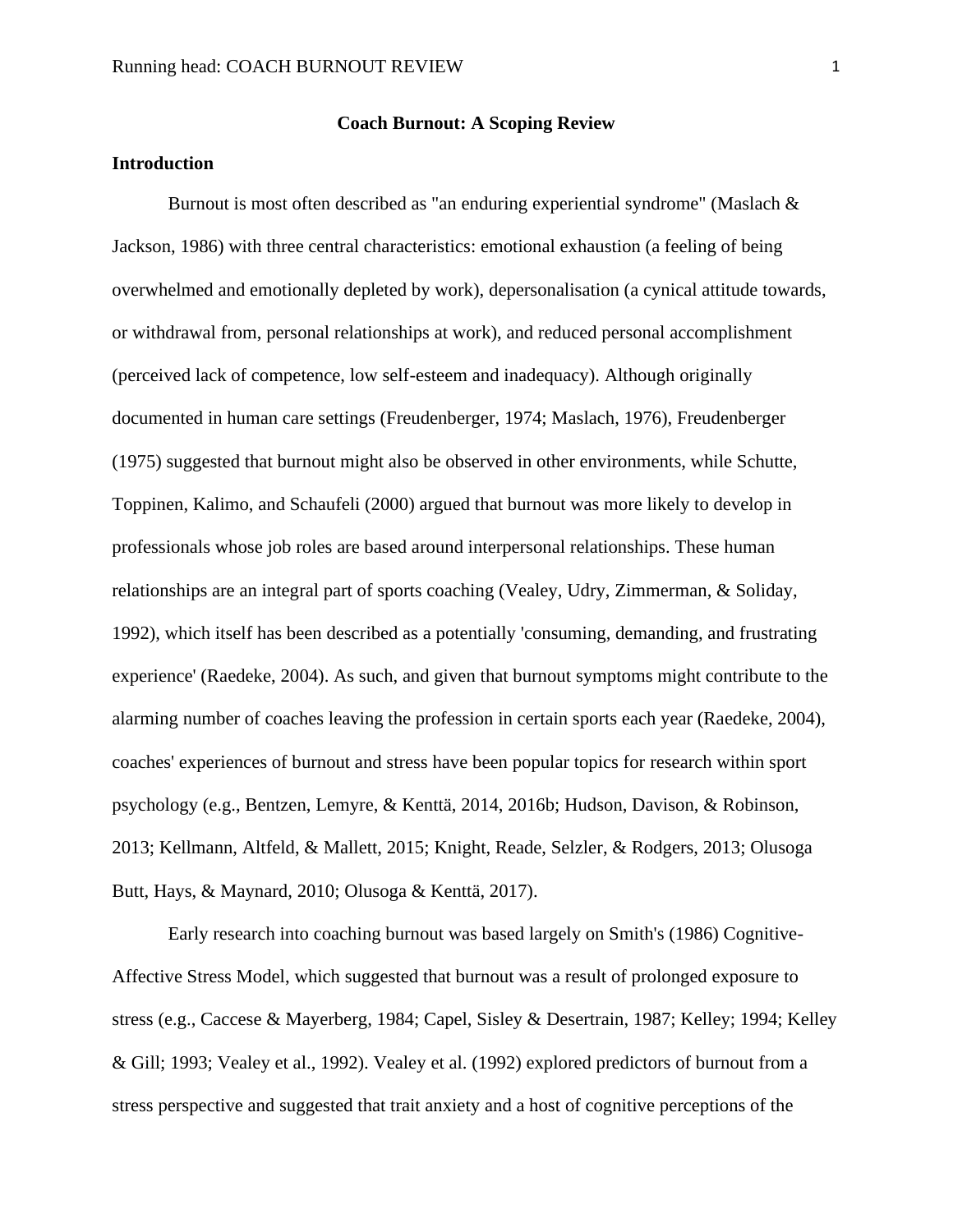coaching role (e.g., perceived rewards, perceived value of the role, perceived overload and perceived control) were predictive of burnout in male and female collegiate coaches. Furthermore, Kelley (1994) and Kelley and Gill (1993) found that in collegiate coaching, stress appraisals (e.g., perceived stress, role conflict, and 'coaching issues') were significantly related to all three dimensions of burnout. However, as Raedeke (1997) suggested, not everyone who experiences stress burns out. Consequently, a number of other perspectives have also been suggested to explain the burnout phenomenon.

From a sociological perspective, Coakley (1992) argued that the culture of sport organisations can lead to the development of a singular and sport-related identity. When experienced in tandem with a limited sense of control, burnout (conceptualised by Coakley as premature withdrawal from sport) can be the result. While Coakley's assertions were based on interviews with a small set of adolescent athletes, it is not unrealistic that organisational culture might play a role in coach burnout. Raedeke, Granzyk, and Warren (2000) explored the notion that stress on its own is not sufficient to cause burnout, and that highly committed coaches are more likely to experience the syndrome. Raedeke et al. (2000) suggested that coaches could display one of three commitment profiles (attraction, entrapment, or low commitment) based on the theoretical determinants of commitment (i.e., costs and benefits, satisfaction and attractive alternatives, investments, and social constraints). In their study with 295 age-group swimming coaches, Raedeke et al. found that coaches displaying characteristics of entrapment (i.e., coaches who perceive that there are high costs and low benefits associated with the role, a lack of attractive alternatives to coaching, that they have invested a significant amount, and that others wish them to continue), scored higher on the burnout dimension of emotional exhaustion than coaches displaying low commitment or attraction profiles. Also exploring burnout from a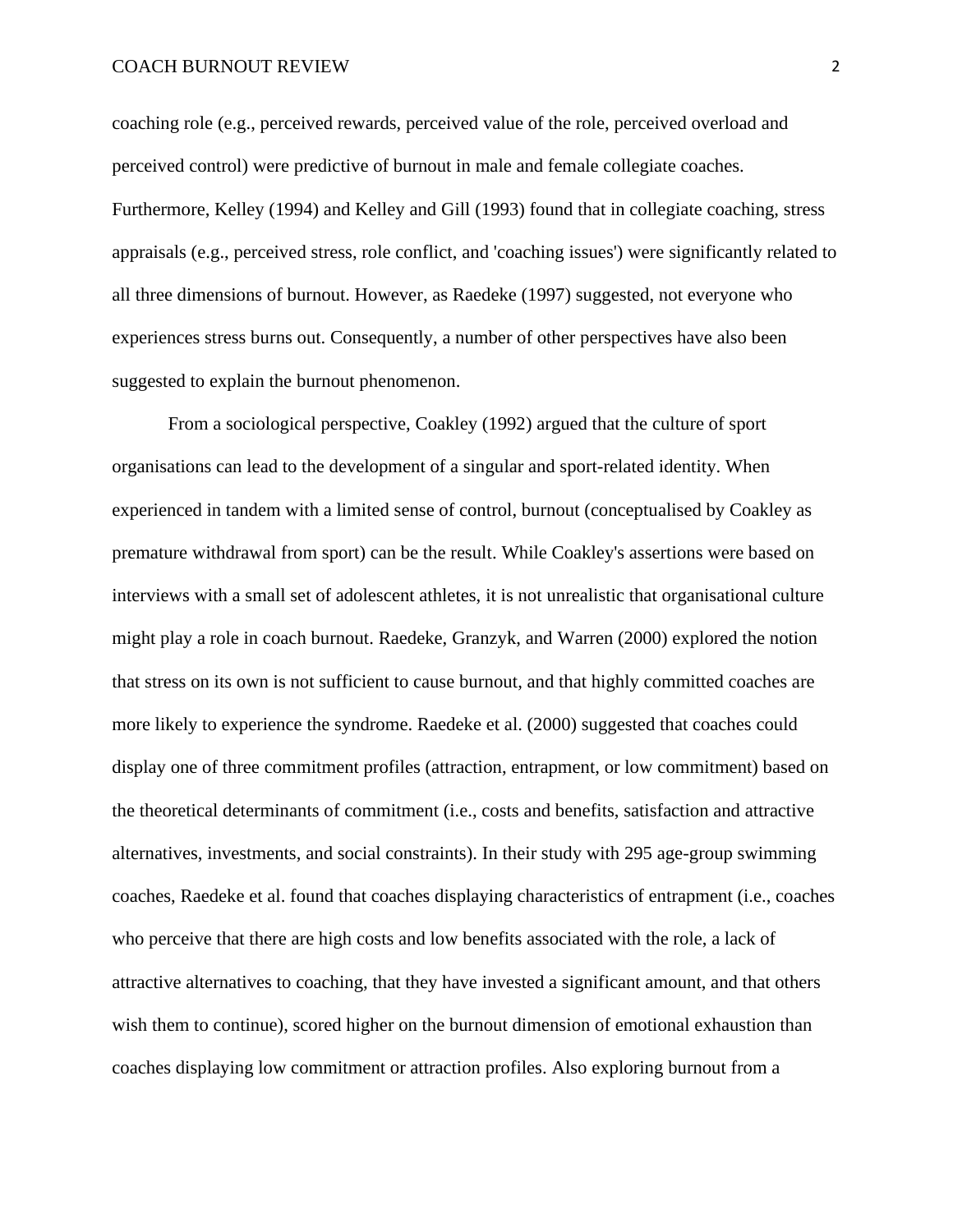motivational perspective, Donahue, Forest, Vallerand, Lemyre, Crevier-Braud, and Bergeron (2012) found that professional coaches' obsessive passion was associated with their use of ruminative thoughts, which, in turn, was predictive of emotional exhaustion. Moreover, harmonious passion was thought to prevent rumination and, thus, indirectly protect coaches from experiencing emotional exhaustion. Several recent studies have used the motivational framework of Self-Determination Theory (Ryan & Deci, 2017) to study the process of burnout among coaches. Findings indicated that lower levels of need satisfaction and autonomous motivation seem to explain why some coaches are more prone to experience higher levels of burnout than others (Bentzen et al., 2014, 2016b; Bentzen, Lemyre, & Kenttä, 2016a; Stebbings, Taylor, Spray, & Ntoumanis, 2012). Finally, Lundkvist, Gustafsson, Hjälm, and Hassmén's (2012) interviews with elite Swedish soccer coaches suggested that burnout stemmed from issues related to home and work. More recent explanations have therefore focused on work-home interference and lack of recovery as major determinants of burnout (e.g., Bentzen et al., 2016b; Kellman et al. 2015; Lundkvist et al., 2012; Lundkvist, Gustafsson, Davis, & Hassmén, 2016).

In 2007, Goodger, Gorely, Lavallee, and Harwood, published a systematic review of the literature on burnout in sport. Earlier reviews had been carried out almost 20 years previously (Dale & Weinberg 1990; Fender, 1989). In each case, the focus of the review was on burnout in sport as a whole so studies reporting on athlete burnout were included. Specifically, in Goodger et al.'s (2007) review, fewer than half of the studies reviewed focused on coaches, and as the authors themselves conceded, there was a 'notable absence of elite coaches' in the sample (p.132). Goodger et al. highlighted a number of avenues that future researchers should consider, such as the relationship between burnout, mood, stress, and recovery, and the treatment and prevention of burnout. However, following their review, research seemed to focus more on the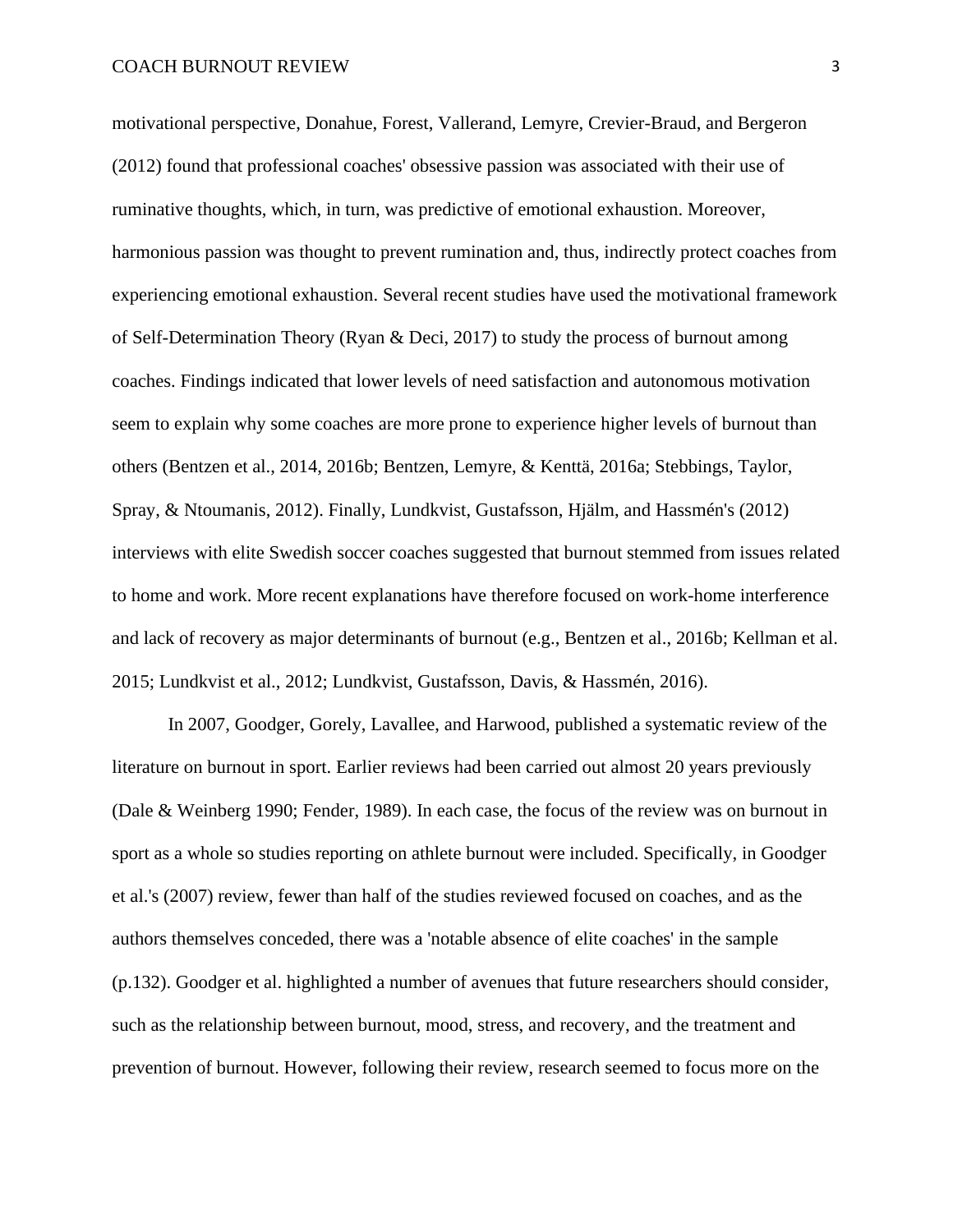stress experiences of coaches than on burnout (e.g., Fletcher & Scott, 2010; Olusoga et al., 2009, 2010, Thelwell, Weston, Greenlees, & Hutchings, 2008). Moreover, burnout research continued to focus more on athletes (e.g., Appleton, Hall, & Hill, 2009; Hill, Hall, & Appleton, 2010; Lemyre, Hall, & Roberts, 2008; Gustafsson, Hassmén, Kenttä, & Johansson, 2008), than on coaches or other 'performers' (e.g., managers, support staff) in sports organisations.

More recently, however, coach burnout research has gained momentum and is beginning to answer some of the coach burnout questions that remain (e.g., Bentzen et al., 2014, 2016a, 2016b; Kellman et al., 2015; Lundkvist et al., 2012; Olusoga & Kenttä, 2017). Nevertheless, coaching burnout research is hampered by a lack of useful consensus on appropriate measures and, indeed, on the application of such measures, for capturing the burnout experience. Moreover, a variety of theoretical perspectives have been adopted in exploring coach burnout. As such, the purpose of this paper is to provide an up-to-date and critical review of the coaching burnout literature, consolidate research findings, assess current methodological and conceptual trends, and identify avenues for research in this area, all of which might help to drive research in this field forwards.

#### **Method**

A scoping review has been described as a process of mapping the existing literature in a certain area (Arksey & O'Malley, 2005), and has been suggested to fit well when the aim of a study is broad (Armstrong, Hall, Doyle, & Waters, 2011). Importantly, the body of literature within the field of coach burnout is still relatively modest, yet is considerably varied when it comes to theoretical framework, study design, and measurement. Scoping reviews are argued to be suitable in these situations, as they allow greater flexibility to include a wider range of types of publications, compared to a systematic review (Armstrong et al., 2011; Clark, Camiré, Wade,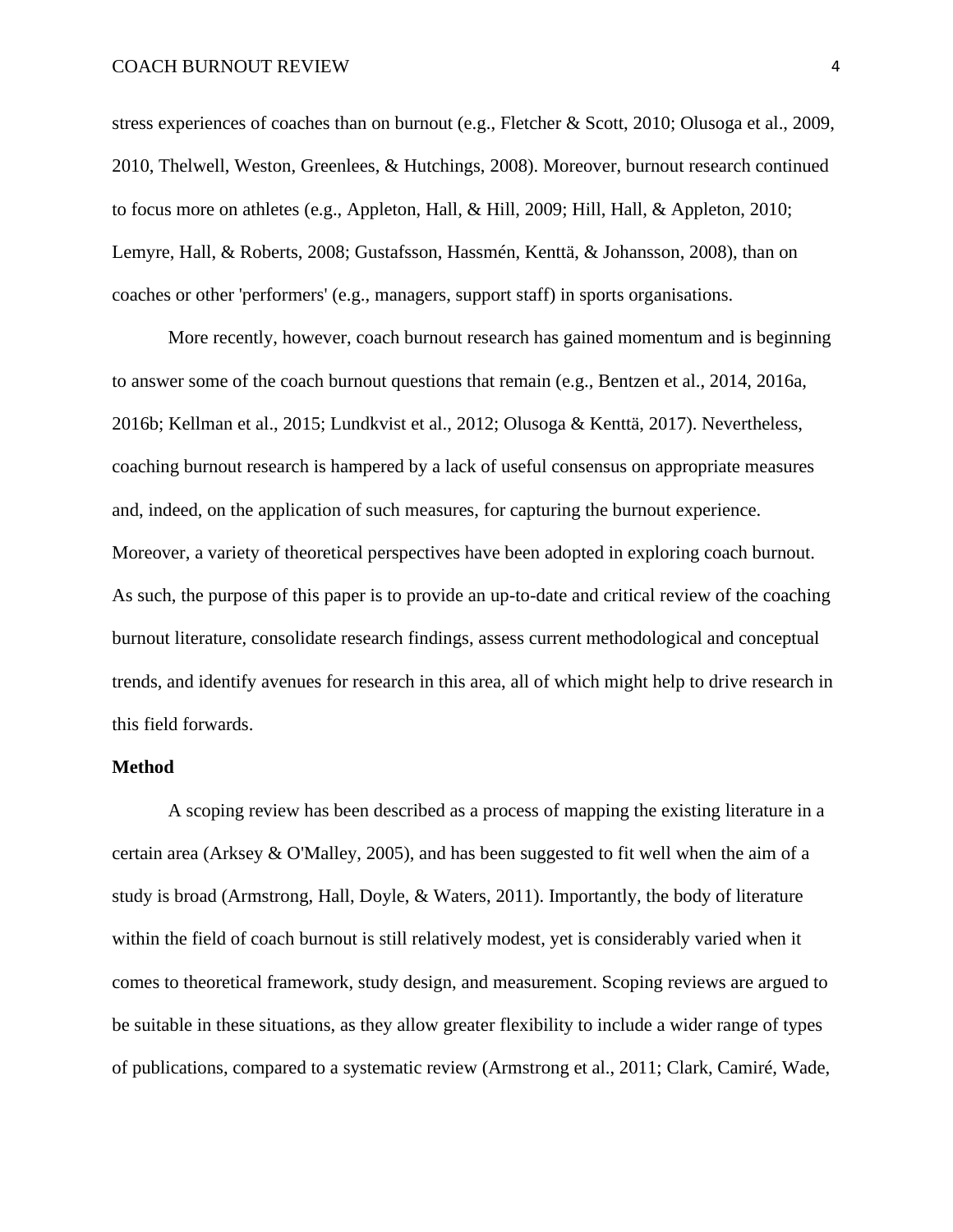& Cairney, 2015). In addition, scoping reviews are preferable when the research aims to identify parameters and gaps in the body of literature (Armstrong et al., 2011). Within the current study, the methodological framework of a scoping review as described by Arksey and O'Malley (2005) was used. However, to advance this methodology, Levac, Colquhoun, and O'Brian (2010) suggested some refinements to the process, which will also be taken into consideration in this study. Broadly, this method consists of five main steps: 1) Identifying the research question (see introduction), 2) Identifying relevant studies, 3) Study selection, 4) Charting the data, and 5) Collating, summarising, and reporting the results (Arksey & O'Malley, 2005; Levac et al., 2010). *Literature search strategy (identifying relevant studies)*

Five electronic databases were used to conduct the literature search up to September  $30<sup>th</sup>$ , 2017: PsycINFO, Web of Science, PubMed, SPORTDiscus, ORIA, and Google Scholar. These databases were chosen as, combined, they represented a wider perspective of sport (e.g., psychological, sociological, medical, organisational and pedagogical perspectives), which could be of interest for the scope of this review. Keywords used in the search were: 'burnout', 'exhaustion', 'coach', 'coaches', and 'sport'. These keywords were used in different combinations in the searches (e.g., 'coach, burnout, sport'; 'coaches, burnout, sport'; 'sport, coach, exhaustion'). Only articles written in English were included. Studies involving dual-role teacher-coaches were included in the review as they contribute significantly to the coaching burnout literature; however, studies involving PE-teachers instead of coaches, and stress instead of burnout were excluded.

For every search conducted in each of the databases, the accuracy and relevance of the studies found were evaluated as unsuitable for the scope of this review after approximately 40 results. Consequently, only the first 100 results of each search were screened by reviewing and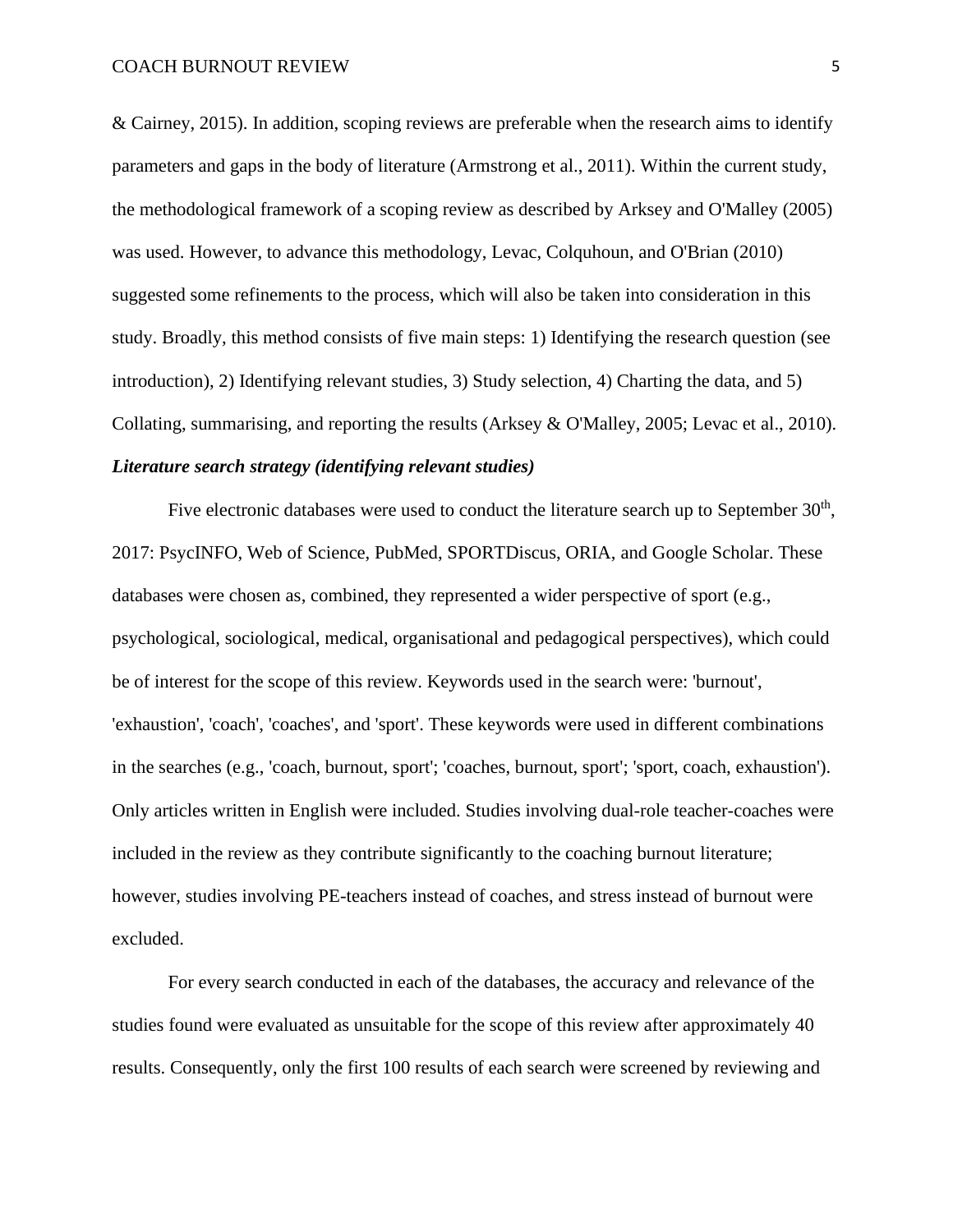assessing the abstracts and keywords to determine whether the studies were appropriate for the scope of the review, guided by the inclusion and exclusion criteria. The second author conducted this part of the literature review, and consulted with the first and third authors when uncertain. Additionally, the reference list of all papers found of interest at this stage of the literature search was screened (Arksey & O'Malley, 2005). Initially, 65 papers, reviews, and books chapters were found to be relevant for this review, and these were collated in a reference list and downloaded in a shared file for all researchers.

#### *Charting the data*

All three authors cooperated in a more thorough assessment of the papers found, via extensive discussion. To chart the data effectively, a spreadsheet was created on a shared google document (meaning each member of the research team had access to and the ability to edit the data). For the studies that met our inclusion criteria, we extracted data pertaining to the participant demographics (i.e., number, gender, role, sport type, and level of performance), study design (i.e., methodology, methods, data analysis techniques), measures (independent and dependent variables, correlates and co-variables, measurement tools), and theoretical perspective/underpinning (theoretical framework underpinning burnout / conceptualisation of burnout). The extraction of data was an iterative process, with further key data being deemed more/less important as the data charting exercise was completed. For example, the fields in the spreadsheet were expanded to include further categories of performance level, while for sport type, the classification of team or individual sport was considered sufficient. Moreover, during this process, a further 20 publications were excluded from the review: Four book chapters, three previous burnout reviews, one professional practice article, nine studies with limited or no actual burnout data, and two conference/dissertation abstracts. One additional paper was found to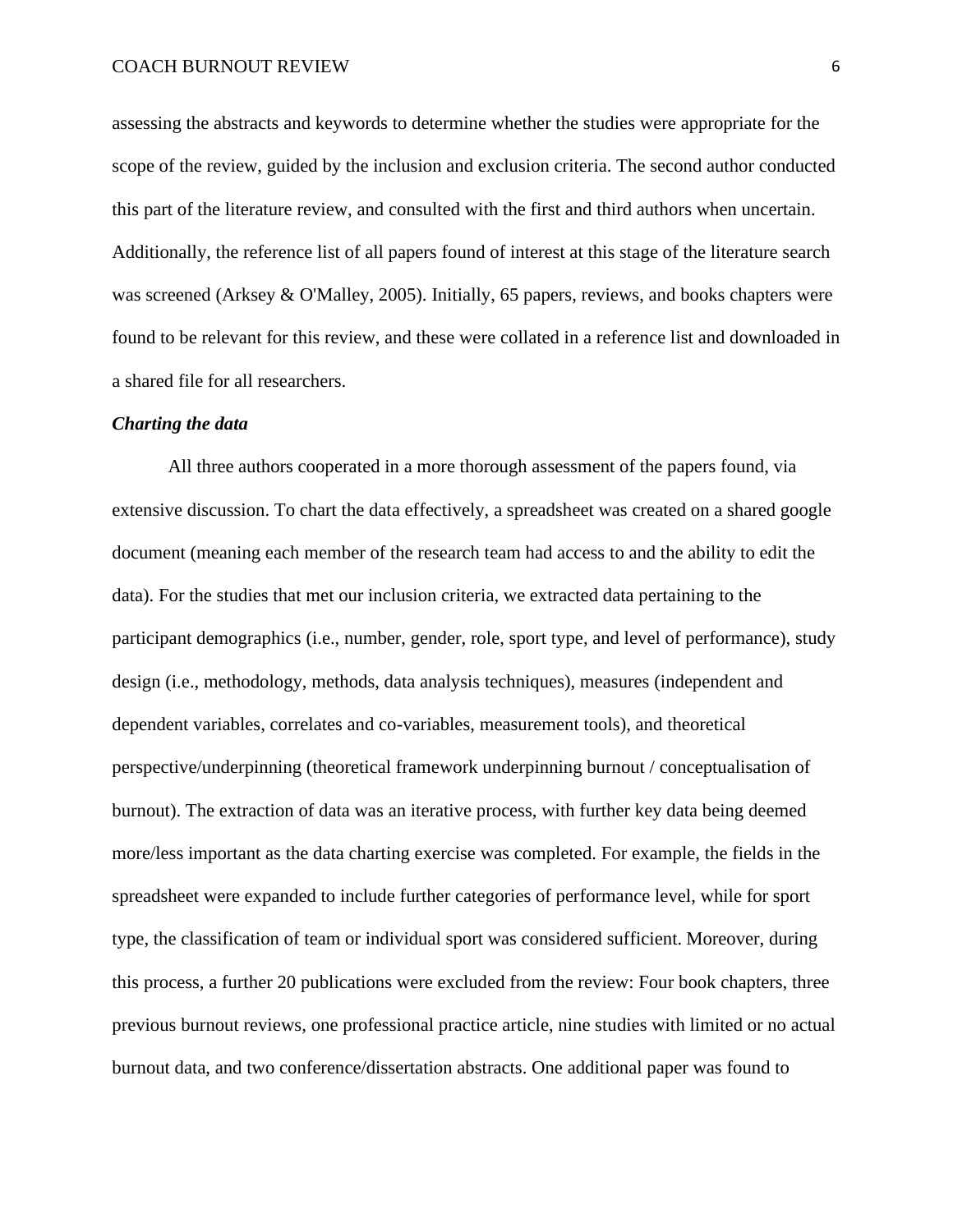pertain to teachers of physical education rather than coaches. However, in order to provide a broader description of relevant literature in the area, a reference list of these publications is included in Appendix A. Finally, the remaining 45 peer-reviewed, published articles satisfied our inclusion criteria (See Table 1).

#### **Results**

The purpose of this review was to map the existing coaching burnout literature. In carrying out the literature search, we identified 65 publications of various types related to coaching burnout, published between 1984 and September, 2017. Of these, over one third was published after 2010, indicating a welcome resurgence in the popularity of exploring burnout in coaching populations. However, only the 45 peer-reviewed, published research articles that satisfied our inclusion criteria will be analysed in the results section.

#### *Coach characteristics*

A detailed breakdown of the sample demographics can be found in Table 2. Exploring the characteristics of the samples used in the 45 peer-reviewed, published research studies allowed us to gain a valuable insight into where coaching burnout research has been focused, and, perhaps, to identify neglected coaching populations who might benefit from further investigation. Over half (53.3%) of burnout research studies were conducted with North American coaches, while Scandinavian and European coaches were sampled in 41% of the included studies. The majority of studies (75.6%) were conducted using mixed samples of male and female coaches. Seven studies (15.5%) focused exclusively on male coaches, whereas one study (2.2%) was conducted with a sample of female coaches. In three studies (6.7%) the gender breakdown of the sample was not specified.

Given that various work-life interference issues can contribute to burnout, coaches' employment status is an important consideration in burnout research, however, employment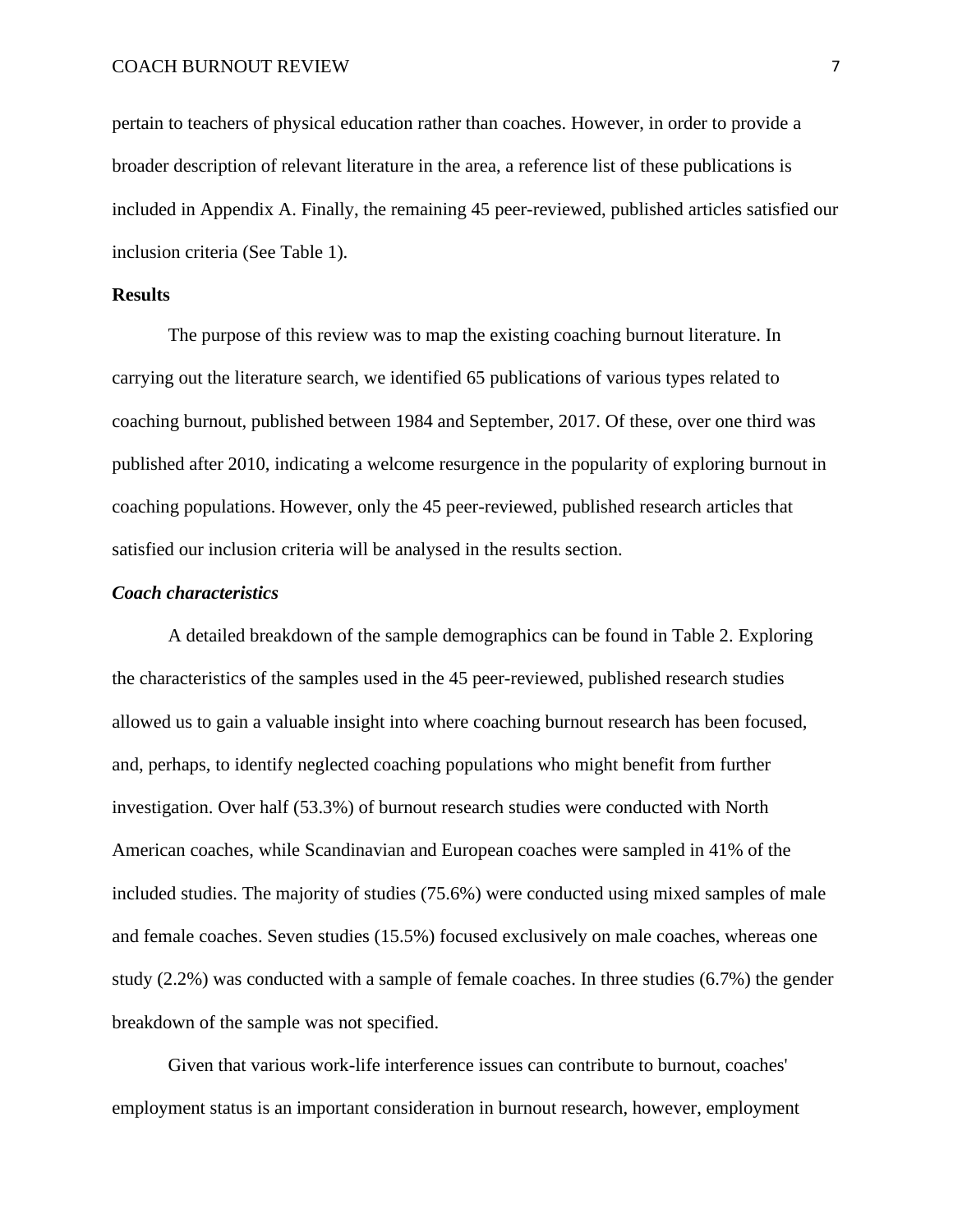status was not adequately specified in sixteen (35.6%) of the studies included. A full breakdown of the coach characteristics, including sport type and performance standard, can be found in Table 2.

#### *Study design*

A summary of the design characteristics of the reviewed studies can be found in Table 3. The vast majority of published research (84.45%) was quantitative. Taken together with the two mixed-methods studies, most designs (80%) were cross-sectional, and we found variation in the tools used to measure burnout. More specifically, in the sample of 40 quantitative or mixedmethods research studies, descriptions of measurement tools were not always comprehensive. However, we attempted to capture the burnout measure used, as it was specifically described by the authors in each study. The vast majority of authors used some form of the Maslach Burnout Inventory (MBI-Human Services Survey - MBI-HSS; Maslach & Jackson, 1981; MBI-General Survey - MBI-GS; Schaufeli, Leiter, Maslach, & Jackson, 1996; MBI-Educators Survey - MBI-ES; Maslach & Jackson, 1986). The MBI is comprised of three scales: emotional exhaustion, depersonalization, and personal accomplishment, yet the specific version of the survey used in the studies under review varied considerably (see Table 3). In four studies (10%) the version of the MBI used was not stated at all, and while authors of nine studies reported using some form of the MBI modified for use with coaches, in only five such studies was the 'MBI-C' specifically referred to. The CBQ (an adapted version of the Athlete Burnout Questionnaire; Raedeke & Smith, 2001) was used in five studies (12.5%), and the authors in one study chose to use the Job Burnout Scale (Yin & Xue, 2009) comprising subscales of depersonalization, low-potency feeling, and knowledge drain.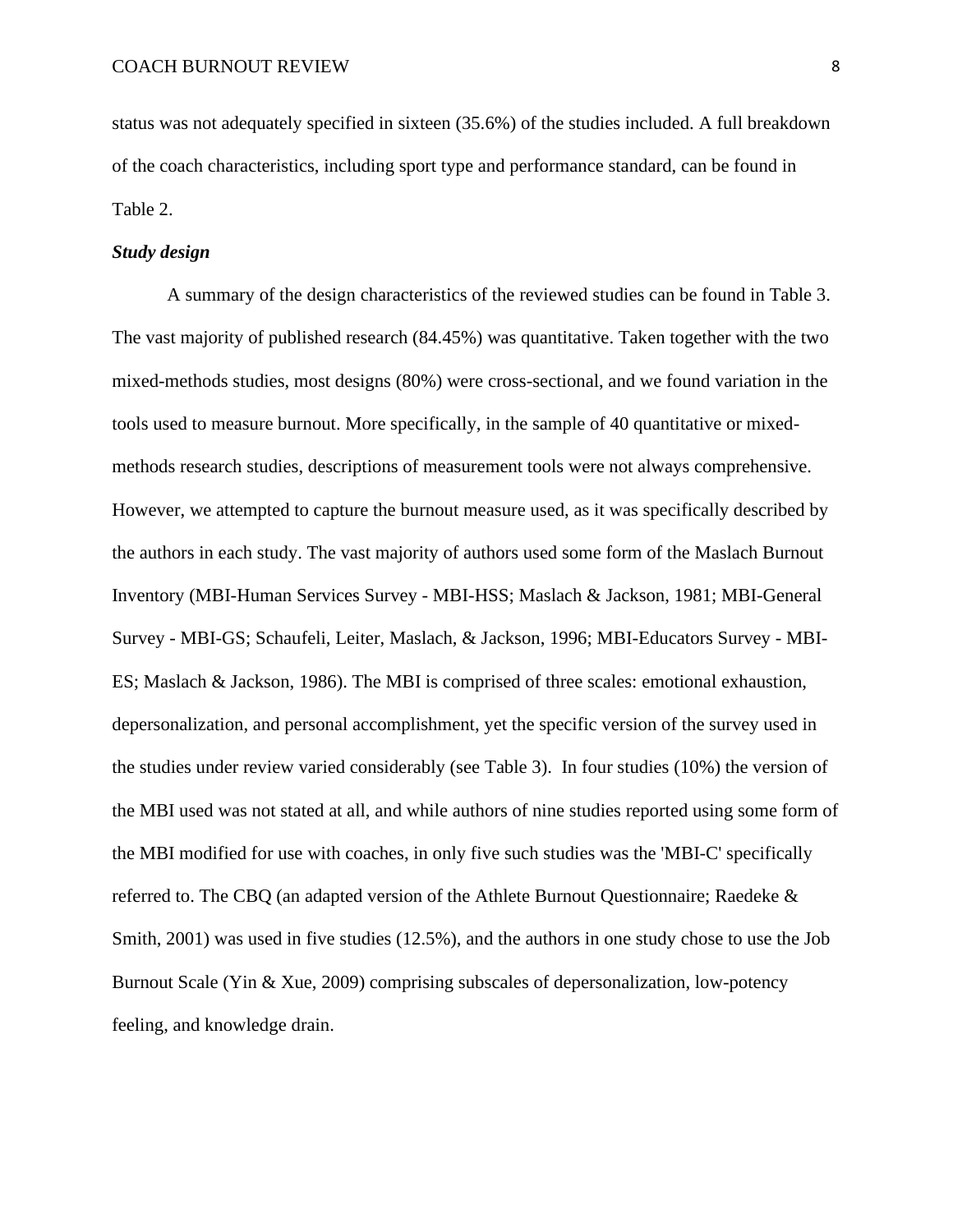Of the 40 mixed methods/quantitative studies, only the frequency of burnout was measured in thirty-five (87.5%), while in five studies (12.5%) the intensity and frequency of burnout was measured. The emotional exhaustion scale was used to measure burnout in seven studies (17.5%). Finally, although in eight of the 40 studies it was proposed that higher burnout levels were identified by taking a composite measure of all three subscales (i.e., high burnout characterised by higher emotional exhaustion, higher depersonalisation, and reduced personal accomplishment), a composite measure of burnout was used in the analysis of data for one study; separate analyses were performed on each subscale in the rest.

#### *Burnout perspective*

Of further interest was the theoretical perspective/conceptualisation of burnout adopted by coach burnout researchers. In our final sample of 45 research studies, we found that the approach adopted varied considerably from study to study. In twenty-seven of the 45 studies (60%) a stress perspective was adopted to explain coaching burnout. In three of those 27 stressbased burnout studies, authors also included workload and work-home interference to explain burnout. Recovery in addition to stress was also discussed in three studies, burnout in relation to perfectionism was explored in one, and in one study, authors included leadership as an underpinning theory.

Burnout was explored in relation to a combination of Self Determination Theory (SDT) and Workload in six studies (13.3%), while in another two studies (4.4%) a commitment-based explanation of burnout was adopted. In one study burnout was related to Work-Home Interference, while one set of authors used Golembiewski's (Golembiewski, Munzenrider, & Carter, 1983) Phase Model of Burnout to underpin their research. Role Theory, Coach Efficacy,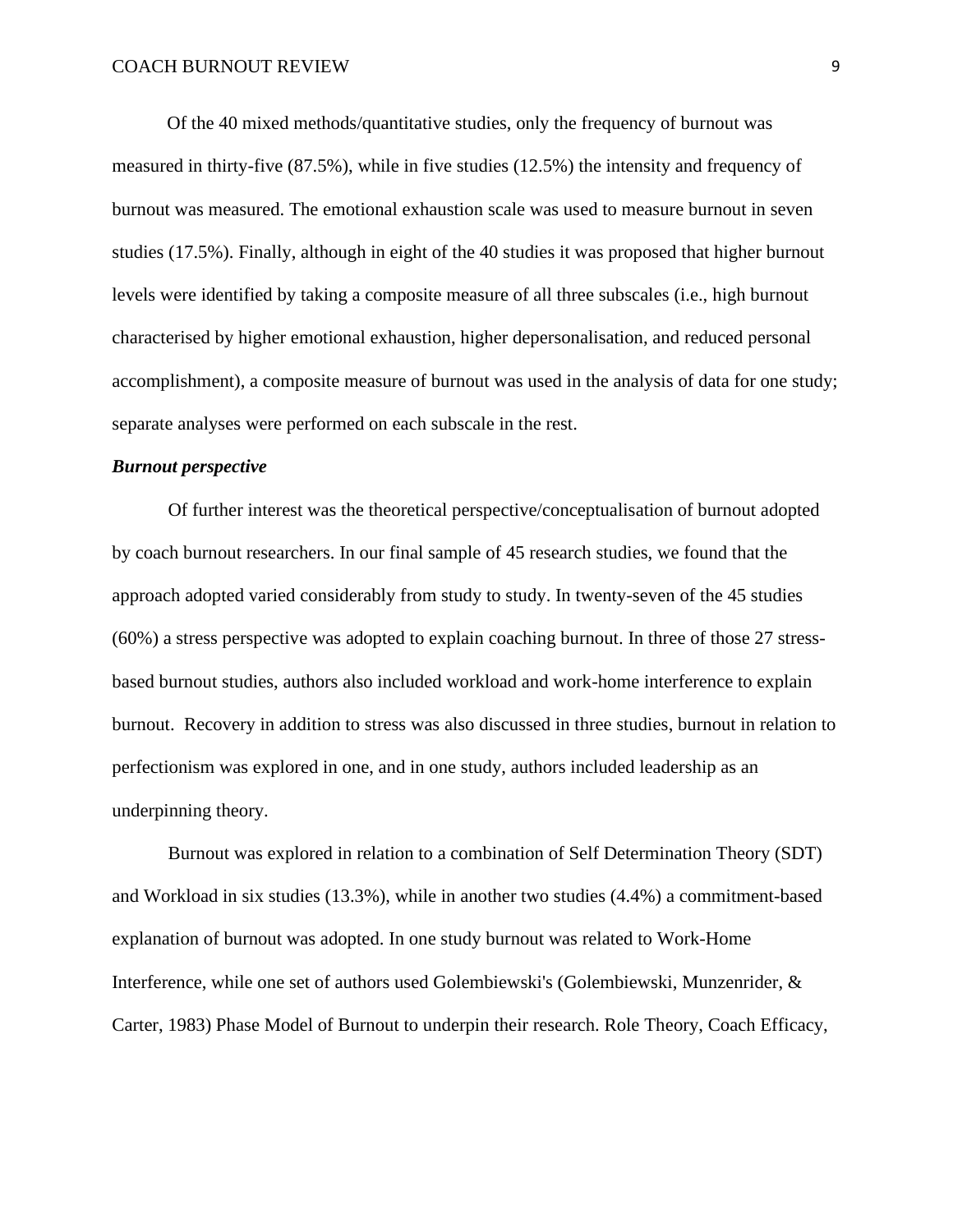Emotions, Emotional Labour, Passion, Leadership, and Conservation of Resources (COR) were also cited once each as frameworks underpinning studies into coaching burnout.

#### **Discussion**

The purpose of undertaking this scoping review was to provide an up-to-date and critical review of the coach burnout literature, with the aim of consolidating research findings, assessing current methodological and conceptual trends, and identifying promising avenues for future research in this area. We identified 45 published, peer-reviewed journal articles that met our inclusion criteria; these research studies explored coach burnout from a number of different perspectives, with a broad variety of coaches, and using a range of methods and measures. The overall strengths and limitations of the research are discussed.

### *Research quality*

Despite the ongoing experience of burnout, our review found that the vast majority of authors exploring coach burnout did so using quantitative, cross-sectional designs. While these studies are certainly useful in extending our understanding of coach burnout, they do little to reflect the 'enduring' burnout experience. To echo Lundkvist, Gustafsson, and Davis (2015), it is disappointing to see such a lack of longitudinal designs in this area as the temporal effects of independent variables cannot be accurately examined by cross-sectional research only. Furthermore, only five studies reported using qualitative methods. Again, without dismissing the use and contribution that quantitative burnout research has made, a more balanced methodological approach to research in this area might help to further advance our understanding of the etiology and lived experience of coaches experiencing burnout.

Despite these limitations, the quality and quantity of coaching burnout research appears to have grown in the last decade. With the development of more sophisticated methodological approaches, recent research (e.g., Altfeld, Mallett, & Kellman, 2015) has moved beyond merely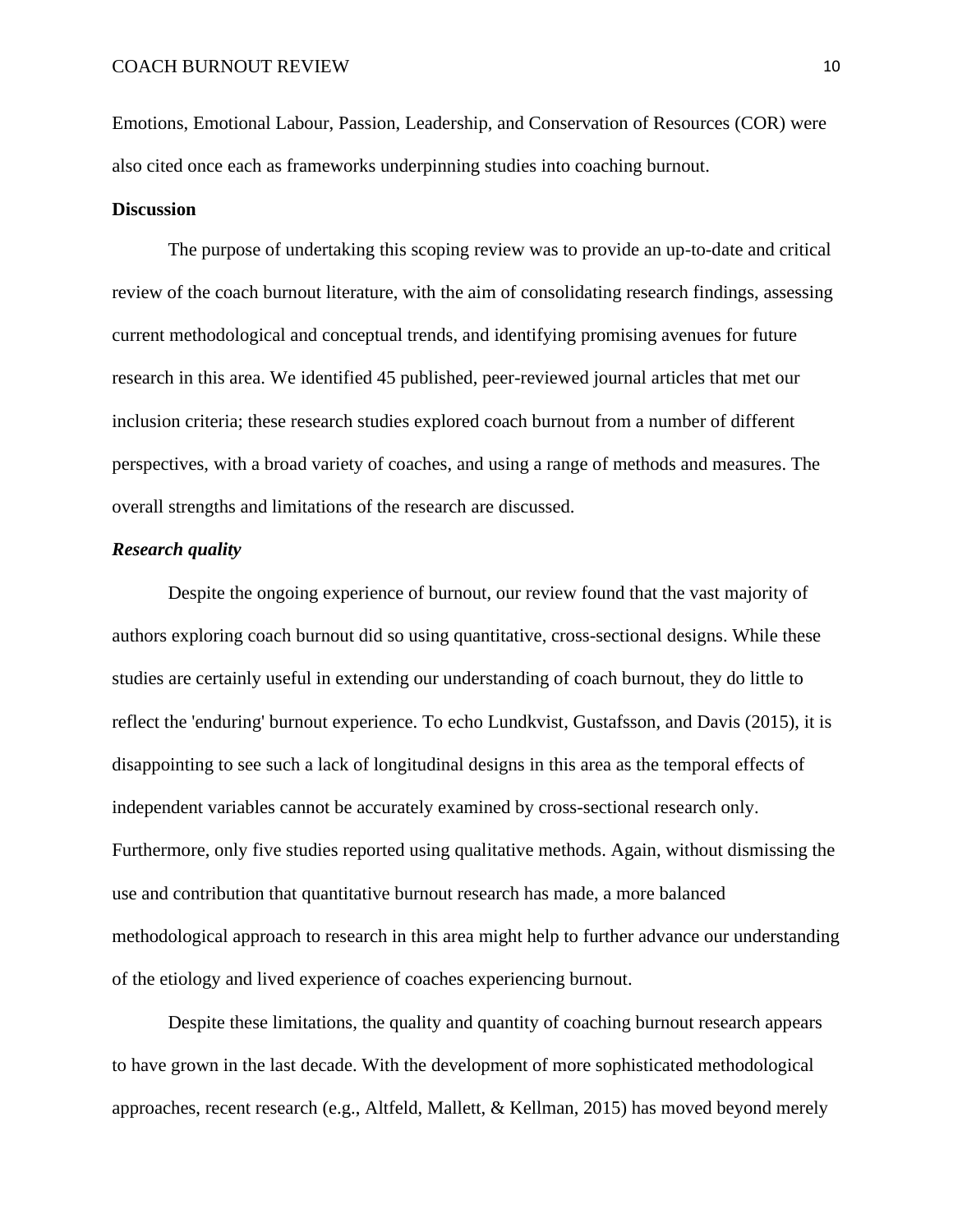making simple demographic comparisons. While methodologically challenging and, hence, somewhat rare, a small number of longitudinal studies has explored the impact of wellbeing, work-home interference, workload, recovery, and motivational profile on burnout dimensions over the course of an entire competitive season (Bentzen et al. 2014, 2016a, 2016b; Bentzen, Lemyre, & Kenttä, 2017). In particular, Bentzen et al. (2016a) highlighted the potential for coaching burnout to develop or dissipate over time, and further research of this nature is needed if we are to develop our understanding of the dynamic burnout process (Olusoga & Kenttä, 2017).

Finally, to improve the quality and interpretation of coaching burnout research, we recommend that in the reporting of samples, authors provide more detailed description and contextual information in the future. Descriptions of the level of coach sampled were not provided in three studies (6.7%), gender breakdown of the sample was not specified in three studies (6.7%), and the nature of the coaching roles was not adequately specified in sixteen studies (35.6%). Contextual information is vital in understanding the burnout process, and differences between coaches operating at descriptively similar levels can be stark. National coaches of one sport might spend 200 days a year travelling with their team, whereas coaches of a similar level from another sport might spend only a few days with their athletes. Similarly, coaches with one or few athletes will have a qualitatively different experience than those with several. Moreover, some coaches also need to orchestrate and manage large support teams in addition to being responsible for all the athletes. Since it has been stated that coaching is a blended profession that occurs in many different contexts (Duffy et al., 2011), it is vital that future research distinguishes between, or at the very least acknowledges distinctions between the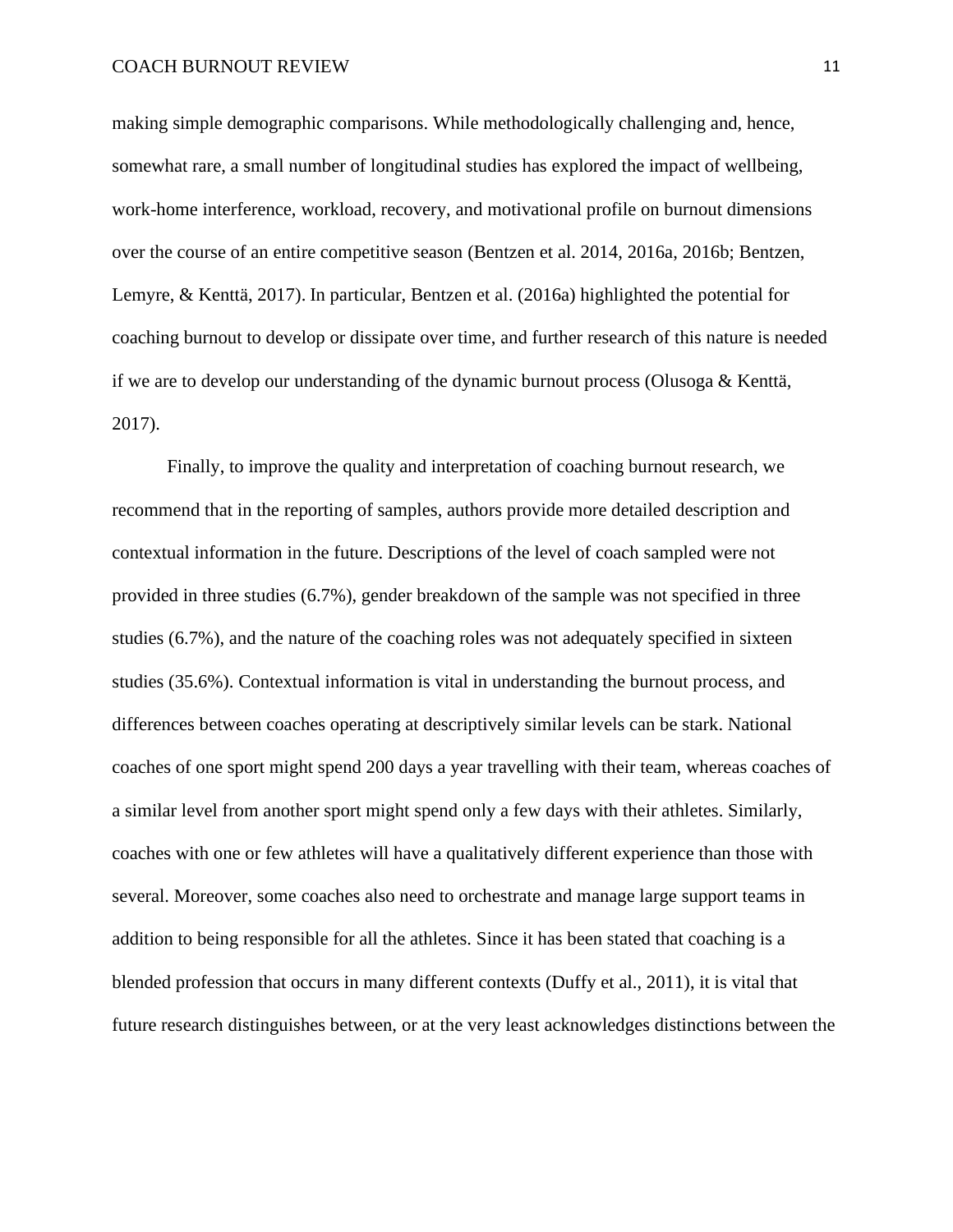multitude of coaching roles that exist, and provides detailed descriptions of the coaches being studied and their contexts.

#### *Research samples*

One of the strengths of the coach burnout literature to date is the variety of coaches sampled (including those involved in youth-, high-school and collegiate-, amateur-, professional- , and high performance sport), and across a variety of contexts (e.g., part- and full-time, as well as dual-role teacher-coaches). This diversity is important for understanding the unique work-life balance challenges that coaches operating in different environments might experience. It also represents and reflects the blended coach profession. Of note, however, was the lack of research with high-performance coaches, which comprised only 15.6% of the studies reviewed. Since job insecurity, pressure, demands, and the importance of performance outcomes may peak at the highest level, it is reasonable to argue that more contextual knowledge is needed. Moreover, the dearth of research with female coaches and Paralympic/disability sport coaches is also a limitation of the reviewed research and these coaches are worthy of further investigation. While the workload and recovery that coaches experience appear to be central to the burnout experience, it would still be of interest for research to explore the perhaps unique challenges that present themselves to coaches in more diverse contexts, and the unique situational and contextual factors that might contribute to their burnout experiences.

#### *Burnout measurement*

Although the overwhelming majority (85%) of the studies reviewed reported using some version of MBI, there was still a considerable variation in the specific burnout measure employed. Specifically, the MBI-GS (7.5%), MBI-HSS (30%), and MBI-ES (25%), developed for use in educational settings, were all employed. Lundkvist, Stenling, Gustafsson, and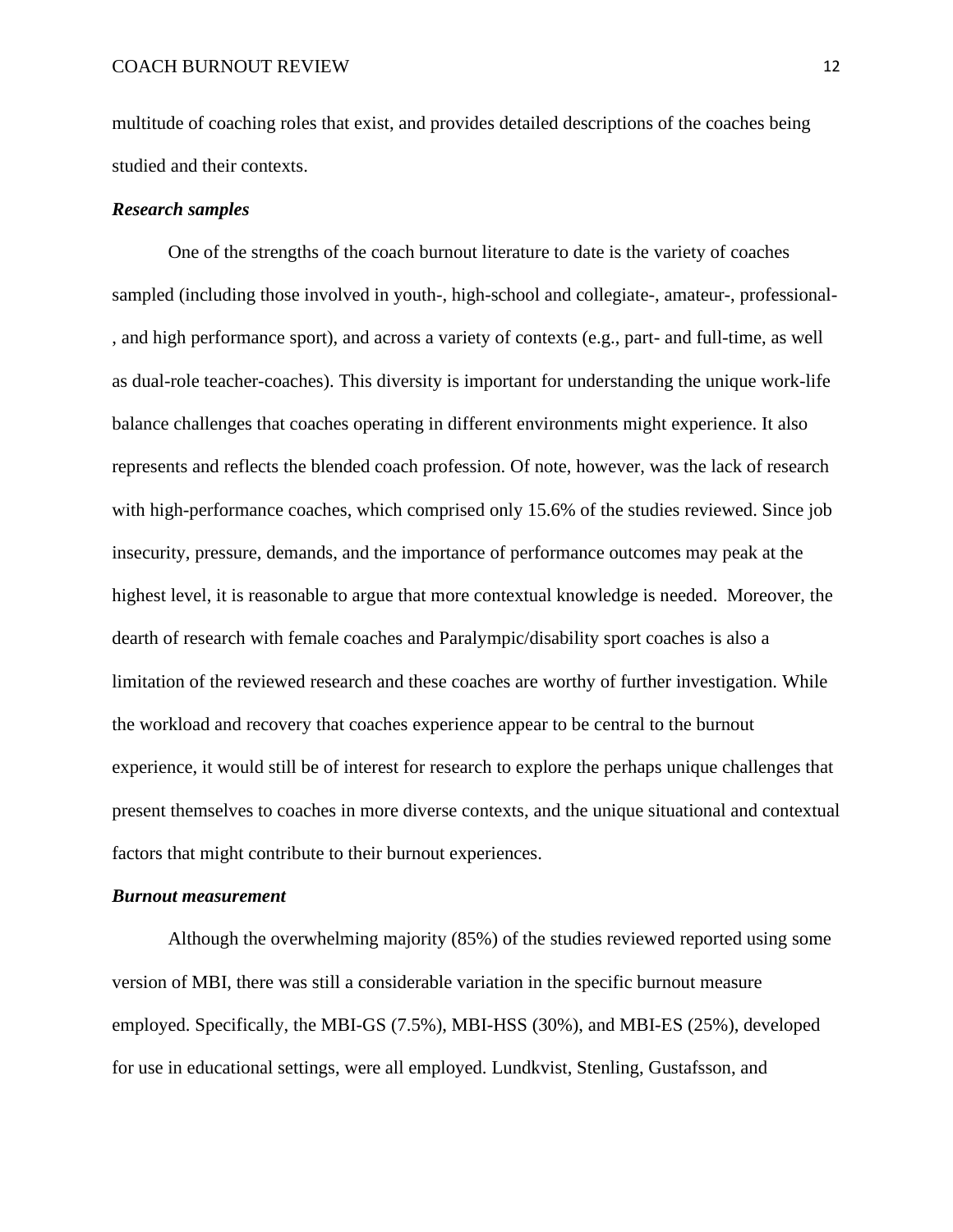Hassmén (2014) highlighted concerns with using the MBI in coaching burnout research, namely that 'neither the MBI-HSS nor the MBI-ES were developed for such a context' (p.211), and that the differences between coaching and teaching/healthcare contexts (although all involve helperhelpee relationships) are too great for a single burnout measure to capture. Given that the range of organisational and performance stressors that sports coaches encounter might go beyond those encountered in educational and health settings (i.e., stressors with direct links to sporting results and, hence, job security), Lundkvist et al. argued that the MBI-GS was preferable for use in coaching contexts to both the MBI-HSS and MBI-ES. However, they also suggested that the CBQ should be the measure of choice for coach burnout researchers. Moreover, based on Raedeke and Smiths's (2004) adoption of a global burnout index, created by combining ABQ subscales, Lundkvist et al. also suggested that combining the CBQ dimensions should provide a theoretically sound global measure of burnout. However, only five studies (Kilo & Hassmén, 2016; Lundkvist et al., 2016; Malinauskas, Malinauskiene, & Dumciene, 2010; Short, Short, & Haugen, 2015; Stebbings et al., 2012), actually measured burnout using the CBQ (or what the authors described as an adapted version of the ABQ). Context, however, is again important here. The roles of coaches in high performance sport and high-school settings are likely to be very different and, as such, the appropriate scales for measuring burnout might also differ (see Lundkvist et al., 2014, for detailed discussion on this topic). Moreover, the factor structure of the CBQ has been questioned.

Comparison across research is further limited, since our findings also indicate variation in the way that measurement tools have been used in the coach burnout literature. For example, the intensity *and* frequency of burnout was measured in only five studies (12.5%), and in six studies "burnout" was measured using only the emotional exhaustion scale of the MBI. It could well be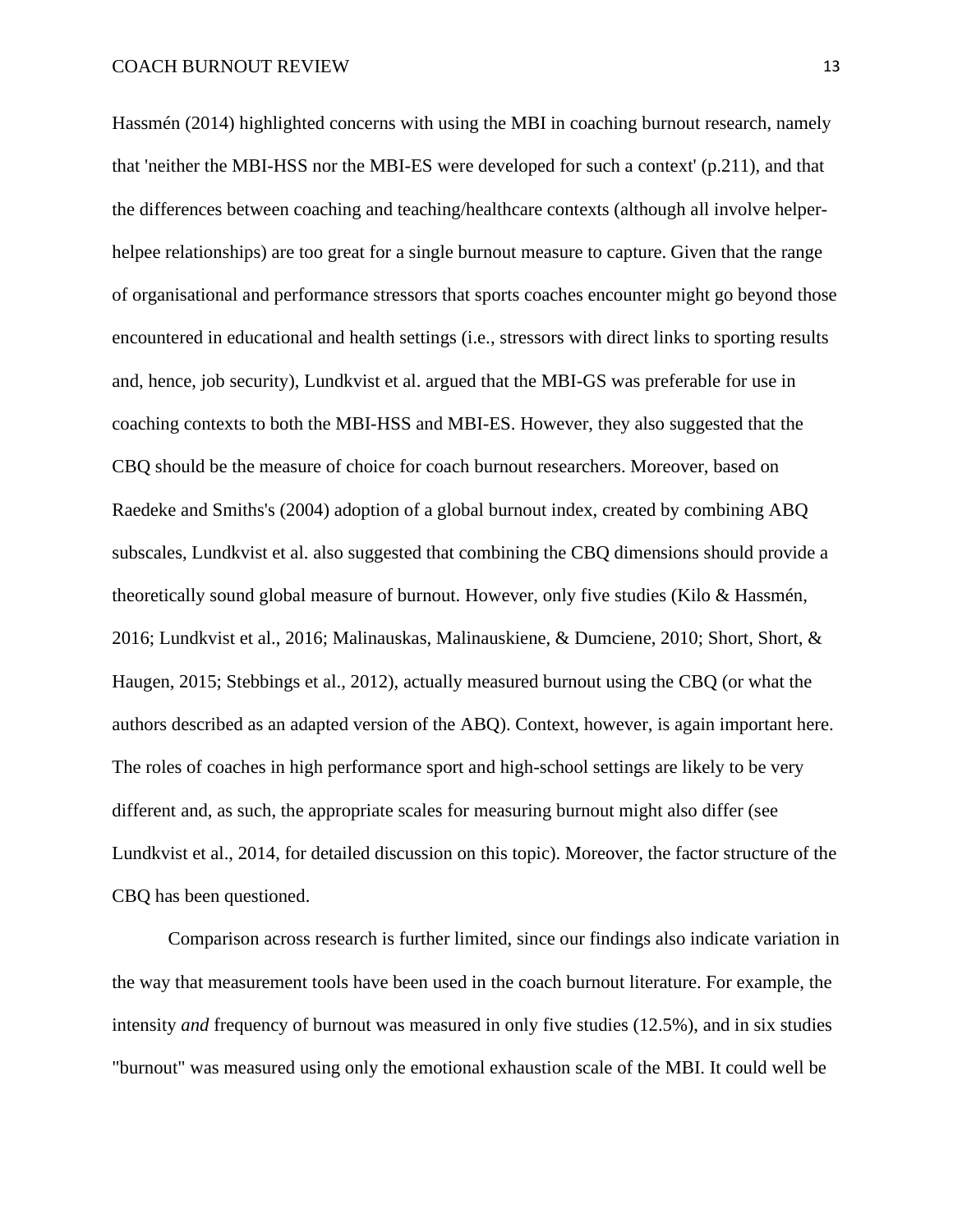argued that using only one dimension is not a true measure of the burnout syndrome since a syndrome by definition is a maladaptive condition characterised by a set of associated symptoms occurring together. An important measurement issue that has not been discussed in great detail is whether research is actually measuring a true burnout syndrome, or just symptoms of burnout. There is no established cutoff level to validate whether researchers are studying clinical burnout. In fact, burnout as a clinical diagnosis does not exist in either of the two international clinical manuals for psychiatric disorders (cf., ICD-10 and DSM-V). Consequently, trying to establish clinical criteria and cutoffs in measurement hold some major challenges beyond psychometric issues. In addition, differentiating so-called clinical burnout from depression and normal prolonged fatigue responses is essential when the emphasis is to study true burnout. Therefore, we argue that the integration of more comprehensive psychiatric assessment might be useful in coach burnout research. In doing so, it would also be possible to gain knowledge regarding a possible overlap with other clinical and mental health issues such as sleep disorders, dependency problems, and other clinical diagnoses such as depression (Bianchi, Schonfeld, & Laurent, 2015).

However, it can also be argued that measuring sub-clinical issues or just the incidence of the three dimensions in high performance sport is a worthwhile endeavor, simply because a small difference in coach behaviour (i.e., coach performance/efficacy) might have a practically significant impact on athlete performance at times when they are sensitive to the coach-athlete dynamic, not only in critical competitions, but also in the day-to-day experience of coach-athlete interactions (e.g., Bentzen et al., 2014; Thelwell, Wagstaff, Rayner, Chapman, & Barker 2017). For example, slightly elevated levels of exhaustion, cynicism, or a reduced sense of performance accomplishment might well have a notable impact, not only on coach and athlete performance,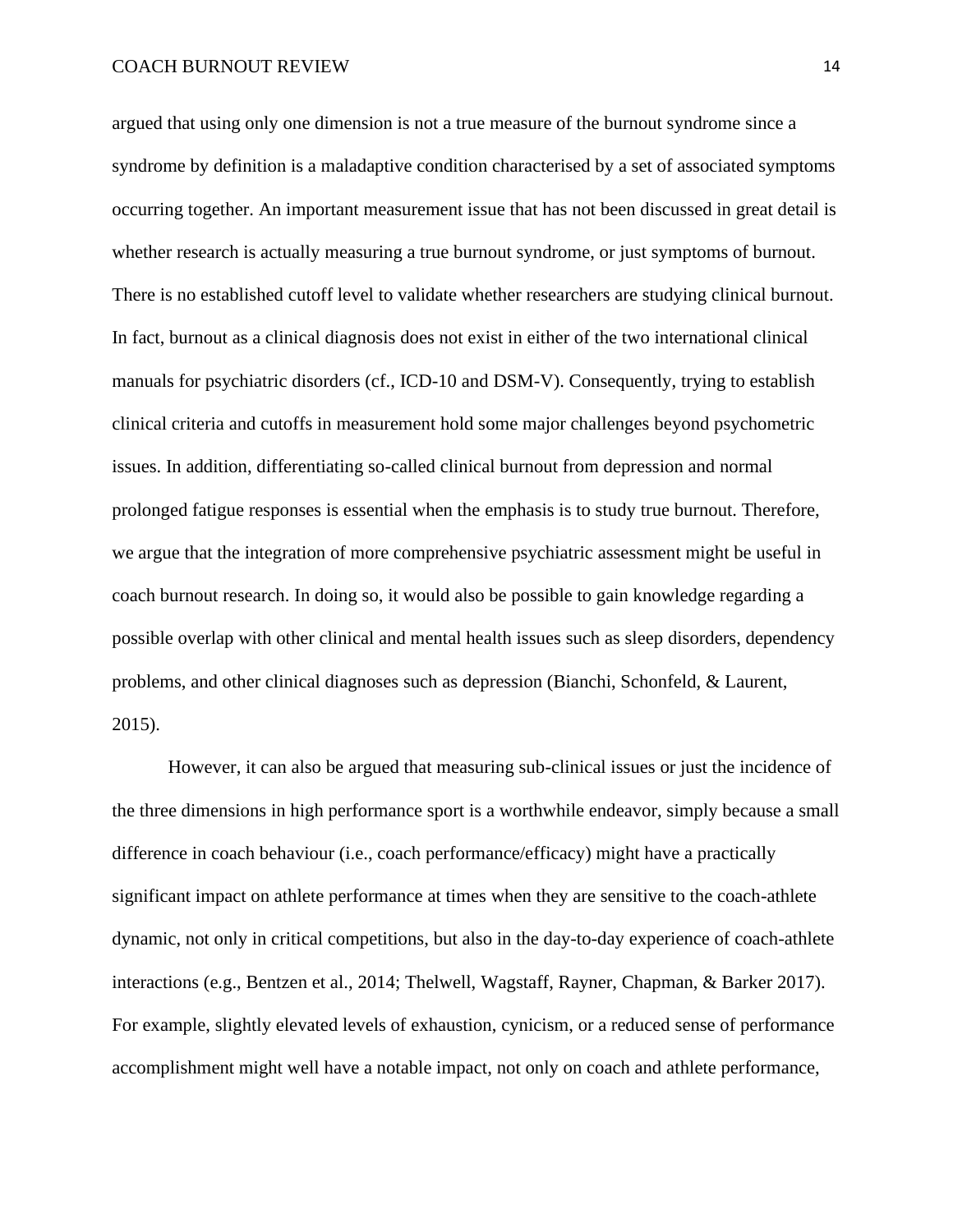but also on the quality of the coach-athlete relationship (McNeil, 2016; Thelwell, Wagstaff, Chapman, & Kenttä, G., 2017). In this matter, research should try to link reduced sense of performance accomplishment to context-specific performance outcomes in competitive sports.

# *Theoretical underpinning/conceptualisation.*

To date, coach burnout literature has adopted multiple burnout perspectives, from stress-based explanations (Smith, 1986), to commitment perspectives (Raedeke, 2004), motivational explanations (e.g., Bentzen et al., 2014, 2016a, 2016b, 2017; Donahue et al., 2012), and workhome interference (Bentzen et al., 2016b; Lundkvist et al., 2012). It could be argued that this inconsistency in theoretical underpinning or conceptualisation of burnout is a limitation of the research. We would suggest, however, that while burnout should be explored in relation to the most adequate theoretical framework/underpinning, it is a strength of the literature, which is only just beginning to flourish, that various frameworks have been explored and proposed. It would be remise to think that we are gaining a comprehensive understanding of the entire burnout experience using only one perspective or theory. Rather than predominantly drawing from athlete burnout and sport science research, we encourage future coach burnout researchers to consider and integrate research findings from occupational, educational, and clinical settings. For example, the model of effort-reward-imbalance at work (Siegrist, 1996; Siegrist et al., 2004) has been used extensively in occupational settings and shares some aspects with Raedeke's commitment perspective (1997; 2004). Moreover, clinical models developed by Barlow and colleagues (2004) to explain common vulnerability factors in the genesis of emotional disorders should be applicable to coach burnout.

#### *Practical implications and recommendations*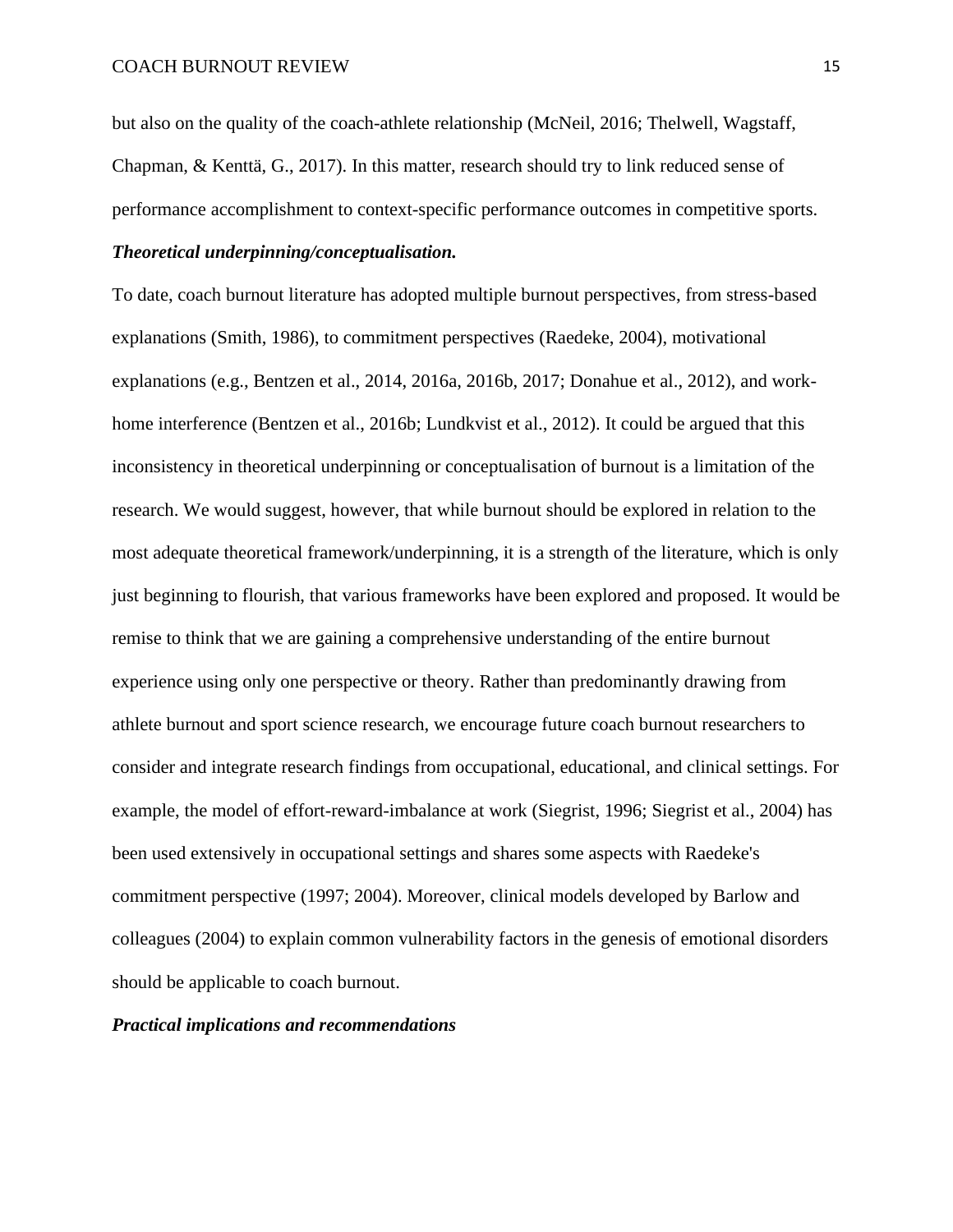Based on this scoping review of the burnout literature, we recommend that future burnout research captures the enduring and dynamic nature of the phenomenon by making greater use of longitudinal research designs. Indeed, research that spans beyond a single competitive season might shed light on coaches' experiences of the ever changing situational factors that contribute to burnout. More qualitative research would redress the balance which is currently skewed toward cross-sectional, quantitative designs, and would help to more fully illuminate the lived experiences of coaches suffering with burnout.

More thought should be given to detailed reporting of participant samples, and subtle differences in coaching roles should be acknowledged in order to advance contextual understanding. Careful consideration should be given to the measurement of coaching burnout, specifically to whether or not we are studying coaches who are truly burned out, or coaches who are displaying some symptoms of one burnout dimension (i.e., by only measuring emotional exhaustion). Moreover, research designs in future coach burnout literature should be afforded careful attention. One obvious issue with much of the burnout literature is the use of self-report measures to assess levels and incidence of burnout. Baumeister, Vohs, and Funder (2007) suggested that 'self-reports of behaviour, emotion, intention, and thoughts are often illuminating, may be the appropriate method for certain topics, and sometimes are all that is possible' (p. 399). However, we should be cautious of 'over-interpreting' research findings and drawing too strong conclusions about coach burnout based solely on self-report measures of internal experiences. Self-report measures aside, thought should also be given to the methods of data analysis used. For example, while longitudinal research is of clear benefit to the field, researchers should ensure that analyses take into account within-person changes over time as potential predictor variables (e.g., Stenling, Ivarsson, Hassmén, & Lindwall, 2017).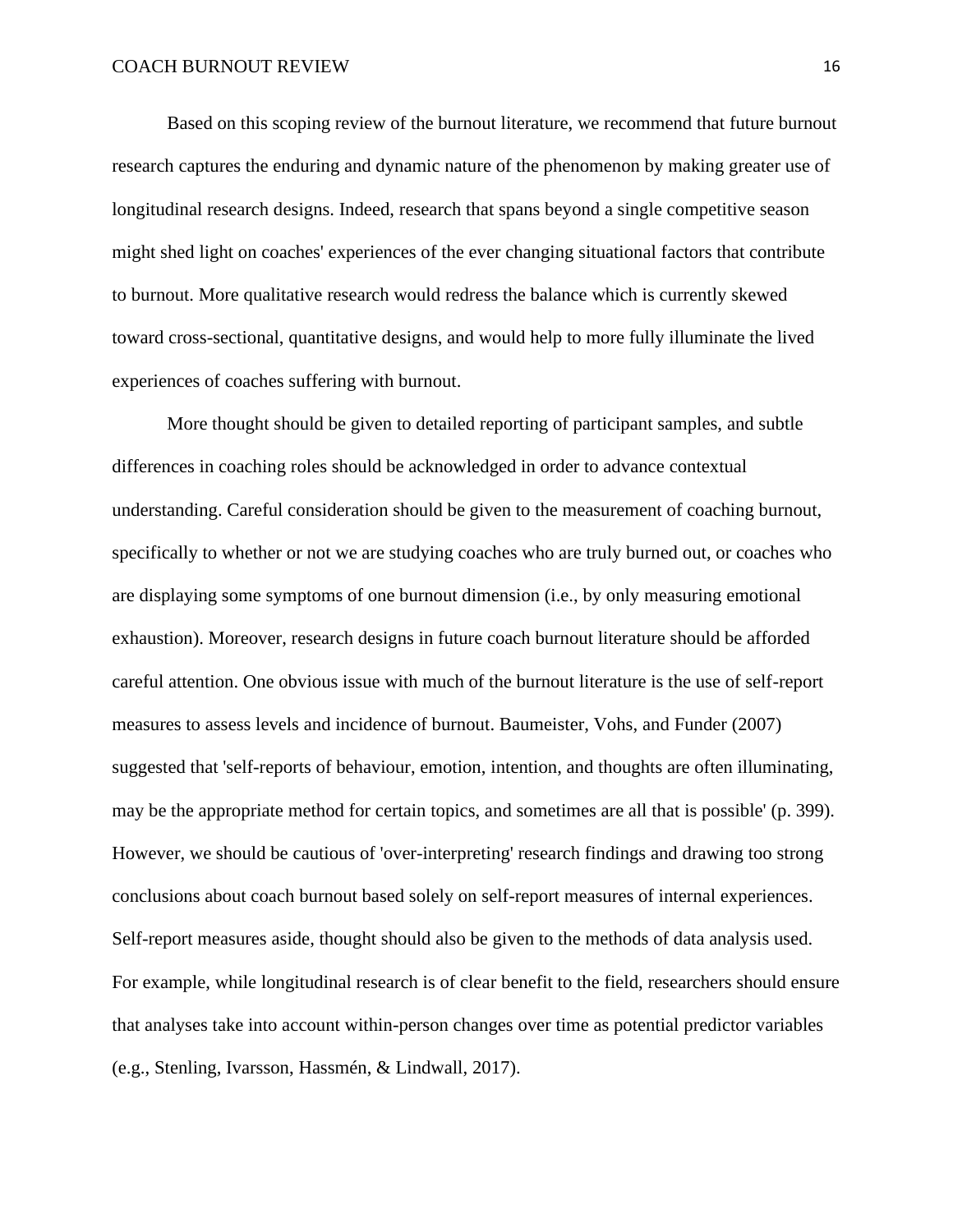Future research should also begin to explore prevention and clinical treatment of burnout. There is a growing evidence base supporting the efficacy of Mindfulness-Based Interventions. In particular Mindfulness-Based Stress Reduction (MBSR; Kabat-Zinn, 1982) and Mindfulness-Based Cognitive Therapy (MBCT; Segal, Williams, & Teasdale, 2018) have shown effectiveness in improving a range of clinical and non-clinical psychological outcomes (cf., Gu, Strauss, Bond, & Cavanagh, 2015). While there has been a notable rise in the use of Mindfulness-Based Interventions for athlete mental health and stress management (Shinke, Stambulova, Si, & Moore, 2017), performance enhancement (e.g, Röthlin, Birrer, Horvath, & Holtforth, 2016), and indeed in other interpersonal professions such as nursing (e.g., Song & Lindquist, 2015), such programmes might also be beneficial for coaches, particularly in terms of them developing recovery and self-care strategies (Lundqvist, Ståhl, Kenttä, & Thulin, 2018).

Researchers also have an important role to play in terms of the language used in burnout research. Related to the measurement of burnout described above, the ways in which burnout is theoretically explained to athletes, coaches, National Governing Bodies (NGBs), and other key stakeholders is important. Coaching is a demanding profession and it is essential that a distinction is made (even if at the individual level) between the functional normative fatigue response expected to be associated with the role, and the maladaptive emotional/physical exhaustion associated with burnout. Coaches at the elite level have reported a culture in which showing vulnerability and seeking help are regarded as a weakness, while suppressing the symptoms of burnout and avoiding help-seeking is the norm (Olusoga & Kenttä, 2017). Increasing coaches' awareness of when their responses are 'normal' and when they might be symptoms of early burnout might a) normalise stress and burnout in coaching, and b) encourage coaches to seek help when they recognise changes in their responses to stress. Perpetuating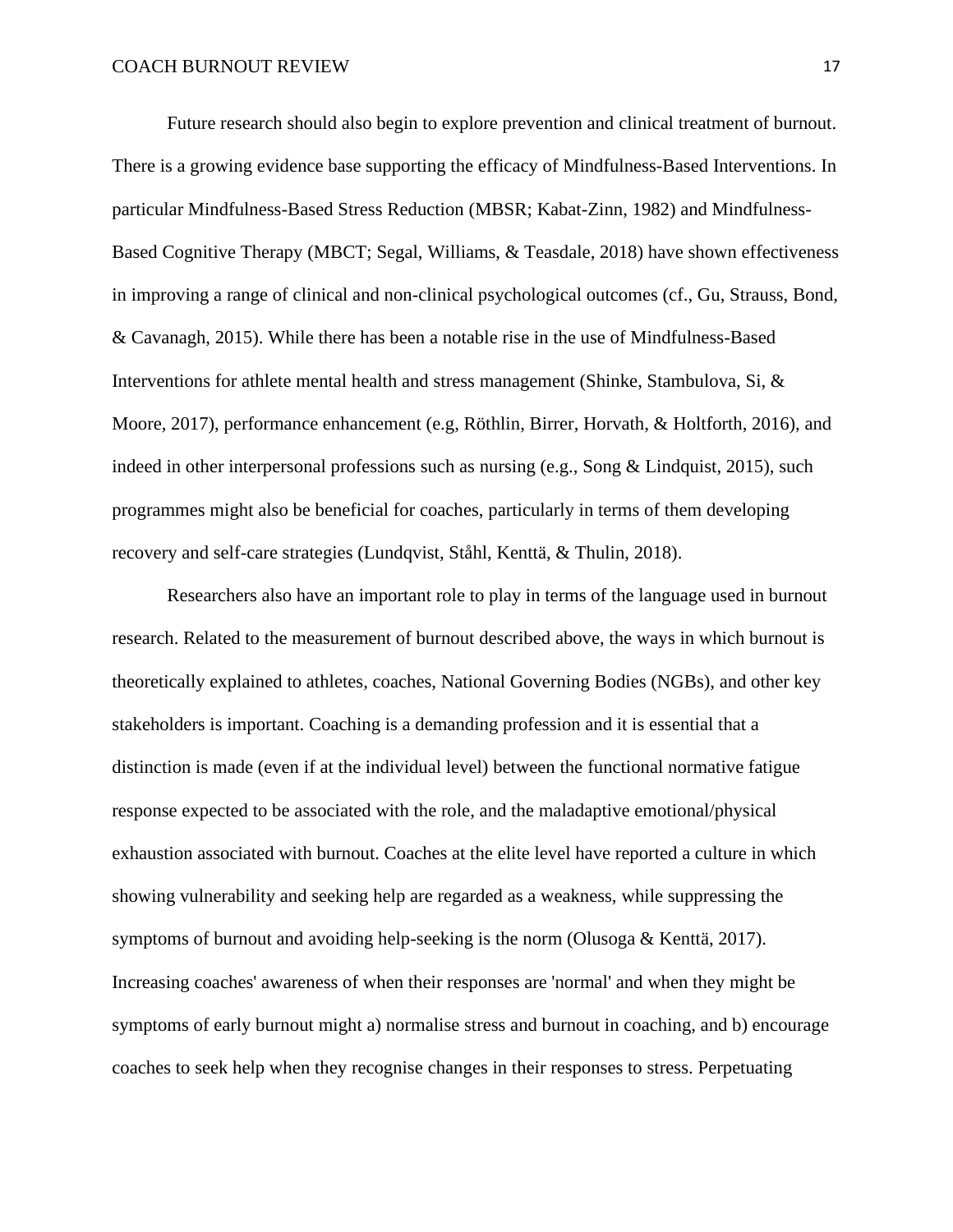stereotypes of the coaching profession should be avoided, and terminology is therefore important. Researchers and professional service providers should feel a responsibility to consistently promote a clear message of burnout in practice. This is also a responsibility for stakeholders within professional practice. However, so far, coaches need for wellbeing has commonly been neglected within the high performance community. It is therefore promising and important to note that the United States Olympic Committee, in partnership with its National Governing Bodies and academia, recently created and published a *Quality Coaching Framework* (2017), including a chapter written explicitly about coach wellbeing, specifically noting the importance of designing self-care strategies (monitoring of energy, sleep, physical activity and regular wellness checkups) that can hopefully contribute to a positive change in professional practice.

To our knowledge, only two studies (Price & Weiss, 2000; Vealey, Armstrong, Comar, & Greenleaf, 1998) explore athletes' responses to coach burnout symptoms. Following recent research investigating athletes' responses to coach stress (Thelwell et al., 2017), future burnout research should further consider the interplay between coaches and athletes. Moreover, given the cost of burnout at individual, organizational, and community sport levels, future research should explore the wider impact of coach burnout, within and beyond the work environment.

#### **Summary**

This scoping review provides an up-to-date, critical review of the coach burnout literature. The quality and quantity of coaching burnout research has certainly advanced in the last decade. However, we suggest that future research should use methods that reflect and attempt to capture the enduring, dynamic nature of the burnout experience. In addition, since coaching is a blended profession that takes place across a multitude of professional and non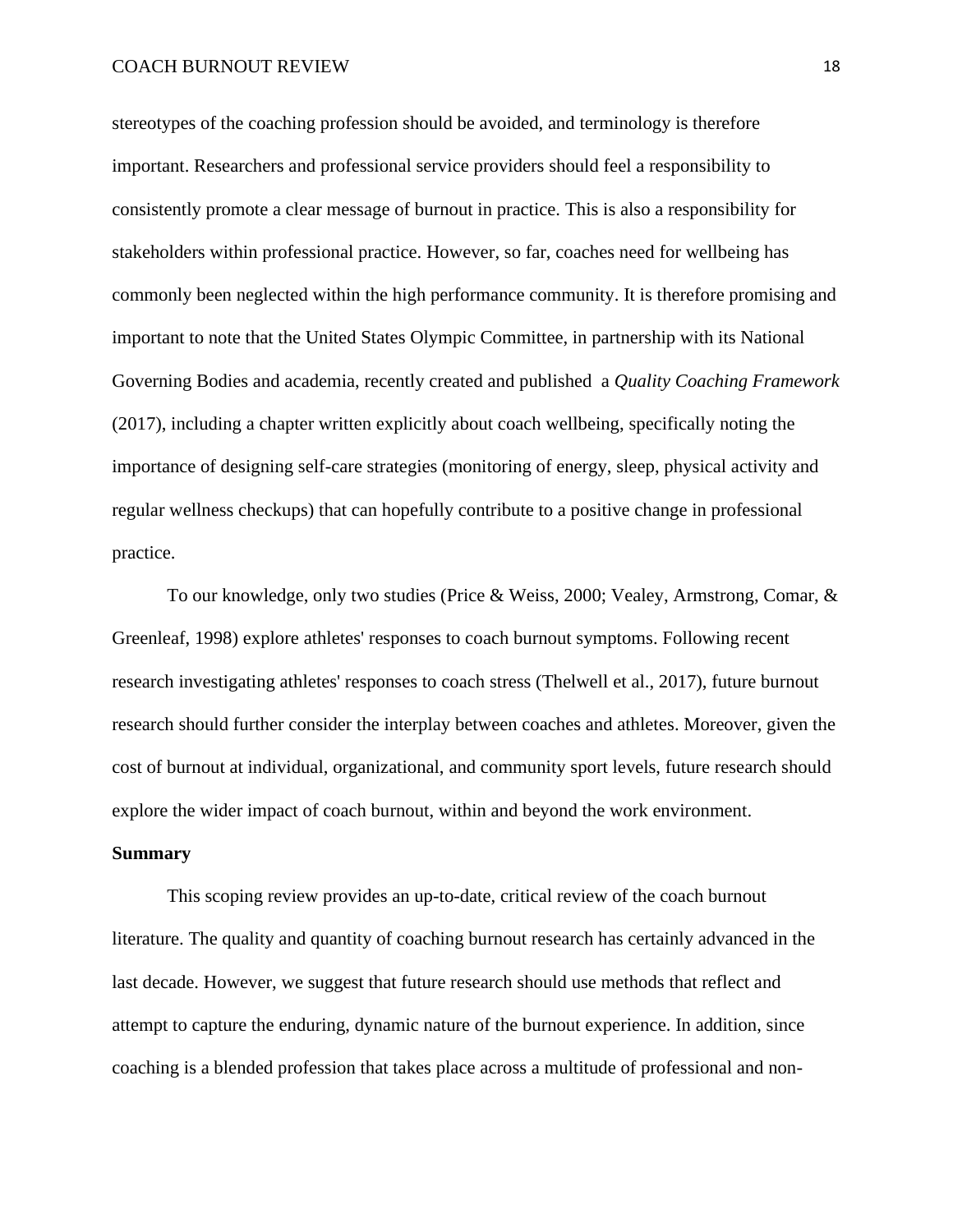professional contexts in sport and physical activity (Duffy et al., 2011), it is vital that future researchers take care to provide detailed descriptions of the coaches being studied.

While careful consideration should be given to the tools used to measure burnout, differentiating so-called clinical burnout from depression and chronic fatigue responses is essential. Therefore, we argue that the integration of more comprehensive psychiatric assessment might be useful in coach burnout research. Finally, future research should explore prevention and clinical treatment of burnout.

The culture of elite sport in particular has been described as one in which vulnerability and support-seeking are often perceived as weaknesses, often leading to coaches masking stress and burnout (Olusoga & Kenttä, 2017). Those responsible for coach education/development, NGBs, and coaches themselves have a responsibility to help shift this culture to one in which coaches are actively encouraged to seek help when they recognise changes in their responses to the stressors inherent in coaching.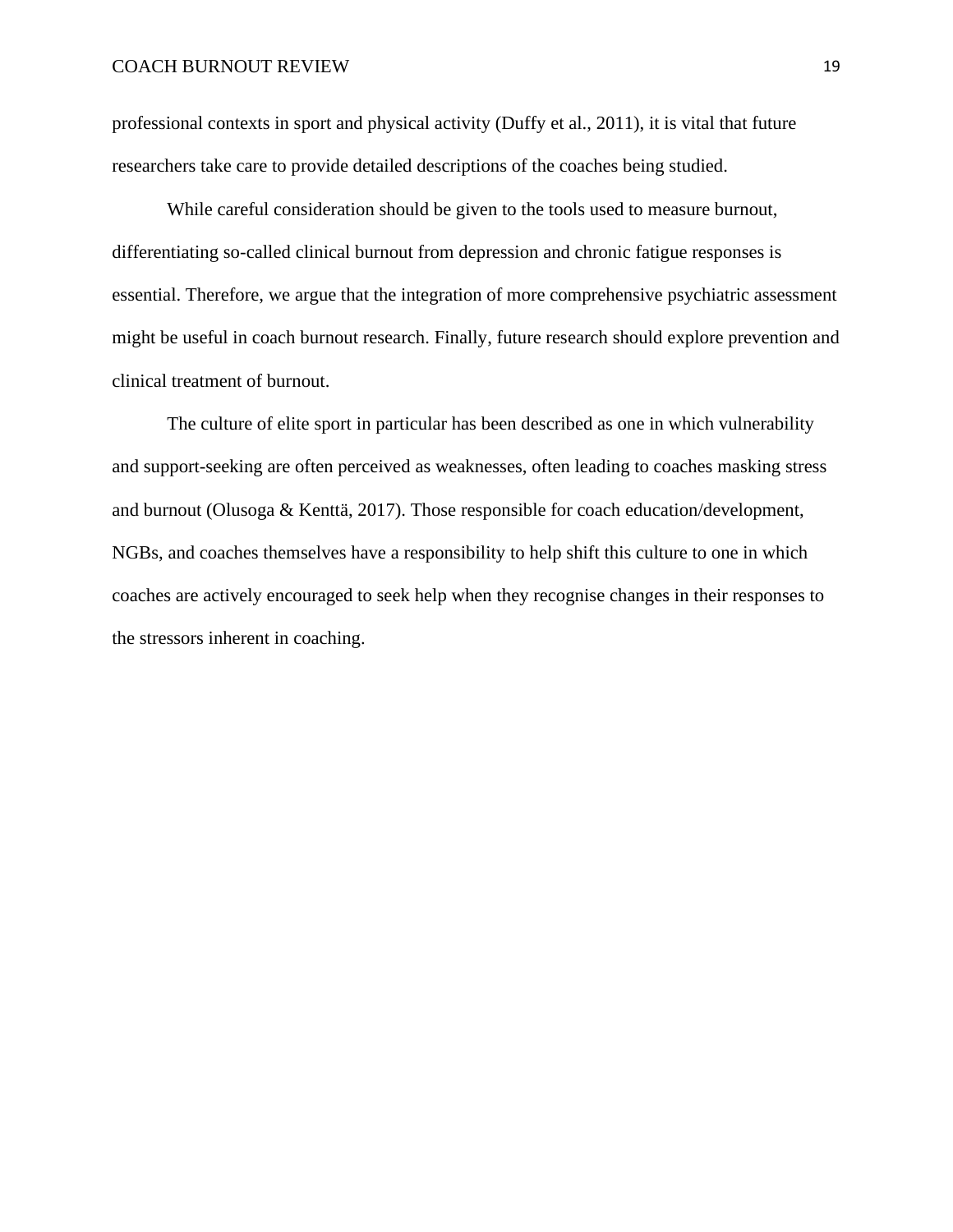# **References**

- Altfeld, S., & Kellmann, M. (2015). Are German coaches highly exhausted? A study of differences in personal and environmental factors. *International Journal of Sports Science & Coaching*, *10*(4), 637-654.
- Altfeld, S., Mallett, C. J., & Kellmann, M. (2015). Coaches' burnout, stress, and recovery over a season: A longitudinal study. *International Sport Coaching Journal*, *2*(2), 137-151.
- Appleton, P. R., Hall, H. K., & Hill, A. P. (2009). Relations between multidimensional perfectionism and burnout in junior-elite male athletes. *Psychology of Sport and Exercise*, *10*, 457-465.
- Arksey, H., & O'Malley, L. (2005). Scoping studies: Towards a methodological framework. *International Journal of Social Research Methodology*, *8*(1), 19-32.
- Armstrong, R., Hall, B. J., Doyle, J., & Waters, E. (2011). 'Scoping the scope' of a cochrane review. *Journal of Public Health, 33*(1), 147-150.
- Barlow, D. H., Allen, L. B., Choate, M. L. (2004). Toward a unified treatment for emotional disorders. *Behavioural Therapy*, *35*, 205-230.
- Baumeister, R. F., Vohs, K. D., & Funder, D. (2007). Psychology as the science of self-reports and finger movements: Whatever happened to actual behaviour? *Perspectives on Psychological Science*, *2*(4), 396-403.
- Bentzen, M., Lemyre, P. N., & Kenttä, G. (2014). The process of burnout among professional sport coaches explored through the lens of Self-determination theory: A qualitative approach. *Sports Coaching Review*, *3*(2),110-116.
- Bentzen, M., Lemyre, P. N., & Kenttä, G. (2016a). Changes in motivation and burnout indices in high-performance coaches over the course of a competitive season. *Journal of Applied Sport Psychology*, *28*(1), 28-48.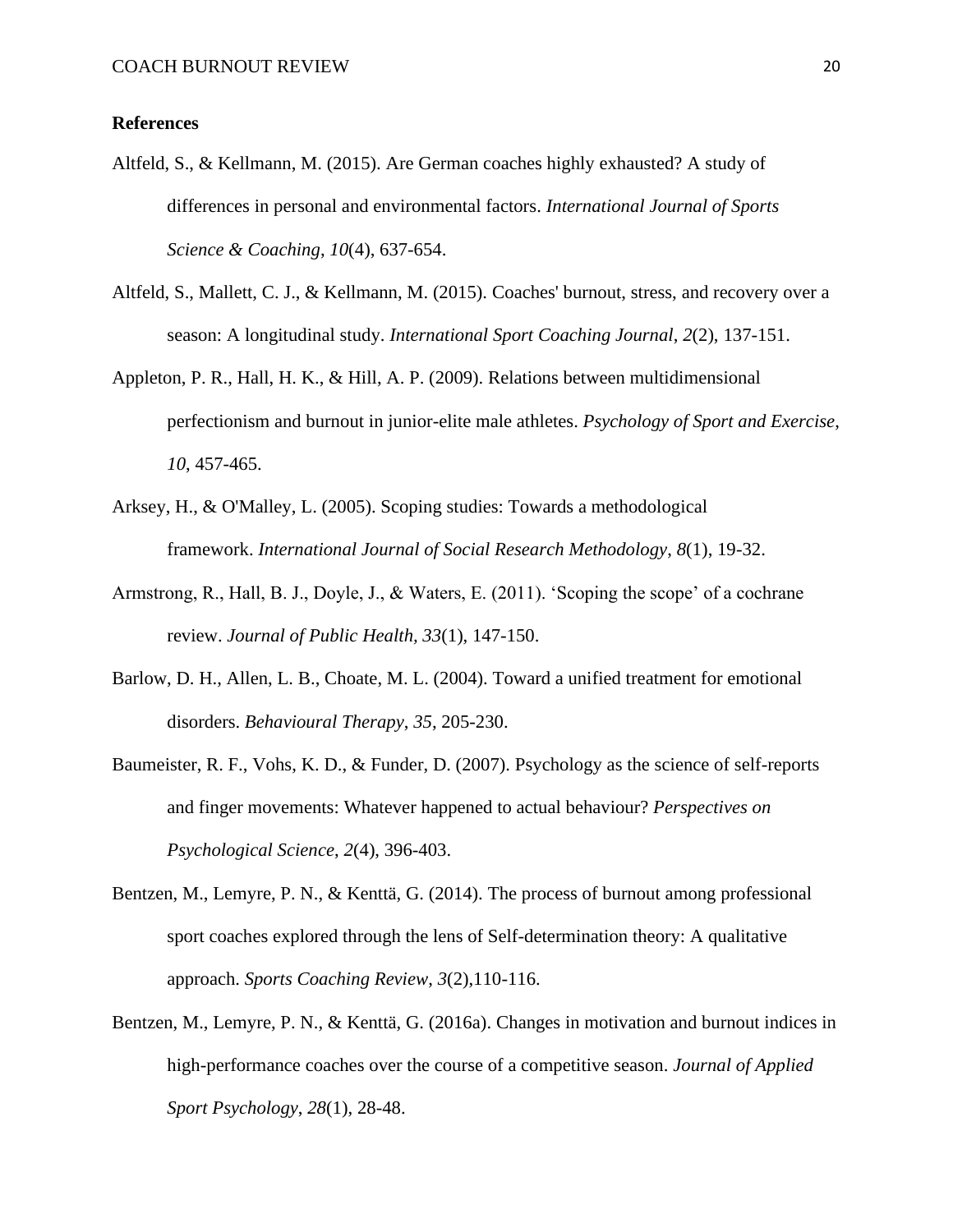- Bentzen, M., Lemyre, P. N., & Kenttä, G. (2016b). Development of exhaustion for high performance coaches in association with workload and motivation: A person-centered approach. *Psychology of Sport and Exercise*, *22*, 10-19.
- Bentzen, M., Lemyre, N., & Kenttä, G. (2017). A comparison of high-performance football coaches experiencing high-versus low-burnout symptoms across a season of play: Quality of motivation and recovery matters. *International Sport Coaching Journal, 4*(2), 133-146.
- Bianchi, R., Schonfeld, I. S., & Laurent, E. (2015). Burnout-depression overlap: A review. *Clinical Psychology Review*, *36*, 28-41.
- Caccese, T. M., & Mayerberg, C. K. (1984). Gender differences in perceived burnout of college coaches. *Journal of Sport Psychology*, *6*(3), 279-288.
- Capel, S. A., Sisley, B. L., & Desertrain, G. S. (1987). The relationship of role conflict and role ambiguity to burnout in high school basketball coaches. *Journal of Sport Psychology*, *9*(2), 106-117.
- Clark, H. J., Camiré, M., Wade, T. J., & Cairney, J. (2015). Sport participation and its association with social and psychological factors known to predict substance use and abuse among youth: A scoping review of the literature. *International Review of Sport and Exercise Psychology*, *8*(1), 224-250.
- Coakley, J. (1992). Burnout among adolescent athletes: A personal failure or social problem?, *Sociology of Sport Journal*, *9*(3), 271-285.
- Dale, J., & Weinberg, R.S. (1989). The relationship between coaches' leadership style and burnout. *The Sport Psychologist*, *3*(1), 1-13.
- Dale, J., & Weinberg., R. (1990). Burnout in sport: A review and critique. *Applied Sport Psychology*, *2*(1), 67-83.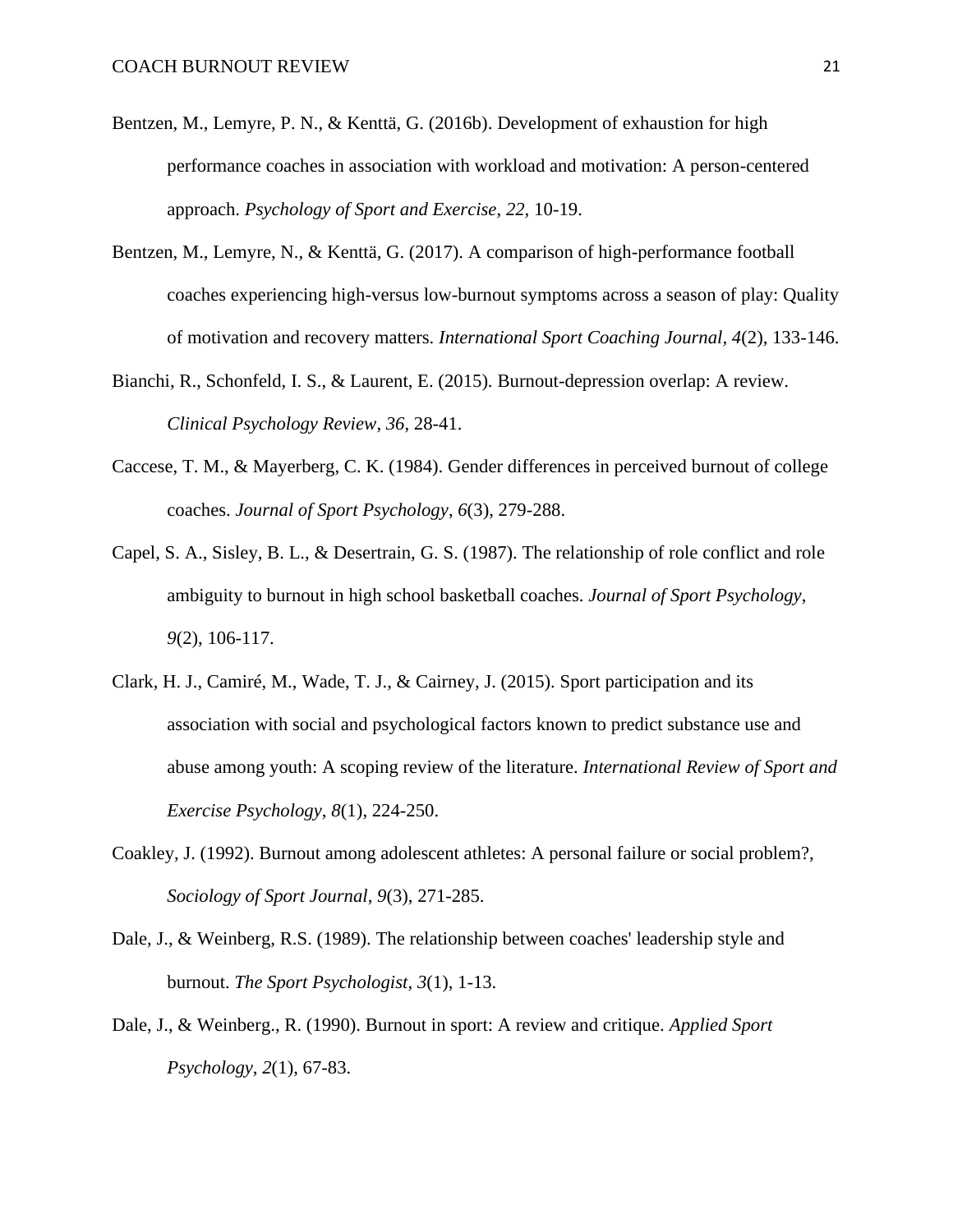- Donahue, E. G., Forest, J., Vallerand, R. J., Lemyre, P. N., Crevier-Braud, L., & Bergeron, E. (2012). Passion for work and emotional exhaustion: The mediating role of rumination and recovery. *Applied Psychology-Health and Well Being*, *4*(3), 341-368.
- Drake, D. & Herbert, E. P. (2002). Perceptions of occupational stress and strategies for avoiding burnout: case studies of two female teacher/coaches. *Physical Educator*, *59*(4), 170-184.
- Duffy, P., Hartley, H., Bales, J., Crespo, M., Dick, F., Vardhan, D., ... & Curado, J. (2011). Sport coaching as a 'profession': Challenges and future directions. *International Journal of Coaching Science*, *5*(2), 93-123.
- Fender, L. K. (1989). Athlete burnout: Potential for research and intervention strategies. *The Sport Psychologist*, *3*(1), 63-71.
- Fletcher, D. & Scott, M. (2010). Psychological stress in sports coaches: A review of concepts, research, and practice. *Journal of Sports Sciences*, *28*(2), 127-137.
- Freudenberger, H. J. (1974). Staff burn‐out. *Journal of Social Issues*, *30*(1), 159-165.
- Freudenberger, H. J. (1975). The staff burn-out syndrome in alternative institutions. *Psychotherapy: Theory, Research & Practice*, *12*(1), 73.
- Gencay, S. & Gencay, O. A. (2011). Burnout among Judo coaches in Turkey. *Journal of Occupational Health, 53*(5), 365-370.
- Golembiewski, R. T., Munzenrider, R., & Carter, D. (1983). Phases of progressive burnout and their work site covariants: Critical issues in OD research and praxis. *The Journal of Applied Behavioral Science*, *19*(4), 461-481.
- Goodger, K., Gorely, T., Lavallee, D., & Harwood, C. (2007). Burnout in sport: A systematic review. *The Sport Psychologist*, *21*(2), 127-151.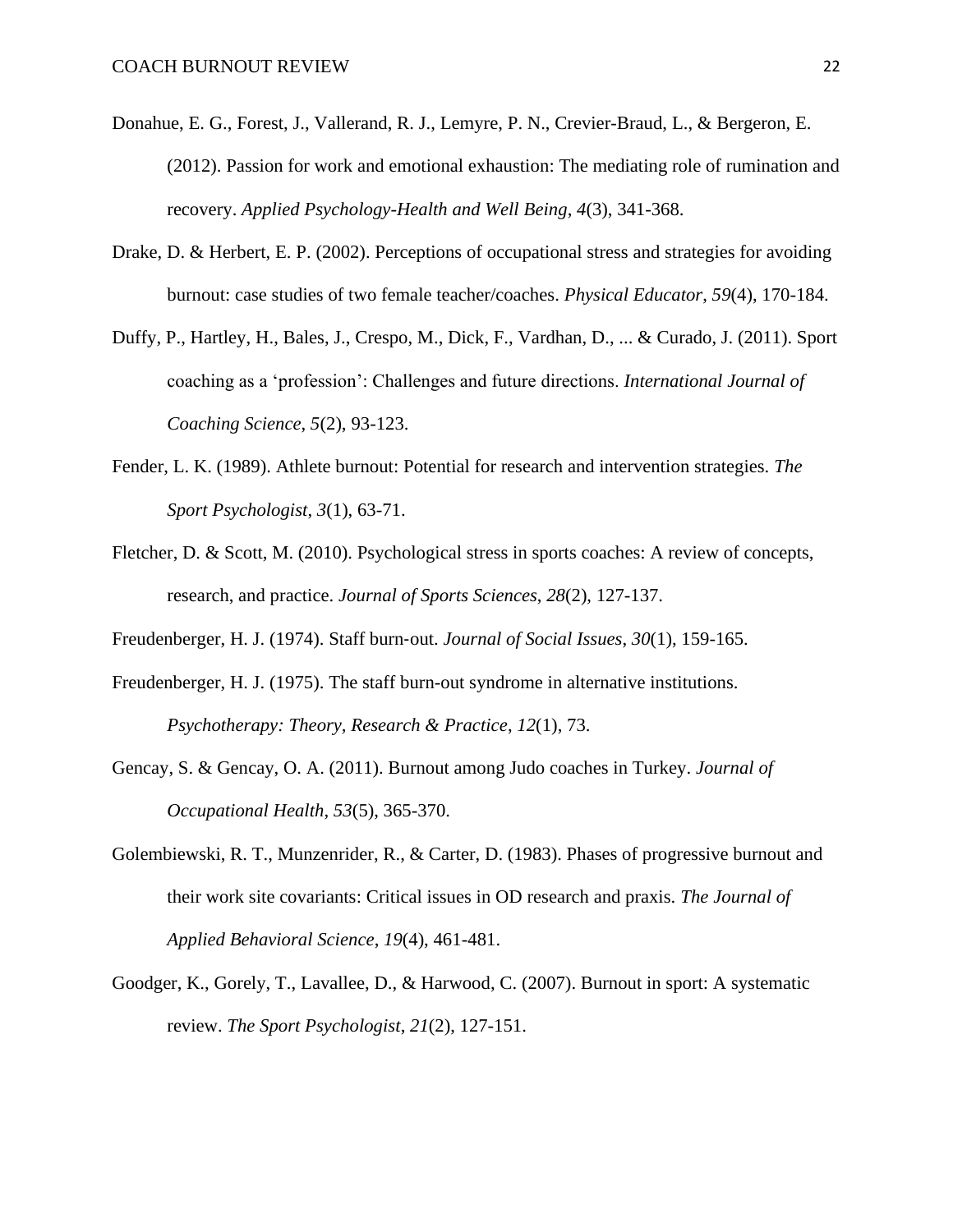- Gu, J., Strauss,C., Bond, R., & Cavanagh, K. (2015). How do mindfulness-based cognitive therapy and mindfulness-based stress reduction improve mental health and wellbeing? A systematic review and meta-analysis of mediation studies. *Clinical Psychology Review*, *37*, 1-12.
- Gustafsson, H., Hassmén, P., Kenttä, G., & Johansson, M. (2008). A qualitative analysis of burnout in elite Swedish athletes. *Psychology of Sport and Exercise*, *9*(6), 800-816.
- Hardin, R., Zakrajsek, R., & Gaston, B. (2015). The relationship between job satisfaction and burnout in fast-pitch softball coaches. *Journal of Contemporary Athletics*, *9*(1), 1-14.
- Hill, A. P., Hall, H. K., & Appleton, P. R. (2010). Perfectionism and burnout in canoe polo and kayak slalom athletes: The mediating influence of validation and growth seeking. *The Sport Psychologist*, *24*(1), 16-34.
- Hjälm, S., Kenttä, G., Hassménan, P. & Gustafsson, H. (2007). Burnout among elite soccer coaches. *Journal of Sport Behavior*, *30*(4), 415- 427.
- Hudson, J., Davison, G., & Robinson, P. (2013). Psychophysiological and stress responses to competition in team sport coaches: An exploratory study. *Scandinavian Journal of Medicine & Science in Sports*, *23*(5), e279-e285
- Hunt, K. R., & Miller, S. R. (1994). Comparison of levels of perceived stress and burnout among college basketball and tennis coaches. *Applied Research in Coaching and Athletics Annual, 9,* 198-222.
- Kabat-Zinn, J. (1982). An outpatient program in behavioral medicine for chronic pain patients based on the practice of mindfulness meditation: Theoretical considerations and preliminary results. *General Hospital Psychiatry*, *4*(1), 33-47.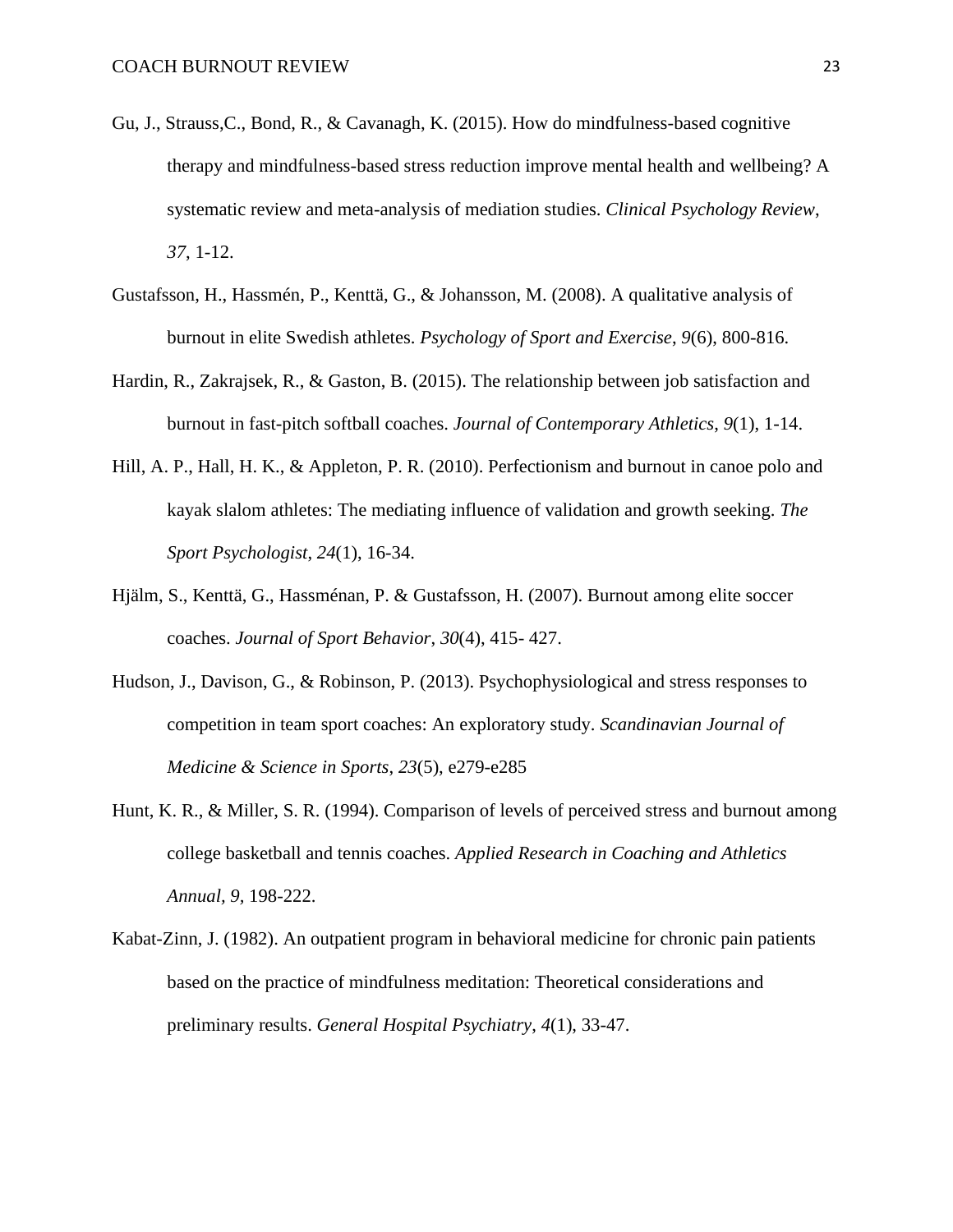- Karabatsos, G., Malousaris, G., & Apostolidis, N. (2006). Evaluation and comparison of burnout levels in basketball, volleyball and track and field coaches. *Studies in Physical Culture and Tourism*, *13*(1), 79-83.
- Kelley, B. C. (1994). A model of stress and burnout in collegiate coaches Effects of gender and time of season. *Research Quarterly for Exercise and Sport*, *65*(1), 48-58.
- Kelley, B. C., Eklund, R. C., & Ritter-Taylor, M. (1999). Stress and burnout among collegiate tennis coaches. *Journal of Sport & Exercise Psychology*, *21*(2), 113-130.
- Kelley, B. C., & Gill, D. L. (1993). An examination of personal situational variables, stress appraisal, and burnout in collegiate teacher coaches. *Research Quarterly for Exercise and Sport*, *64*(1), 94-102.
- Kellmann, M., Altfeld, S., & Mallett, C. J. (2015). Recovery–stress imbalance in Australian Football League coaches: A pilot longitudinal study. *International Journal of Sport and Exercise Psychology, 14*(3), 1-10.
- Kilo, R. A., & Hassmén, P. (2016). Burnout and turnover intentions in Australian coaches as related to organisational support and perceived control. *International Journal of Sports Science & Coaching*, *11*(2), 151-161.
- Knight, C. J., Reade, I. L., Selzler, A. M., & Rodgers, W. M. (2013). Personal and situational factors influencing coaches' perceptions of stress. *Journal of Sports Sciences*, *31*(10), 1054-1063.
- Koustelios, A. (2010). Burnout among football coaches in Greece. *Biology of exercise*, *6*(1), 5- 12.
- Koustelios, A. D., Kellis, S., & Bagiatis, K. (1997). The role of family variables ion football coaches' burnout. *Coaching and Sport Sciences Journal*, *2*(3), 41-45.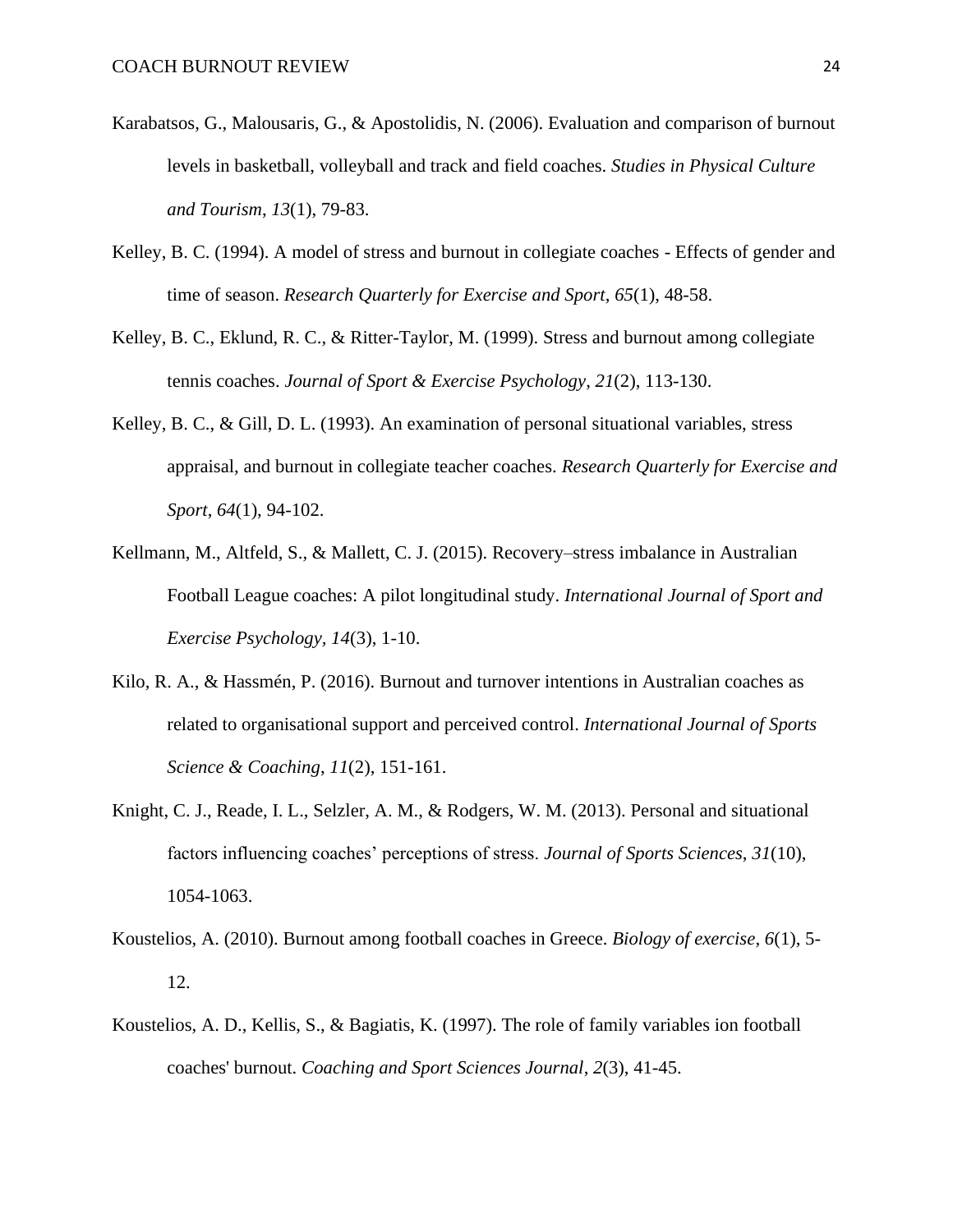- Lee, Y. H. & Chelladurai, P. (2016) Affectivity, Emotional Labor, Emotional Exhaustion, and Emotional Intelligence in Coaching. *Journal of Applied Sport Psychology*, *28*, 170-184.
- Lemyre, P. N., Hall, H. K., & Roberts, G. C. (2008). A social cognitive approach to burnout in elite athletes. *Scandinavian Journal of Medicine & Science in Sports*, *18*(2), 221-234.
- Levac, D., Colquhoun, H., & O'Brien, K. K. (2010). Scoping studies: advancing the methodology. *Implementation Science*, *5*(1), 69.
- Li, L. (2012). The study on effects resulted from job burnout on performance appraisal of professional coaches in China. *Advanced Materials Research*, *345*, 405-410.
- Lundkvist, E., Gustafsson, H., & Davis, P. A. (2015). What is missing and why is it missing from coach burnout research? In P. A. Davis (Ed.), *The psychology of effective coaching and management* (pp. 407-428). New York, NY: Nova Science Publishers, Inc.
- Lundkvist, E. Gustafsson, H., Davis, P., & Hassmén. (2016). Workaholism, home-work/workhome interference, and exhaustion among sports coaches. *Journal of Clinical Sport Psychology*, *10*(3), 222-236.
- Lundkvist, E., Gustafsson, H., Hjälm, S., & Hassmén, P. (2012). An interpretative phenomenological analysis of burnout and recovery in elite soccer coaches. *Qualitative Research in Sport, Exercise and Health*, *4*(3), 400-419.
- Lundkvist, E., Stenling, A., Gustafsson, H., & Hassmén, P. (2014). How to measure coach burnout: An evaluation of three burnout measures. *Measurement in Physical Education and Exercise Science*, *18*(3), 209-226.
- Lundqvist, C., Ståhl, L., Kenttä, G., & Thulin, U. (2018). Evaluation of a Mindfulness intervention for Paralympic leaders prior to the 2012 London Paralympic Games. *International Journal of Sport Science & Coaching*, *13*, 62-71.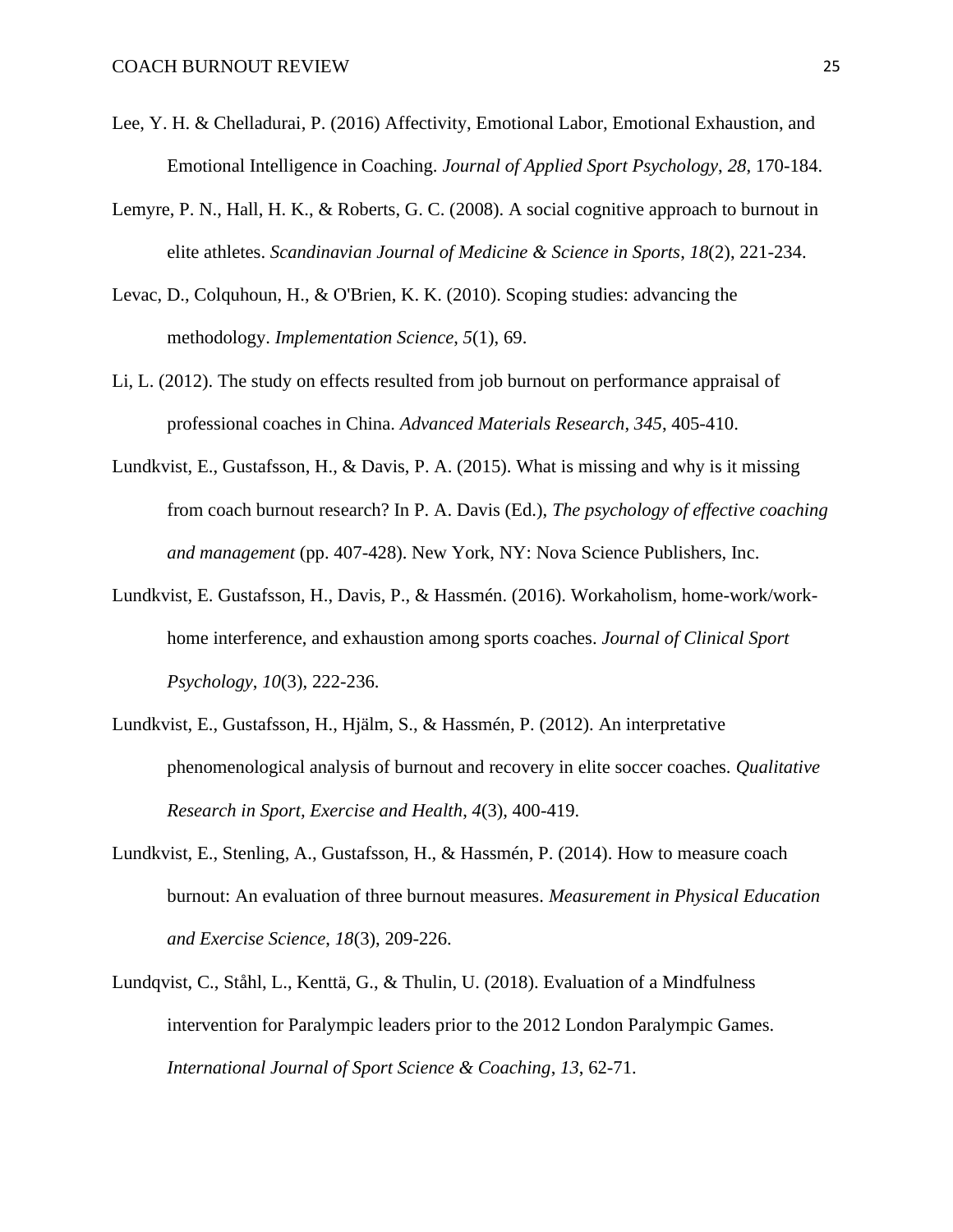Malinauskas, R., Malinauskiene, V., & Dumciene, A. (2010). Burnout and perceived stress among university coaches in Lithuania. *Journal of Occupational Health*, *52*(5), 302-307.

Maslach, C. (1976). Burned-out. *Human Behavior*, *5*(9), 16–22.

- Maslach, C., & Jackson, S. E. (1981). The measurement of experienced burnout. *Journal of Organizational Behavior*, *2*(2), 99-113.
- Maslach, C., & Jackson, S. E. (1986). *MBI: Maslach Burnout Inventory; Manual Research Edition*. Palo Alto, CA: Consulting Psychologists Press.
- McNeill, K., Durand-Bush, N., & Lemyre, P. N. (2016). Understanding coach burnout and underlying emotions: a narrative approach. *Sports Coaching Review*, *6*(2), 1-18.
- Nikolaos, A. (2012). An examination of a burnout model in basketball coaches. *Journal of Physical Education & Sport*, *12*(2), 171-179.
- Olusoga, P., Butt, J., Hays, K., & Maynard, I. W. (2009). Stress in elite sports coaching: Identifying stressors. *Journal of Applied Sport Psychology*, *21*(4), 442-459.
- Olusoga, P., Butt, J., Maynard, I. W., & Hays, K. (2010). Stress and coping: A study of world class coaches. *Journal of Applied Sport Psychology*, *22*(3), 274-293.
- Olusoga, P. & Kenttä, G. (2017). Desperate to quit: A narrative analysis of burnout and recovery in sports coaching. *The Sport Psychologist*, *31*(3), 237-248.
- Omotoya, O. O. (1991). Frequency of burnout among selected soccer coaches in Nigeria. *Asian Journal of Physical Education*, *14*(1), 83-88.
- Pastore, D. L., & Judd, M. R. (1993). Gender differences in burnout among coaches of women's athletic teams of 2-year college. *Sociology of Sport Journal*, *10*(2), 205-212
- Pastore, D. L. & Kuga, D. J. (1993). High school coaches of women's teams: an evaluation of burnout levels. *Physical Educator*, *50*(3), 123-131.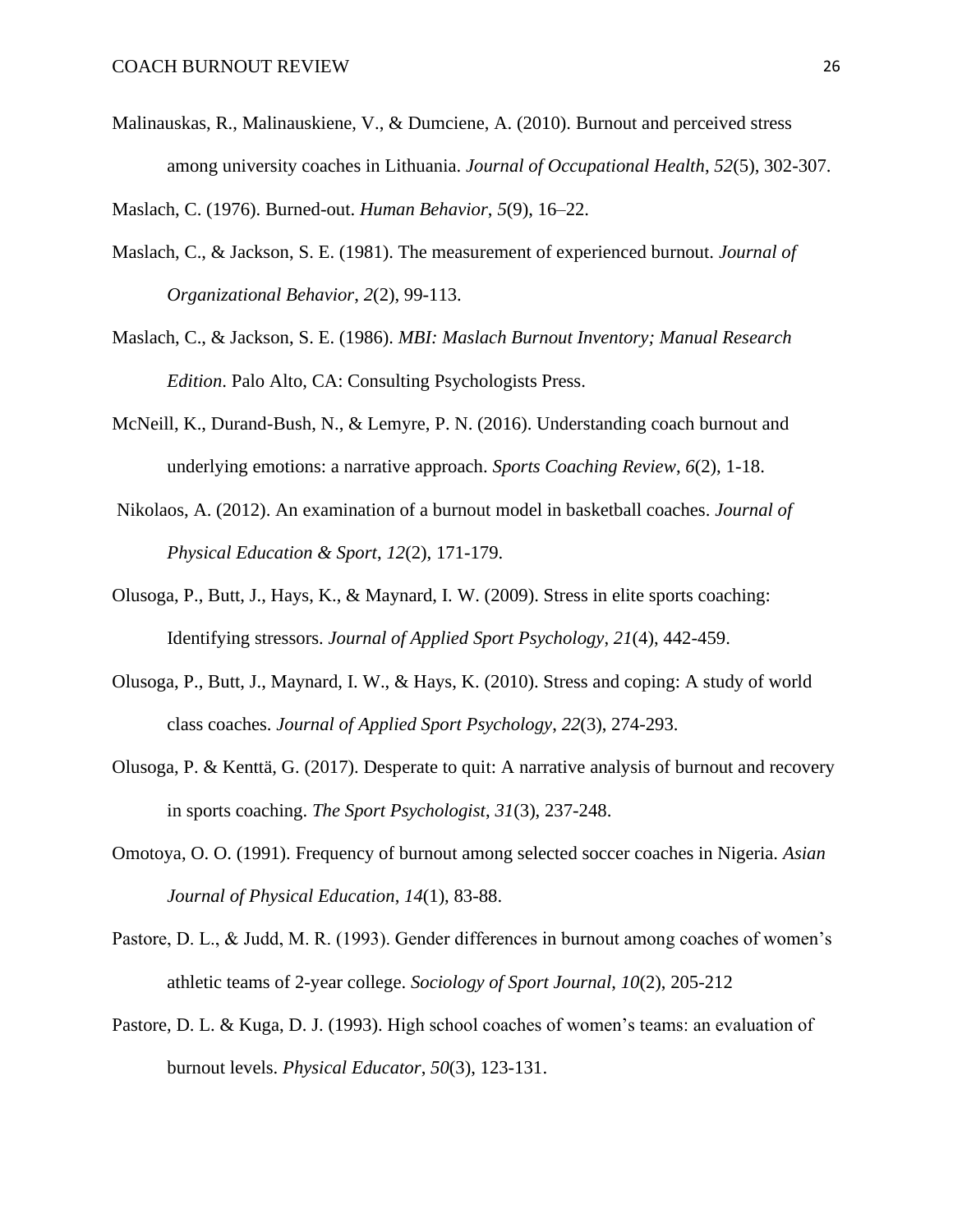- Price, M. S., & Weiss, M. R. (2000). Relationships among coach burnout, coach behaviors, and athletes' psychological responses. *The Sport Psychologist*, *14*(4), 391-409
- Quigley, T. A., Slack, T., & Smith, G. J. (1987). Burnout in secondary school teacher coaches. *Alberta Journal of Educational Research*, *34*, 260-274.
- Raedeke, T. D. (1997) Is athlete burnout more than just stress? A sport commitment perspective. *Journal of Sport and Exercise Psychology*, *19*(4), 396–417.
- Raedeke, T. D. (2004). Coach commitment and burnout: A one-year follow-up. *Journal of Applied Sport Psychology*, *16*(4), 333-349.
- Raedeke, T. D., Granzyk, T. L., & Warren, A. (2000). Why coaches experience burnout: A commitment perspective. *Journal of Sport & Exercise psychology*, *22*(1), 85-105.
- Raedeke, T. D., & Smith, A. L. (2001). Development and preliminary validation of an athlete burnout measure. *Journal of Sport & Exercise Psychology*, *23*(4), 281–306.
- Richards, K. A. R., Templin, T. J., Levesque-Bristol, C., & Blankenship, B. T. (2014). Understanding differences in role stressors, resilience, and burnout in teacher/coaches and non-coaching teachers. *Journal of Teaching in Physical Education*, *33*(3), 383-402.
- Röthlin, P., Birrer, D., Horvath, S., & Holtforth, M. (2016). Psychological skills training and a mindfulness-based intervention to enhance functional athletic performance: design of a randomized controlled trial using ambulatory assessment. *BMC Psychology*, *4*(1), 39.
- Ryan, R. M., & Deci, E. L. (2017). *Self-determination theory: Basic psychological needs in motivation, development, and wellness*. New York, NY: Guilford Publications.
- Schaufeli, W. B., Leiter, M. P., Maslach, C., & Jackson, S. E. (1996). The Maslach Burnout Inventory: General Survey (MBI-GS). In C. Maslach, S. E. Jackson, & M. P. Leiter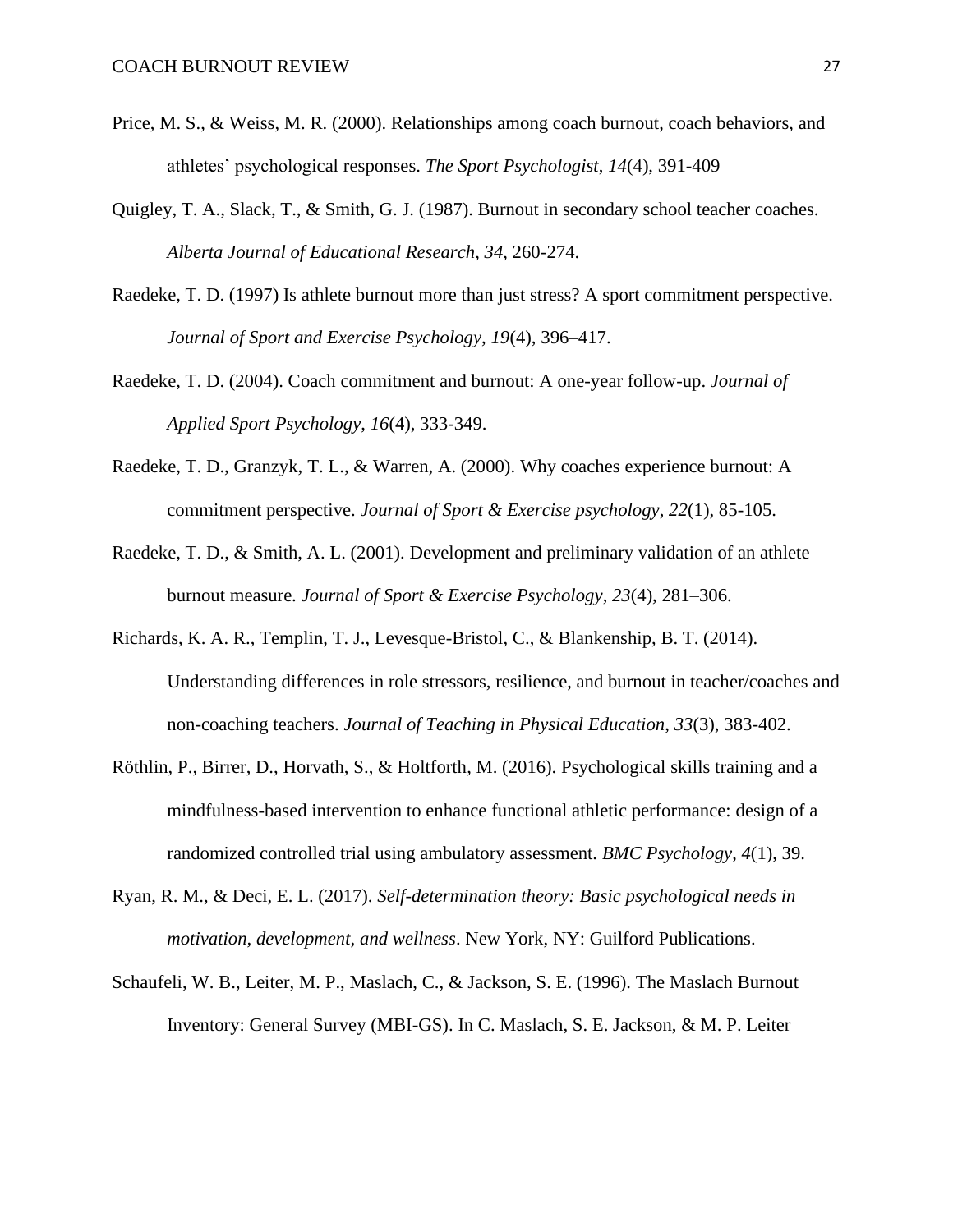(Eds.), *Maslach Burnout Inventory manual* (3rd ed., pp. 19–26). Palo Alto, CA: Consulting Psychologist Press.

- Schinke, R. J., Stambulova, N. B., Gangyan Si, G., Moore, Z. (2017). International society of sport psychology position stand: Athletes' mental health, performance, and development. *International Journal of Sport and Exercise Psychology*, 1-18.
- Schutte, N., Toppinen, S., Kalimo, R., & Schaufeli, W. (2000). The factorial validity of the Maslach Burnout Inventory-General Survey (MBI-GS) across occupational groups and nations. *Journal of Occupational and Organizational Psychology*, *73*(1), 53-66.
- Segal, Z. V., Williams, J. M. G., & Teasdale, J. D. (2018). *Mindfulness-based cognitive therapy for depression* (2nd ed.). New York, NY: Guilford Publications.
- Short, S. E., Short, M. W., & Haugen, C. R. (2015). The relationship between efficacy and burnout in coaches. *International Journal of Coaching Science*, *9*(1), 37-49.
- Siegrist, J. (1996). Adverse health effects of high effort–low reward conditions at work. *Journal of Occupational Health Psychology*, *1*(1), 27–43.
- Siegrist, J., Starke, D., Chandola, T., Godin, I., Marmot, M., Niedhammer, I., & Peter, R., (2004). The measurement of effort–reward imbalance at work: European comparisons. *Social Science & Medicine*, *58*(8), 1483-1499.
- Sisley, B.L., Capel, S.A., & Desertrain, G.S. (1987). Preventing burnout in teachers and coaches. *Journal of Physical Education, Recreation and Dance*, *58*(8), 71-75.
- Smith, R. (1986). Toward a cognitive-affective model of athletic burnout. *Journal of Sport Psychology*, *8*(1), 36-50.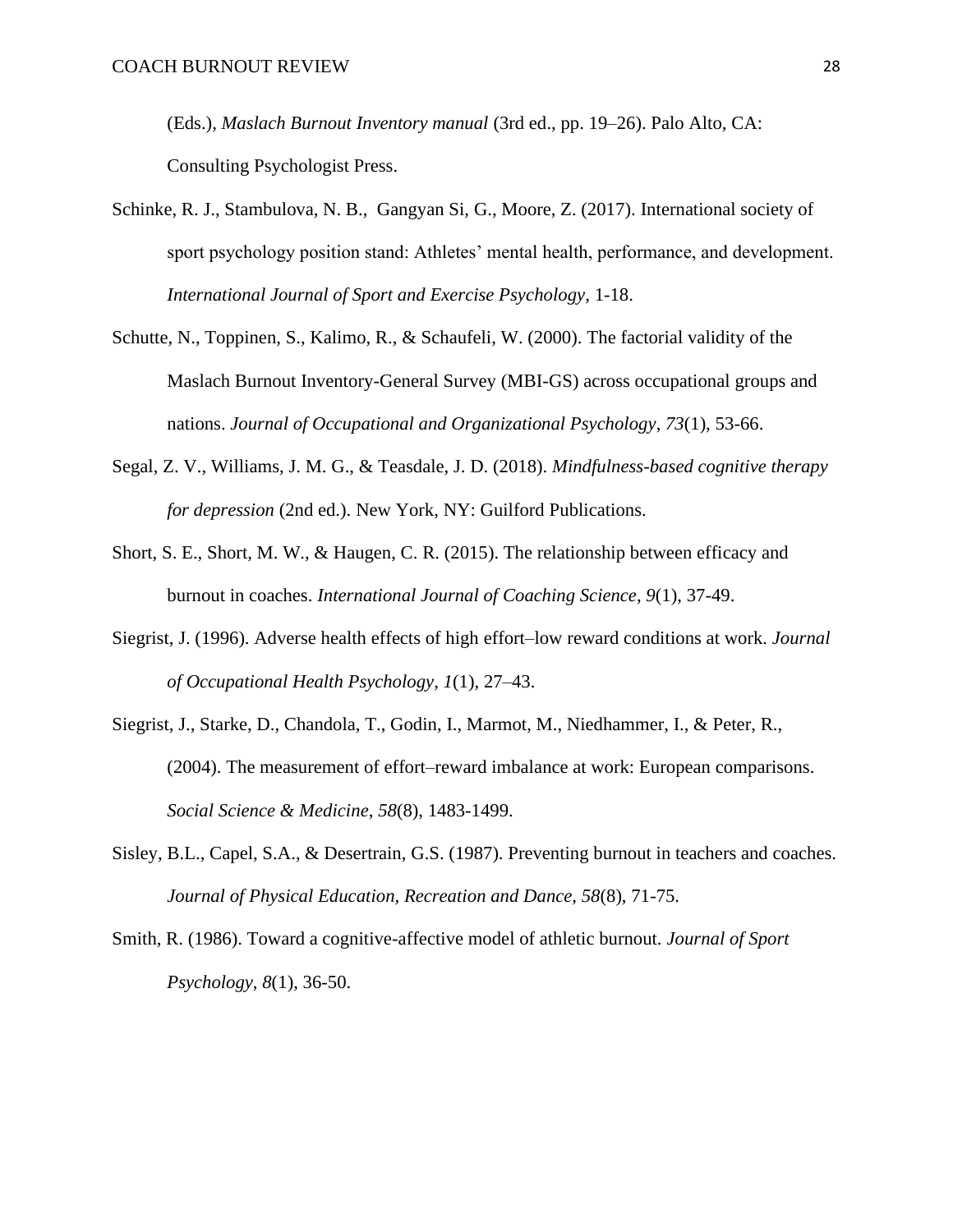- Song, Y., & Lindquist, R. (2015). Effects of mindfulness-based stress reduction on depression, anxiety, stress, and mindfulness in Korean nursing students. *Nurse Education Today*, *35*(1), 86-90.
- Stebbings, J., Taylor, I. M., Spray, C. M., & Ntoumanis, N. (2012). Antecedents of perceived coach interpersonal behaviors: the coaching environment and coach psychological welland ill-being. *Journal of Sport & Exercise Psychology*, *34*(4), 481-502.
- Stenling, A., Ivarsson, A., Hassmén, P., & Lindwall, M. (2017). Longitudinal associations between athletes' controlled motivation, ill-being, and perceptions of controlling coach behaviors: A Bayesian latent growth curve approach. *Psychology of Sport and Exercise*, *30*, 205-214.
- Tashman, L. S., Tenenbaum, G., & Eklund, R. (2010). The effect of perceived stress on the relationship between perfectionism and burnout in coaches. *Anxiety, Stress, & Coping*, *23*(2),195-212.
- Thelwell, R. C., Wagstaff, C. R. D., Chapman, M. T., & Kenttä, G. (2017). Examining coaches' perceptions of how their stress influences the coach-athlete relationship. *Journal of Sports Sciences*, *19*, 1928-1939.
- Thelwell, R.C., Wagstaff, C. R., Rayner, A., Chapman, M., & Barker, J. (2017). Exploring athletes' perceptions of coach stress in elite sport environments, *Journal of Sports Sciences*, *35*(1), 44-55.
- Thelwell, R. C., Weston, N. J. V., Greenlees, I. A., & Hutchings, N. V. (2008). Stressors in elite sport: A coach perspective. *Journal of Sports Sciences*, *26*(9), 905-918.
- United States Olympic Committee. (2017). *USOC quality coaching framework*. Champaign, IL: Human Kinetics.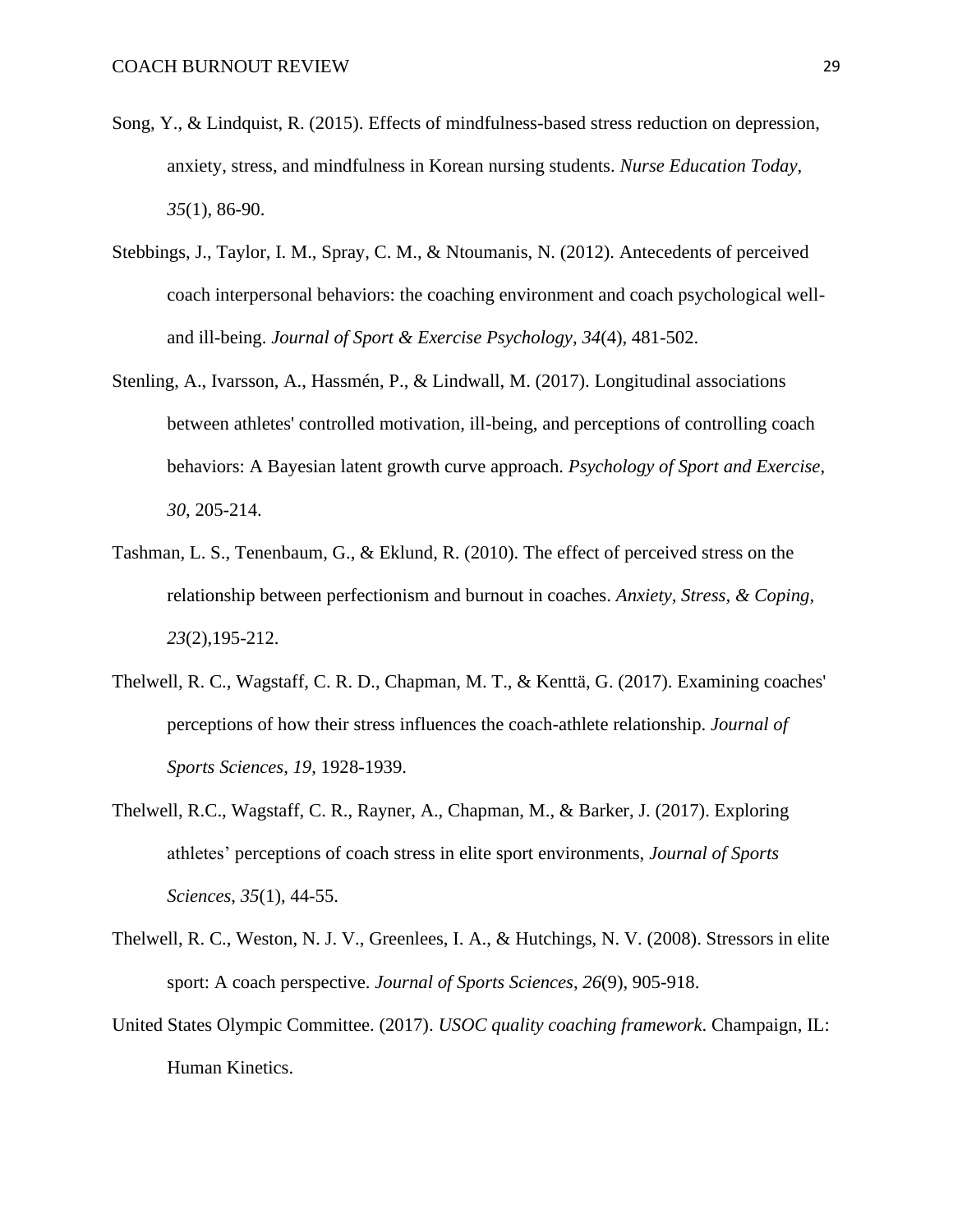- Vealey, R. S., Armstrong, L., Comar, W., & Greenleaf, C. A. (1998). Influence of perceived coaching behaviors on burnout and competitive anxiety in female college athletes. *Journal of Applied Sport Psychology*, *10*(2), 297-318.
- Vealey, R. S., Udry, E. M., Zimmerman, K, & Soliday, J. (1992). Intrapersonal and situational predictors of coaching burnout. *Journal of Sport & Exercise Psychology*, *14*(1), 40-58.
- Wilson, V. E., & Bird, E. I. (1988). Burning out in coaching Part two: Results from survey of national coaches. *Sport Science on Research and Technology in Sport*, *8*(9).
- Yin, X. C., & Xue, Z. M. (2009). Job burnout scale for competition sport coaches. *Acta Psychologica Sinica*, *6*, 010.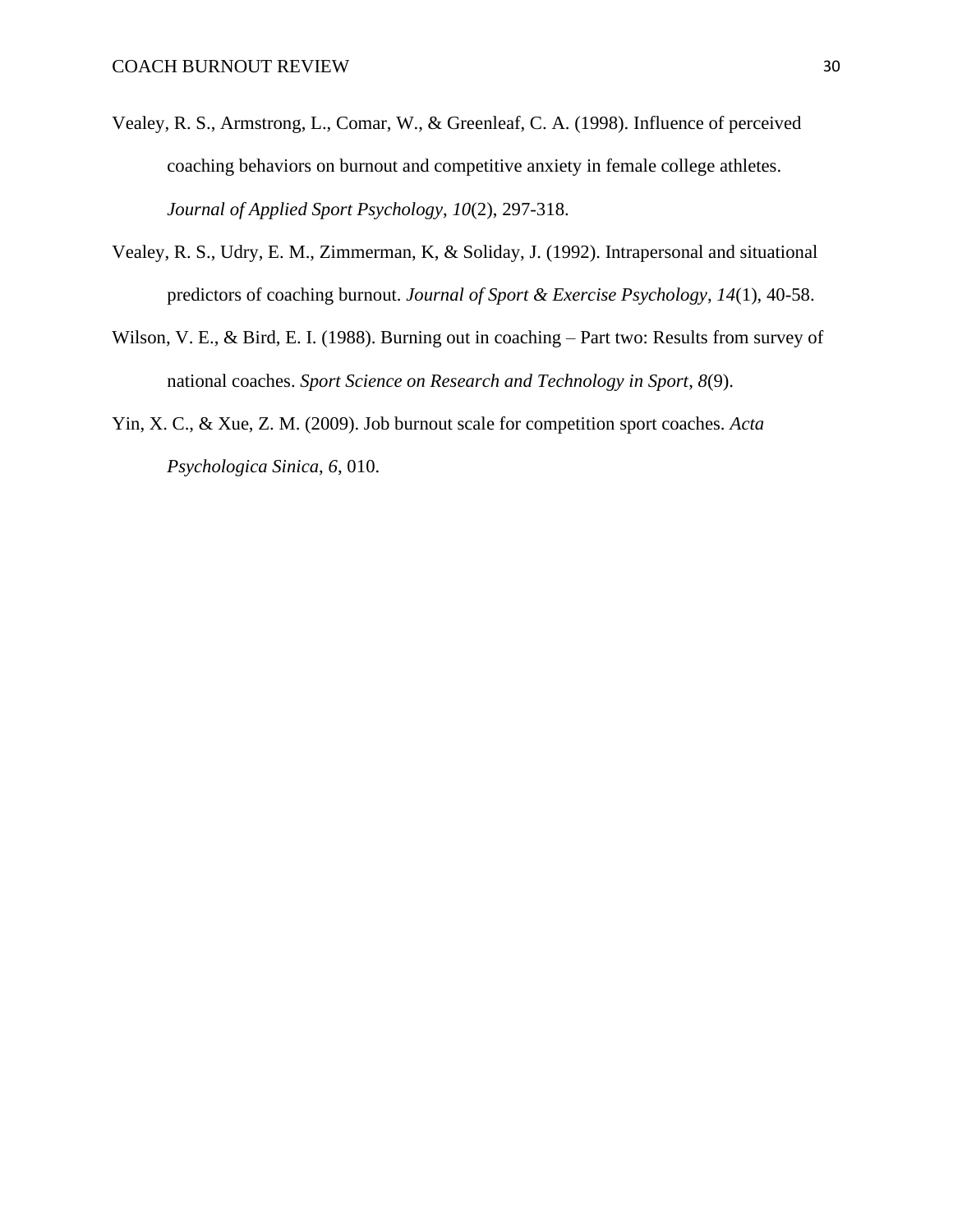# Table 1: Summary of studies included in the scoping review

|                                                                                                                                                                                                                                                                                             | $\mathbf N$    | <b>Sex</b>                                         | Level                                                    | Role                                       | <b>Sport</b><br><b>Type</b>               | Country              | Method-<br>ology                            | <b>Study</b><br>Design                     |                                                                                     | <b>BO Measure Main Findings</b><br><b>Theoretical</b><br>framework                                                                                                                                                                                    |
|---------------------------------------------------------------------------------------------------------------------------------------------------------------------------------------------------------------------------------------------------------------------------------------------|----------------|----------------------------------------------------|----------------------------------------------------------|--------------------------------------------|-------------------------------------------|----------------------|---------------------------------------------|--------------------------------------------|-------------------------------------------------------------------------------------|-------------------------------------------------------------------------------------------------------------------------------------------------------------------------------------------------------------------------------------------------------|
|                                                                                                                                                                                                                                                                                             |                | M/F<br><b>MIX</b>                                  | HP<br><b>PRO</b><br>AM<br><b>COLL</b><br><b>HS</b><br>YS | PT/FT                                      | Team<br>Individua<br>$\mathbf{I}$         |                      | <b>OUANT</b><br><b>QUAL</b><br><b>MIXED</b> | $\mathbf{CS}$<br><b>LONG</b><br><b>RET</b> | All three<br>dimensions<br>and<br>frequency<br>only, unless<br>otherwise<br>stated) |                                                                                                                                                                                                                                                       |
| Altfeld, S., & Kellmann, M. (2015). Are German<br>coaches highly exhausted? A study of differences in<br>personal and environmental factors. International<br>Journal of Sports Science and Coaching, 10(4), 637-<br>654.                                                                   | 158            | <b>MIX</b><br>$F = 9\%$<br>$M = 91%$               | <b>MIX</b><br>$HP = 46%$<br>$PRO = 37%$<br>Other = $27$  | FT                                         | <b>MIX</b><br>$T = 46.8%$<br>$I = 53.2\%$ | Germany              | <b>QUANT</b><br>Survey                      | CS                                         | MBI-C<br>(German)<br>EE Only                                                        | Overall stress and overall recovery demonstrated Stress / Recovery<br>significant effects on exhaustion. Sense of wellbeing and<br>feeling of meaningfulness both significantly related to<br>exhaustion.                                             |
| 2 Altfeld, S., Mallett, C. J., & Kellmann, M. (2015).<br>Coaches' burnout, stress, and recovery over a season:<br>A longitudinal study. International Sport Coaching<br>Journal, 2(2), 137-151.                                                                                             | 70             | <b>MIX</b><br>$F = 18%$<br>$M = 82%$               | <b>MIX</b>                                               | <b>MIX</b><br>$FT = 64.3%$<br>$PT = 35.7%$ | <b>MIX</b><br>$T = 82%$<br>$I = 18%$      | Germany              | <b>OUANT</b><br>Survey                      | <b>LONG</b>                                | MBI-C                                                                               | Burnout levels did not significantly change over the Stress / Recovery<br>course of a season. Full-time coaches whose values of<br>perceived success decreased over the season showed<br>increased emotional stress and decreased recovery<br>values. |
| 3 Bentzen, M., Lemyre, P. N., & Kenttä, G. (2014).<br>The process of burnout among professional sport<br>coaches explored through the lens of Self-<br>determination theory: A qualitative approach. Sports<br>Coaching Review, 3(2) 101-116.                                               | $\overline{4}$ | <b>MIX</b><br>$F = 50%$<br>$M = 50%$               | HP                                                       | <b>FT</b>                                  | <b>MIX</b>                                | Norway               | <b>OUAL</b><br>Interview                    | <b>RET</b>                                 | N/A                                                                                 | Heavy workloads, lack of leader support, and work- SDT<br>related conflicts affected motivation. Psychological need Workload<br>thwarting and more controlled motivation explained<br>increasing risk of burnout over time.                           |
| 4 Bentzen, M., Lemyre, P. N., & Kenttä, G. (2016a).<br>Changes in motivation and burnout indices in high-<br>performance coaches over the course of a<br>competitive season. Journal of Applied Sport<br>Psychology, 28(1), 28-48.                                                          | 343            | MIX<br>$F = 8.7\%$<br>$M = 91.3%$                  | HP                                                       | N.S.                                       | MIX<br>$T = 52.2%$<br>$I = 47.8%$         | Norway $&$<br>Sweden | <b>OUANT</b><br>Survey                      | <b>LONG</b><br>1 season                    | MBI-GS                                                                              | Coaches increased in burnout and decreased in wellbeing SDT<br>over the course of a season. SDT process model of Workload<br>change useful for explaining differences in burnout and<br>wellbeing in professional work experiences.                   |
| 5 Bentzen, M., Lemyre, P. N., & Kenttä, G. (2016b).<br>Development of exhaustion for high performance<br>coaches in association with workload and motivation:<br>A person-centered approach. Psychology of Sport<br>and Exercise, 22, 10-19.                                                | 299            | MIX<br>$F = 8.4%$<br>$M = 91.6%$                   | HP                                                       | N.S.                                       | <b>MIX</b><br>$T = 44.5%$<br>$I = 55.5%$  | Norway &<br>Sweden   | <b>OUANT</b><br>Survey                      | <b>LONG</b><br>1 season                    | MBI-GS:<br>EE Only                                                                  | Higher levels of workload and work-home interference SDT<br>were associated with higher exhaustion. Higher levels of Workload<br>recovery, intrinsic and identified regulations associated<br>with lower levels of exhaustion.                        |
| 6 Bentzen, M., Lemyre, P. N., & Kenttä, G. (2017). A<br>comparison of high-performance football coaches<br>experiencing high-versus low-burnout symptoms<br>across a season of play: Quality of motivation and<br>recovery matters. International Sport Coaching<br>Journal, 4(2), 133-146. | 92             | MIX<br>$F = 6.5%$<br>$M = 93.5%$                   | <b>MIX</b><br>HP<br><b>PRO</b>                           | FT                                         | <b>TEAM</b><br>Soccer                     | Norway               | <b>MIXED</b><br>Survey<br>Interview         | <b>LONG</b><br>1 season                    | MBI-GS                                                                              | Motivational profile, work-home interference, and SDT<br>ability to meet recovery demands were variables that Workload<br>contributed to explain differences in coaches' burnout<br>symptoms.                                                         |
| 7 Caccese, T. & Mayerberg, C. (1984). Gender<br>differences in coaches Perceived burnout of college<br>coaches. Journal of Sport Psychology, 6(3), 279-280.                                                                                                                                 | 231            | <b>MIX</b><br>$F = 40.3\%$ M NCAA/AIW<br>$= 59.7%$ | <b>COLL</b><br>A Div. I                                  | N.S.                                       | N.S.                                      | <b>USA</b>           | <b>OUANT</b><br>Survey                      | CS                                         | MBI-HSS<br>Freq. $& Int.$                                                           | Female coaches reposted significantly higher levels of Stress<br>emotional exhaustion and significantly lower levels of<br>personal accomplishment than male coaches.                                                                                 |
| 8 Capel, S. A., Sisley, B. L., & Desertrain, G. S.<br>(1987). The relationship of role conflict and role<br>ambiguity to burnout in high school basketball<br>coaches. Journal of Sport Psychology, 9, 106-117.                                                                             | 235            | <b>MIX</b><br>No Info                              | <b>HS</b><br>Dual Role<br>Teacher<br>Coaches             | PT                                         | <b>TEAM</b><br>Basketball                 | <b>USA</b>           | <b>OUANT</b><br>Survey                      | <b>CS</b>                                  | <b>MBI-HSS</b><br>Freq. & Int.                                                      | Higher role conflict, higher role ambiguity, and lower Stress<br>student enrolment in the school contributed significantly Workload<br>to higher burnout frequency and intensity                                                                      |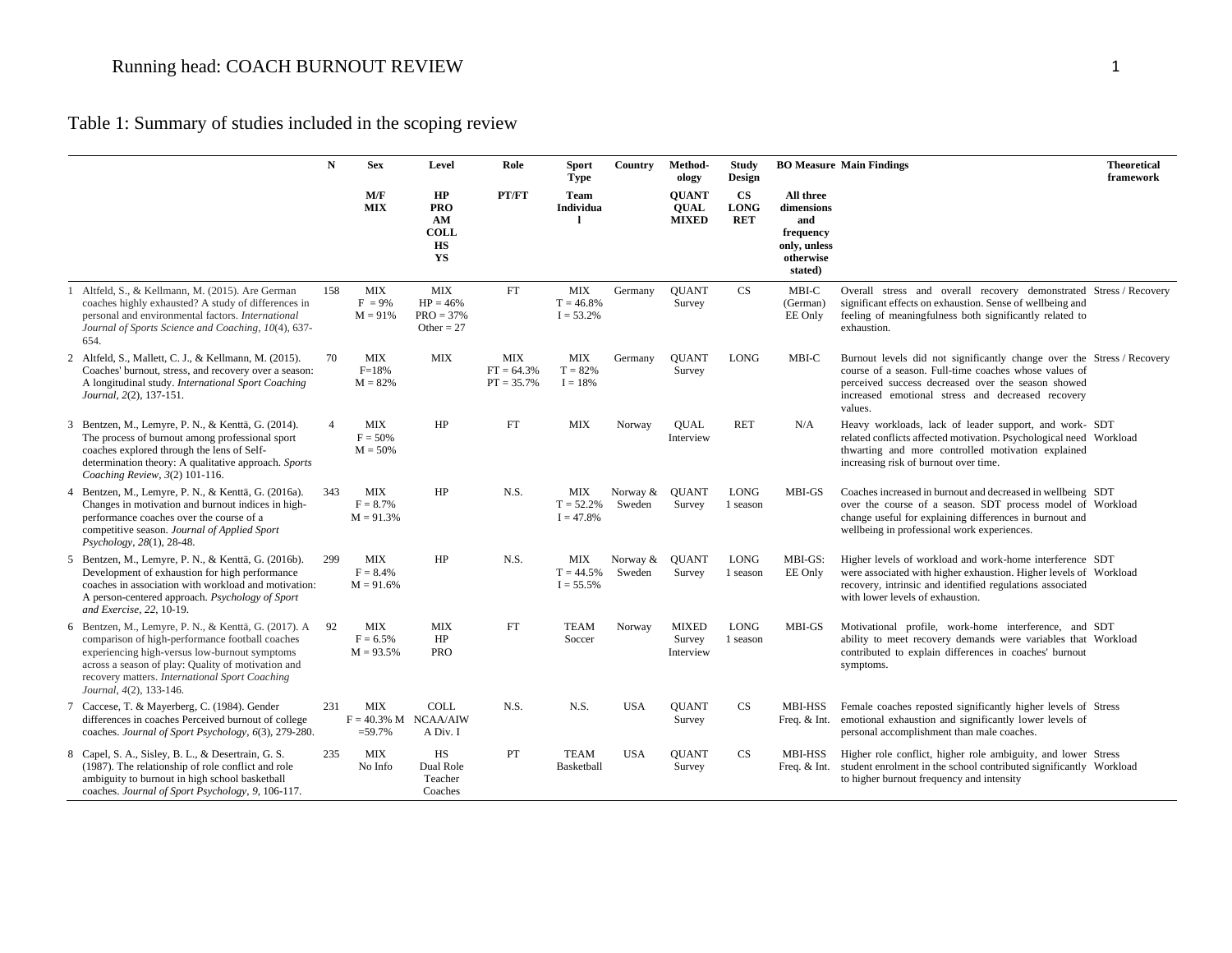| 9 Dale, J., & Weinberg, R. S. (1989). The relationship<br>between coaches' leadership style and burnout. The<br>Sport Psychologist, 3, 1-13.                                                                                                                                 | 302             | <b>MIX</b><br>$F = 23%$<br>$M = 77%$              | <b>HS &amp; COLL</b><br>NCAA Div. I                                                | FT                                                    | <b>MIX</b>                                                 | <b>USA</b> | <b>OUANT</b><br>Survey                    | CS                             | MBI-HSS<br>Freq. & Int.                    | Coaches displaying consideration style of leadership Stress<br>scored higher on freq. and int. of emotional exhaustion Leadership<br>and depersonalisation. Male coaches scored higher in<br>freq. and int. of depersonalisation.                                                                                                                             |  |
|------------------------------------------------------------------------------------------------------------------------------------------------------------------------------------------------------------------------------------------------------------------------------|-----------------|---------------------------------------------------|------------------------------------------------------------------------------------|-------------------------------------------------------|------------------------------------------------------------|------------|-------------------------------------------|--------------------------------|--------------------------------------------|---------------------------------------------------------------------------------------------------------------------------------------------------------------------------------------------------------------------------------------------------------------------------------------------------------------------------------------------------------------|--|
| 10 Donahue, E. G., Forest, J., Vallerand, R. J., Lemyre, 117<br>P. N., Crevier-Braud, L., & Bergeron, E. (2012).<br>Passion for work and emotional exhaustion: The<br>mediating role of rumination and recovery. Applied<br>Psychology-Health and Well Being, 4(3), 341-368. |                 | MIX,<br>$F = 11.1\%$<br>$M = 88%$<br>$(1 = N.S.)$ | Study1<br>MIX<br>Study 2<br>conducted<br>with Nurses                               | <b>MIX</b><br>$FT = 81%$                              | <b>MIX</b>                                                 | Norway     | <b>QUANT</b><br>Survey                    | CS                             | MBI-HSS<br>EE Only                         | Obsessive passion predicted ruminative thoughts which, Dualistic Model<br>in turn predicted emotional exhaustion. Harmonious of Passion<br>passion prevented the use of rumination and indirectly<br>protected coaches against emotional exhaustion.                                                                                                          |  |
| 11 Drake, D. & Herbert, E. P. (2002). Perceptions of<br>occupational stress and strategies for avoiding<br>burnout: case studies of two female teacher/coaches.<br>Physical Educator, 59 (4), 170-184.                                                                       | $\overline{2}$  | F                                                 | <b>HS</b>                                                                          | PT<br>Dual Role                                       | <b>TEAM</b><br>Basketball<br>Soccer<br>Volleyball          | <b>USA</b> | <b>OUAL</b><br>Case<br>Study<br>Interview | <b>LONG</b><br>4 months        | N/A                                        | Stressors included intra-role conflicts, coaching multiple Stress<br>sports, and inter-role conflicts. Coaches described a<br>cyclical pattern of stress over each academic year, and<br>over a career.                                                                                                                                                       |  |
| 12 Gencay, S. & Gencay, O. A. (2011). Burnout among<br>Judo coaches in Turkey. Journal of Occupational<br>Health, 53, 365-370.                                                                                                                                               | 65              | MIX<br>$F = 15.4%$<br>$M = 84.6%$                 | HP                                                                                 | N.S.                                                  | $\mathbf{IND}$<br>Judo                                     | Turkey     | <b>OUANT</b><br>Survey                    | CS                             | MBI(N.S.)<br>(Turkish)                     | Burnout levels of coaches ranged from low to moderate. Stress<br>More experienced Judo coaches (over 16 years) had<br>higher levels of emotional exhaustion than less<br>experienced Judo coaches. Coaches who did not feel<br>satisfaction from their sport administrators had<br>significantly higher levels of emotional exhaustion than<br>those who did. |  |
| 13 Hardin, R., Zakrajsek, R., & Gaston, B. (2015). The 326<br>relationship between job satisfaction and burnout in<br>fast-pitch softball coaches. Journal of Contemporary<br>Athletics, 9(1), 1-14.                                                                         |                 | <b>MIX</b><br>$F = 22%$<br>$M = 78%$              | <b>MIX</b><br><b>COLL</b><br>40.8% (all<br>divisions)<br>$HS = 42.6%$              | <b>MIX</b><br>$FT = 47.5%$<br>$PT = 31.6%$            | <b>TEAM</b><br>Fast-pitch<br>softball                      | <b>USA</b> | <b>OUANT</b><br>Survey                    | CS                             | MBI-HSS                                    | Softball coaches were moderately burned out. Operating SDT<br>conditions, nature of work, contingent rewards, and<br>promotion influenced coaches' levels of burnout.                                                                                                                                                                                         |  |
| 14 Hjälm, S., Kenttä, G., Hassménan, P. & Gustafsson,<br>H. (2007). Burnout among elite soccer coaches.<br>Journal of Sport Behavior, 30(4), 415-427.                                                                                                                        | 47              | M                                                 | HP                                                                                 | <b>MIX</b>                                            | <b>TEAM</b><br>Soccer                                      | Sweden     | <b>OUANT</b><br>Survey                    | CS                             | <b>MBI-ES</b>                              | 71% of coaches in the Women's Premier League Stress<br>experienced moderate to high levels of emotional<br>exhaustion, compared to 23% of coaches in the men's<br>league. Increased leadership demands place coaches in<br>the women's league at higher risk of burnout.                                                                                      |  |
| 15 Hunt, K. R., & Miller, S. R. (1994). Comparison of<br>levels of perceived stress and burnout among college<br>basketball and tennis coaches. Applied Research in<br>Coaching and Athletics Annual, 9, 198-222.                                                            | 915<br>&<br>955 | N.S.                                              | <b>COLL</b><br><b>NCAA Div. I</b><br>and $III$ )                                   | N.S.                                                  | <b>MIX</b><br>Tennis<br>Basketball                         | <b>USA</b> | <b>OUANT</b><br>Survey                    | CS/<br><b>LONG</b>             | <b>MBI-HSS</b><br>modified<br>Freq. & Int. | Burnout rates were higher for basketball than tennis, and Stress<br>were higher at T2 (1990-91) than T1 (1982-83). For both<br>coaching groups, self-imposed pressure to win was the<br>greatest stressor                                                                                                                                                     |  |
| 16 Karabatsos, G., Malousaris, G., & Apostolidis, N.<br>(2006). Evaluation and comparison of burnout levels<br>in basketball, volleyball and track and field coaches.<br>Studies in Physical Culture and Tourism, 13(1), 79-<br>83.                                          | 452             | N.S                                               | N.S                                                                                | N.S.                                                  | <b>MIX</b><br>Basketball<br>Volleyball<br>Track &<br>Field | Greece     | <b>QUANT</b><br>Survey                    | CS                             | MBI-ES                                     | Basketball coaches reported higher emotional exhaustion Stress<br>and depersonalisation then coaches from other sports,<br>and displayed explicit tendencies for burnout. Team<br>sports coaches experienced "considerable" levels of<br>professional burnout.                                                                                                |  |
| 17 Kelley, B. C. (1994). A model of stress and burnout<br>in collegiate coaches - Effects of gender and time of<br>season. Research Quarterly for Exercise and Sport,<br>$65(1)$ , 48-58.                                                                                    | 249             | <b>MIX</b><br>$F = 47.4%$<br>$M = 52.6%$          | <b>COLL</b><br>NCAA Div.<br>Ш                                                      | PT<br>Coach only $=$<br>17%<br>$Teach/Coach =$<br>38% | <b>TEAM</b><br>Baseball<br>Softball                        | <b>USA</b> | <b>OUANT</b><br>Survey                    | CS/<br><b>LONG</b><br>1 season | <b>MBI-ES</b><br>modified                  | Male and female coaches higher in coaching issues and Stress<br>lower in hardiness were higher in perceived stress. Both<br>male and female coaches' stress appraisal was predictive<br>of all burnout components.                                                                                                                                            |  |
| 18 Kelley, B. C., Eklund, R. C., & Ritter-Taylor, M.<br>(1999). Stress and burnout among collegiate tennis<br>coaches. Journal of Sport & Exercise Psychology,<br>$2I(2)$ , 113-130.                                                                                         | 265             | <b>MIX</b><br>$F = 37.4%$<br>$M = 62.6%$          | <b>COLL</b><br>NCAA Div. I<br>$(30.2\%)$<br>Div. II, III,<br>or NAIA<br>$(69.8\%)$ | <b>MIX</b><br>$PT = 71%$                              | <b>IND</b><br>Tennis                                       | <b>USA</b> | <b>QUANT</b><br>Survey                    | CS                             | <b>MBI-ES</b><br>modified                  | High levels of burnout among the sample Stress<br>A significant multivariate effect was found for gender<br>but not competition level. Women had higher tendency<br>to find coaching stressful than men Women higher on<br><b>CIS</b>                                                                                                                         |  |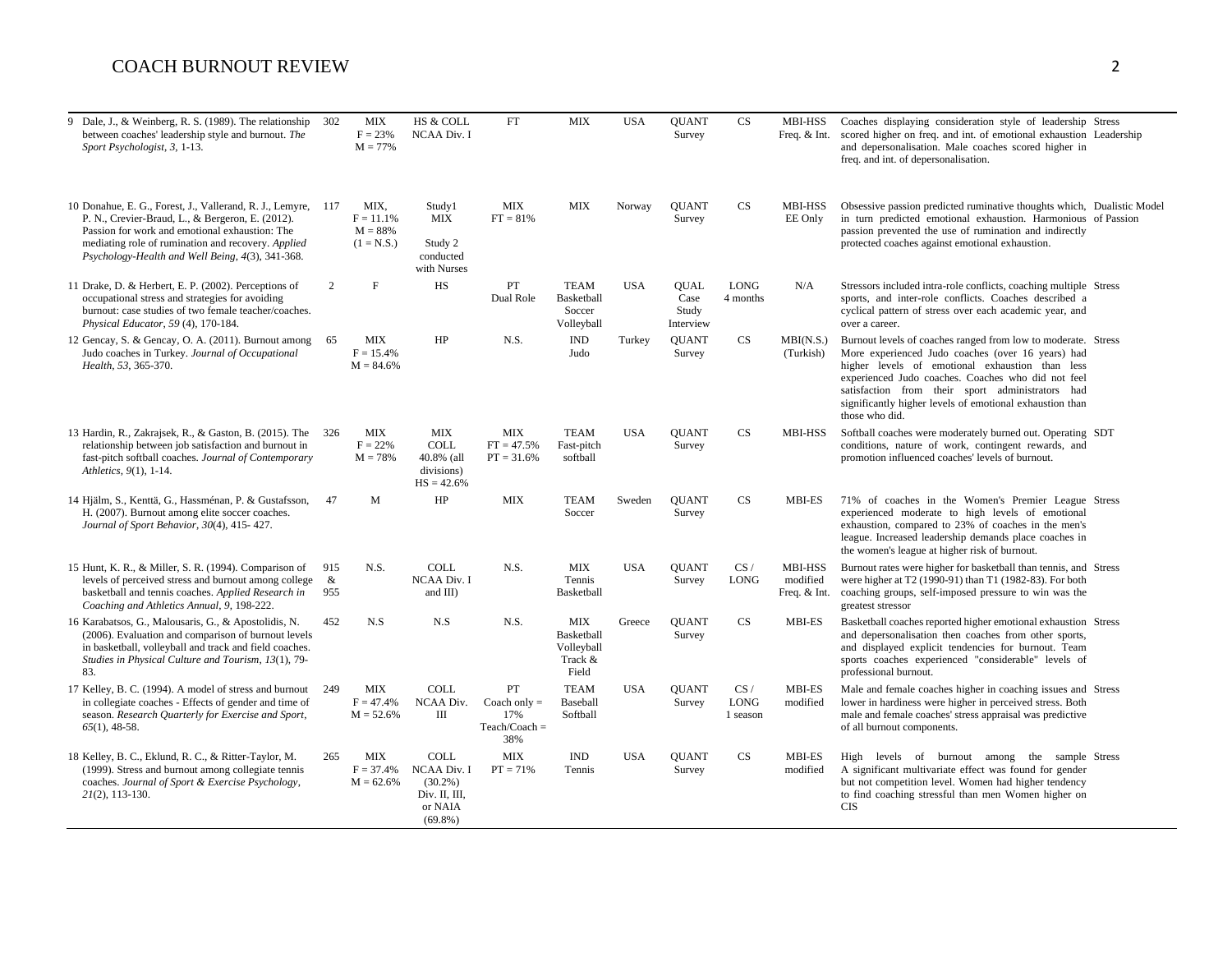| 19 Kelley, B. C., & Gill, D. L. (1993). An examination<br>of personal situational variables, stress appraisal, and<br>burnout in collegiate teacher coaches. Research<br>Quarterly for Exercise and Sport, 64(1), 94-102.                      | 214 | <b>MIX</b><br>$F = 53.7%$<br>$M = 46.3%$ | <b>COLL</b><br>NCAA Div.<br><b>III &amp; NAIA</b>                | $\cal{PT}$<br>Dual Role                                   | <b>TEAM</b><br>Basketball         | <b>USA</b> | <b>QUANT</b><br>Survey   | <b>CS</b>  | <b>MBI-ES</b><br>modified                           | Greater satisfaction with social support, less experience, Stress<br>and gender (females higher), were related to stress<br>appraisal. All stress appraisals were positively related to<br>burnout.                                                                                                                         |  |
|------------------------------------------------------------------------------------------------------------------------------------------------------------------------------------------------------------------------------------------------|-----|------------------------------------------|------------------------------------------------------------------|-----------------------------------------------------------|-----------------------------------|------------|--------------------------|------------|-----------------------------------------------------|-----------------------------------------------------------------------------------------------------------------------------------------------------------------------------------------------------------------------------------------------------------------------------------------------------------------------------|--|
| 20 Kilo, R. A., & Hassmén, P. (2016). Burnout and<br>turnover intentions in Australian coaches as related to<br>organisation support and perceived control.<br>International Journal of Sport Science & Coaching,<br>$11(2)$ , 151-161.        | 406 | <b>MIX</b><br>$F = 28%$<br>$M = 72%$     | <b>MIX</b><br>All levels                                         | <b>MIX</b><br>$FT = 19.2%$<br>$PT = 80.8\%$               | <b>MIX</b><br>Multiple            | Australia  | <b>QUANT</b><br>Survey   | <b>CS</b>  | CBQ                                                 | Higher perceived organisational support was associated Conservation of<br>with lower coach burnout scores. Internal locus of Resources (COR)<br>control and use of approach coping strategies predicted<br>lower levels of burnout. All three burnout dimensions<br>were strong predictors of coaches' turnover intentions. |  |
| 21 Koustelios, A. (2010). Burnout among football<br>coaches in Greece. Biology of Exercise, 6(1), 5-12.                                                                                                                                        | 132 | М                                        | AM                                                               | PT<br>(assumed)                                           | <b>TEAM</b><br>Football           | Greece     | <b>OUANT</b><br>Survey   | <b>CS</b>  | MBI-HSS                                             | Low overall levels of burnout. No significant differences Stress<br>between age groups and Emotional Exhaustion was<br>highest among 30-39yr olds                                                                                                                                                                           |  |
| 22 Koustelios, A. D., Kellis, S., & Bagiatis, K. (1997).<br>The role of family variables ion football coaches'<br>burnout. Coaching and Sport Sciences Journal, 2(3),<br>$41 - 45.$                                                            | 203 | M                                        | N.S.                                                             | N.S.                                                      | <b>TEAM</b><br>Football           | Greece     | <b>OUANT</b><br>Survey   | <b>CS</b>  | <b>MBI-HSS</b><br>(Greek)                           | Single coaches experienced a statistically higher level of Stress<br>depersonalisation than married coaches. An interaction<br>effect found single coaches with no children scored<br>higher on depersonalisation than married coaches with<br>children.                                                                    |  |
| 23 Lee, Y. H. & Chelladurai, P. (2016) Affectivity,<br>Emotional Labor, Emotional Exhaustion, and<br>Emotional Intelligence in Coaching. Journal of<br>Applied Sport Psychology, 28, 170-184.                                                  | 430 | <b>MIX</b><br>$F = 34.7%$<br>$M = 65.3%$ | <b>COLL</b><br><b>NCAA Div. I</b>                                | N.S.                                                      | <b>MIX</b>                        | <b>USA</b> | <b>OUANT</b><br>Survey   | <b>CS</b>  | MBI(N.S)<br>EE Only<br>(modified - 5<br>items only) | Positive affectivity predicted three forms of emotional Emotional Labour<br>labour. Coaches' surface acting and genuine expression<br>significantly predicted their Emotional Exhaustion.<br>Emotional intelligence moderated the relationship<br>between surface acting and Emotional Exhaustion.                          |  |
| 24 Li, L. (2012). The Study on Effects Resulted from<br>Job Burnout on Performance Appraisal of<br>Professional Coaches in China. Advanced Materials<br>Research, 345, 405-410.                                                                | 213 | N.S                                      | <b>MIX</b>                                                       | Managers or<br>Coaches in<br>professional<br>sports teams | <b>MIX</b>                        | China      | <b>OUANT</b><br>Survey   | CS         | Job Burnout<br>Scale                                | Burnout is the Independent here.<br><b>Stress</b><br>Low potency and knowledge drain elements of burnout Workload<br>predict task performance (KD being the primary factor).                                                                                                                                                |  |
| 25 Lundkvist, E., Gustafsson, H., Hjälm, S., &<br>Hassmén, P. (2012). An interpretative<br>phenomenological analysis of burnout and recovery<br>in elite soccer coaches. Qualitative Research in<br>Sport, Exercise and Health, 4(3), 400-419. | 8   | M<br>(from Hiälm<br>et al., 2007)        | HP                                                               | <b>MIX</b><br>$FT = 1$                                    | <b>TEAM</b><br>Football           | Sweden     | <b>OUAL</b><br>Interview | <b>RET</b> | N/A                                                 | Findings describe coach burnout as stemming from a Stress / Recovery<br>combination of issues related to home and work.<br>Workload<br>Two profiles of burnout identified:<br>- handling performance culture<br>- overall situation including workload, family, and<br>health                                               |  |
| 26 Lundkvist, E. Gustafsson, H., Davis, P., & Hassmén. 261<br>(2016). Workaholism, home-work/work-home<br>interference, and exhaustion among sports coaches.<br>Journal of Clinical Sport Psychology, 10, 222-236.                             |     | <b>MIX</b><br>261                        | <b>MIX</b><br>17% PRO<br>Rest HS                                 | <b>MIX</b><br>$FT=54%$<br>PT=44%                          | <b>MIX</b><br>Soccer<br>Athletics | Sweden     | <b>QUANT</b><br>Survey   | <b>CS</b>  | <b>CBQ</b><br>EE Only                               | Workaholism associated with Emotional Exhaustion for Work-Home<br>coaches high on EE. Negative work-home interference Interference<br>has a stronger association with EE than negative home-<br>work interference. Coaches in the higher percentiles<br>have a higher risk for burnout.                                     |  |
| 27 Malinauskas, R., Malinauskiene, V., & Dumciene, A. 203<br>(2010). Burnout and perceived stress among<br>university coaches in Lithuania. Journal of<br>Occupational Health, 52(5), 302-307.                                                 |     | <b>MIX</b><br>$F = 33%$<br>$M = 67%$     | <b>COLL</b>                                                      | N.S.                                                      | N.S.                              | Lithuania  | <b>OUANT</b><br>Survey   | <b>CS</b>  | <b>CBQ</b>                                          | Burnout was more common among university coaches Stress<br>with over 10 years' experience. Higher levels of<br>perceived stress were associated with burnout.                                                                                                                                                               |  |
| 28 McNeill, K., Durand-Bush, N., & Lemyre, P. N.<br>(2016). Understanding coach burnout and underlying<br>emotions: a narrative approach. Sports Coaching<br>Review, 6(2), 1-18.                                                               | 5   | MIX,<br>$F = 2$<br>$M = 3$               | <b>MIX</b>                                                       | FT                                                        | <b>IND'L</b><br>Mixed<br>sports   | Canada     | <b>QUAL</b><br>Interview | Narrative  | MBI-ES                                              | Coaches described a variety of emotions including anger, Emotions<br>anxiety, apathy, and dejection, which have negative<br>implications on their well-being and coaching practice.<br>Emotions were linked to the three dimensions of burnout.                                                                             |  |
| 29 Nikolaos, A. (2012). An examination of a burnout<br>model in basketball coaches. Journal of Physical<br>Education & Sport, 12(2), 171-179.                                                                                                  | 170 | M                                        | <b>PRO</b><br>At least 1<br>season with<br>Nat. Division<br>Club | N.S.                                                      | <b>TEAM</b><br>Basketball         | Greece     | <b>OUANT</b><br>Survey   | <b>CS</b>  | <b>MBI-ES</b>                                       | 26% variance in perceived stress was accounted for by Stress<br>coaching level, social support, and years in present<br>position<br>23% of variance in burnout level was accounted for by<br>combination of indirect and direct variables, with<br>perceived stress being a major predictor.                                |  |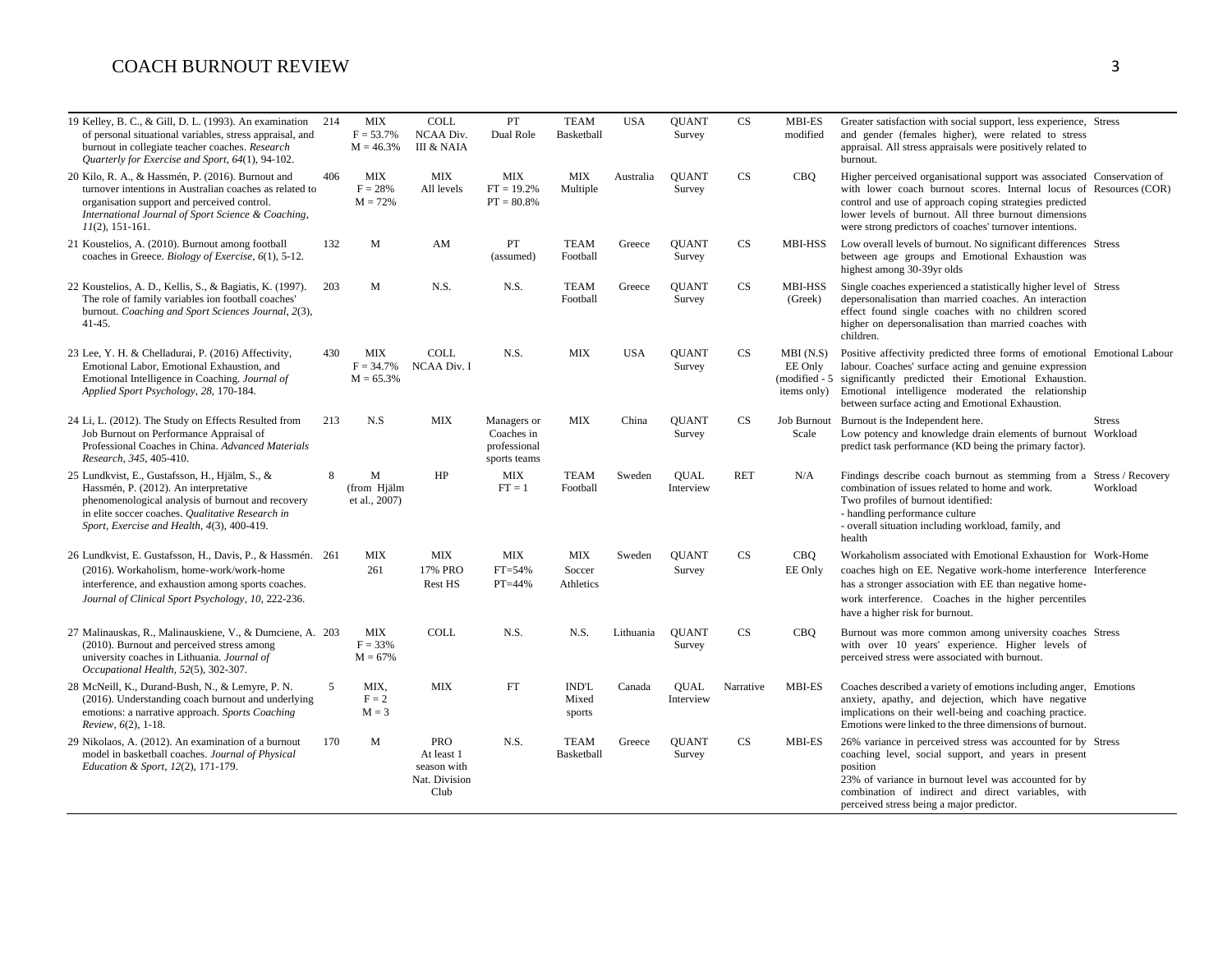| 30 Olusoga, P. & Kenttä, G. (2017). Desperate to quit: A 2<br>narrative analysis of burnout and recovery in sports<br>coaching. The Sport Psychologist, 31(3), 237-248.                                                   |                    | M                                                      | HP                                 | FT                                          | <b>TEAM</b>                                            | Sweden     | <b>OUAL</b><br>Interview            | <b>RET</b>     | N/A                         | Findings highlighted the experiences of burnout Stress<br>including antecedents, experiences of coaching with Work Home<br>burnout, withdrawal from sport, and recovery and Interference<br>personal growth. Role-clarity, work-life balance,<br>counselling, and mentoring all important in facilitating<br>recovery. |
|---------------------------------------------------------------------------------------------------------------------------------------------------------------------------------------------------------------------------|--------------------|--------------------------------------------------------|------------------------------------|---------------------------------------------|--------------------------------------------------------|------------|-------------------------------------|----------------|-----------------------------|------------------------------------------------------------------------------------------------------------------------------------------------------------------------------------------------------------------------------------------------------------------------------------------------------------------------|
| 31 Omotoya, O. O. (1991). Frequency of burnout among 40<br>selected soccer coaches in Nigeria. Asian Journal of<br>Physical Education, $14$ (1), $83 - 88$ .                                                              |                    | M                                                      | <b>PRO</b>                         | FT                                          | <b>TEAM</b><br>Soccer                                  | Nigeria    | <b>QUANT</b><br>Survey              | <b>CS</b>      | MBI(N.S.)<br>Freq. $& Int.$ | No significant differences between successful and less Stress<br>successful coaches on emotional exhaustion and<br>depersonalisation. Successful coaches (win-loss) scored<br>significantly higher in personal accomplishment than<br>less successful coaches.                                                         |
| 32 Pastore, D. L., & Judd, M. R. (1993). Gender<br>differences in burnout among coaches of women's<br>athletic teams of 2-year college. Sociology of Sport<br>Journal, 10, 205-212.                                       | 232                | MIX<br>$F = 35%$<br>$M = 65%$                          | <b>COLL</b>                        | N.S                                         | MIX<br>Basketball<br>Volleyball<br>X-country<br>Tennis | <b>USA</b> | <b>OUANT</b><br>Survey              | <b>CS</b>      | <b>MBI-ES</b>               | A main effect for gender revealed females scored higher Not explicitly<br>on emotional exhaustion then males. Female coaches stated<br>were more burned out on all three burnout subscales than<br>norms. Male coaches were less burned out than norms. Reference to<br>work life balance                              |
| 33 Pastore, D. L. & Kuga, D. J. (1993). High school<br>coaches of women's teams: an evaluation of burnout<br>levels. Physical Educator, 50 (3), 123-131.                                                                  | 167                | <b>MIX</b><br>$F = 39%$<br>$M = 61%$                   | HS                                 | N.S                                         | <b>MIX</b><br>Softball<br>Track                        | <b>USA</b> | <b>OUANT</b><br>Survey              | CS             | <b>MBI-ES</b>               | Female coaches reported higher levels of emotional Stress<br>exhaustion,<br>depersonalisation,<br>and<br>personal<br>accomplishment than male coaches. The overall degree<br>of burnout was average for males, and average to high<br>for females.                                                                     |
| 34 Price, M. S., & Weiss, M. R. (2000). Relationships<br>among coach burnout, coach behaviors, and athletes'<br>psychological responses. The Sport Psychologist, 14, 193<br>391-409.                                      | $+$                | 15 Coaches $(15)$<br><b>MIX</b><br>$F = 5$<br>$M = 10$ | <b>HS</b>                          | PT<br>Dual Role                             | <b>TEAM</b><br>Soccer                                  | <b>USA</b> | <b>OUANT</b><br>Survey              | CS             | <b>MBI-ES</b>               | Coaches higher in EE were perceived as providing less Leadership<br>training and instruction and less social support and<br>making fewer autocratic and democratic decisions.                                                                                                                                          |
|                                                                                                                                                                                                                           |                    |                                                        |                                    |                                             |                                                        |            |                                     |                |                             | Athletes' perceptions of more training and instruction,<br>social support, positive feedback, more democratic and<br>less autocratic styles were related to more positive<br>(perceived competence, enjoyment) and less negative<br>(anxiety burnout) psychological consequences.                                      |
| 35 Quigley, T. A., Slack, T., & Smith, G. J. (1987).<br>Burnout in secondary school teacher coaches. Alberta<br>Journal of Educational Research, 34, 260-274.                                                             | 75<br>$\geq$<br>21 | N.S.                                                   | HS                                 | PT<br>Dual Role                             | N.S                                                    | Canada     | <b>MIXED</b><br>Survey<br>Interview | CS/RET         | MBI-C                       | Coaches had moderate levels of EE, lower personal Golembiewski's<br>accomplishment, and moderate depersonalisation (1983) Phase<br>compared to norms. More females in were in the upper Model of Burnout<br>phases of burnout than males and less experienced<br>coaches appeared more prone to burnout.               |
|                                                                                                                                                                                                                           |                    |                                                        |                                    |                                             |                                                        |            |                                     |                |                             | Size of School (smaller $=$ greater burnout), Amount of<br>Admin, Compensation, and recognition and reward all<br>factors influencing burnout                                                                                                                                                                          |
| 36 Raedeke, T. D. (2004). Coach commitment and<br>burnout: A one-year follow-up. Journal of Applied<br>Sport Psychology, 16, 333-349.                                                                                     | 141                | <b>MIX</b><br>141<br>$F = 43.3%$<br>$M = 56.7%$        | YS<br>Age group<br>swimmers        | <b>MIX</b><br>$PT = 61\%$                   | $\mathbf{IND}$<br>Swimming                             | <b>USA</b> | <b>QUANT</b><br>Survey              | LONG<br>1 year | MBI-C<br>EE Only<br>(CBI)   | Coaches with characteristics suggesting increased Commitment<br>entrapment showed the largest increase in exhaustion.<br>Those with decreased coaching interest had the lowest<br>commitment.                                                                                                                          |
| 37 Raedeke, T. D., Granzyk, T. L., & Warren, A.<br>(2000). Why coaches experience burnout: A<br>commitment perspective. Journal of Sport &<br>Exercise psychology, 22, 85-105.                                            | 295                | MIX<br>$F = 43%$<br>$M = 57%$                          | <b>YS</b><br>Age group<br>swimmers | <b>MIX</b><br>$FT = 35%$<br>$PT = 65\%$     | <b>MIX</b><br>Swimming                                 | <b>USA</b> | <b>OUANT</b><br>Survey              | CS             | MBI-C<br>EE Only<br>(CBI)   | Three clusters of coaches were identified (Commitment, Commitment)<br>Entrapment, Less Interested). Cluster differences<br>explained 38% of variance in burnout and commitment<br>scores. Entrapped coaches higher on burnout than other<br>groups.                                                                    |
| 38 Richards, K. A. R., Templin, T. J., Levesque-Bristol, 413<br>C., & Blankenship, B. T. (2014). Understanding<br>differences in role stressors, resilience, and burnout<br>in teacher/coaches and non-coaching teachers. |                    | <b>MIX</b><br>Teacher<br>Coaches<br>$M = 21.3%$        | <b>MIX</b><br>HS<br><b>YS</b>      | <b>MIX</b><br>$TC = 50.1%$<br>$NTC = 49.9%$ | MIX<br>Physical<br>Education                           | <b>USA</b> | <b>OUANT</b><br>Survey              | CS             | <b>MBI-ES</b>               | All participants reported low Role Ambiguity and Role Theory<br>depersonalisation, moderate levels of role conflict,<br>emotional exhaustion, and high levels of role overload,<br>and personal accomplishment                                                                                                         |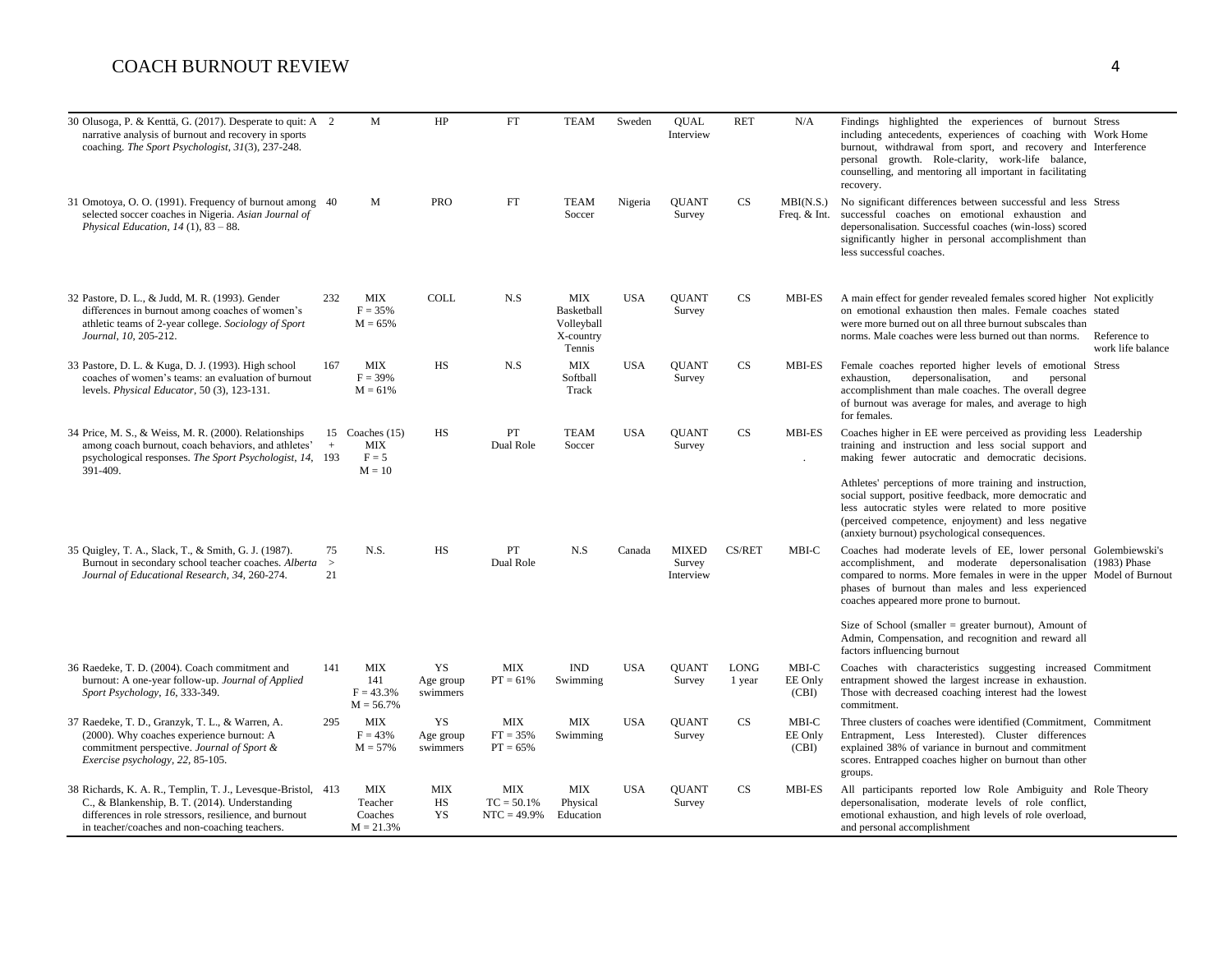| Journal of Teaching in Physical Education, 33(3),<br>383-402.                                                                                                                                                                                                                  |                  | $F = 28.8%$<br>Non-Teacher<br>Coaches<br>$F = 42.1%$<br>$M = 7.8%$                           |                                                                                               |                                                       |                                         |            |                        |                  |                                                      | A small interaction effect found - emotional exhaustion<br>lower for teacher coaches in non-core subjects.                                                                                                                                                                                                                                       |
|--------------------------------------------------------------------------------------------------------------------------------------------------------------------------------------------------------------------------------------------------------------------------------|------------------|----------------------------------------------------------------------------------------------|-----------------------------------------------------------------------------------------------|-------------------------------------------------------|-----------------------------------------|------------|------------------------|------------------|------------------------------------------------------|--------------------------------------------------------------------------------------------------------------------------------------------------------------------------------------------------------------------------------------------------------------------------------------------------------------------------------------------------|
| 39 Short, S. E., Short, M. W., & Haugen, C. R. (2015).<br>The Relationship Between Efficacy and Burnout in<br>Coaches. International Journal of Coaching Science,<br>$9(1)$ , 37-49.                                                                                           | 101              | <b>MIX</b><br>T1(101)<br>$F = 13.9\%$ M<br>$= 86.1%$<br>T2(68)<br>$F = 16.1%$<br>$M = 83.9%$ | HS                                                                                            | MIX<br>97% employed Basketball<br>outside<br>coaching | TEAM                                    | <b>USA</b> | <b>OUANT</b><br>Survey | LONG<br>1 season | <b>CBO</b>                                           | Coaches had lower coaching efficacy scores and higher Coaching<br>burnout scores at post-season compared to pre-season. Efficacy<br>Correlations between coaching efficacy and burnout<br>were negative at both time points. Low efficacy coaches<br>were more burned out as time passed compared to high<br>efficacy coaches.                   |
| 40 Sisley, B. L., Capel, S. A., & Desertrain, G. S.<br>(1987). Preventing burnout in teachers and coaches.<br>Journal of Physical Education, Recreation and<br>Dance, 58, 71-75.                                                                                               | 235              | <b>MIX</b><br>$F = 7%$<br>$M = 93%$                                                          | <b>HS</b>                                                                                     | N.S<br>(Head Coaches) Basketball                      | <b>TEAM</b>                             | <b>USA</b> | <b>OUANT</b><br>Survey | CS               | <b>MBI-HSS</b><br>modified                           | None of the teacher coaches reported high levels of Stress<br>burnout, emotional exhaustion, depersonalisation, or low<br>personal accomplishment.                                                                                                                                                                                               |
| 41 Stebbings, J., Taylor, I. M., Spray, C. M., &<br>Ntoumanis, N. (2012). Antecedents of perceived<br>coach interpersonal behaviors: the coaching<br>environment and coach psychological well-and ill-<br>being. Journal of Sport & Exercise Psychology,<br>$34(4)$ , 481-502. | 418              | MIX<br>418<br>$M = 73.2%$<br>$F = 26.8%$                                                     | MIX<br>All levels                                                                             | MIX<br>$FT = 14.4\%$                                  | MIX<br>32<br>different<br>sports        | UK         | <b>OUANT</b><br>Survey | <b>CS</b>        | <b>CBO</b><br>E/PE Only                              | Higher work-life conflict and fewer opportunities for SDT<br>professional development were associated with a distinct<br>maladaptive process of thwarted psychological needs,<br>psychological ill-being, and perceived controlling<br>interpersonal behaviour.                                                                                  |
| 42 Tashman, L. S., Tenenbaum, G., & Eklund, R.<br>(2010). The effect of perceived stress on the<br>relationship between perfectionism and burnout in<br>coaches. Anxiety, Stress, & Coping, 23(2), 195-212.                                                                    | 177              | <b>MIX</b><br>$F = 35.5%$<br>$M = 66.4%$                                                     | <b>COLL</b><br>All levels                                                                     | N.S.                                                  | <b>MIX</b><br>12<br>different<br>sports | <b>USA</b> | <b>OUANT</b><br>Survey | CS               | MBI<br>Adapted for<br>use with<br>coaches            | Results indicated an indirect effect of self-evaluative Stress<br>perfectionism on burnout through perceived stress, as Perfectionism<br>well as a significant direct link to burnout, accounting for<br>56% of its variance. Conscientious perfectionism did not<br>impact burnout either directly or indirectly.                               |
| 43 Vealey, R. S., Armstrong, L., Comar, W., &<br>Greenleaf, C. A. (1998). Influence of Perceived<br>Coaching Behaviors on Burnout and Competitive<br>Anxiety in female College Athletes. Journal of<br>Applied Sport Psychology, 10, 297-318.                                  | 12<br>$+$<br>149 | Coaches<br><b>MIX</b><br>$F = 11$<br>$M = 1$                                                 | <b>COLL</b><br><b>NCAA Div. I</b><br>$=$<br>$\overline{7}$<br>Div. $II = 2$<br>Div. $III = 3$ | N.S.                                                  | <b>TEAM</b><br>Basketball<br>Softball   | <b>USA</b> | <b>OUANT</b><br>Survey | CS               | <b>MBI-HSS</b><br>Adapted for<br>use with<br>coaches | Coach burnout significantly related to perceived Stress<br>coaching styles/behaviour. Coaches higher in emotional<br>exhaustion and depersonalisation were perceived by their<br>athletes to use dispraise and an autocratic coaching style.                                                                                                     |
| 44 Vealey, R. S., Udry, E. M., Zimmerman, K. &<br>Soliday, J. (1992). Intrapersonal and situational<br>predictors of coaching burnout. Journal of Sport &<br>Exercise Psychology, 14, 40-58.                                                                                   | 848              | <b>MIX</b><br>848,<br>$F = 23.7%$<br>$M = 75.5%$<br>$NS = 0.8\%$                             | <b>MIX</b><br>HS & COLL                                                                       | N.S.                                                  | MIX<br>10<br>different<br>sports        | <b>USA</b> | <b>OUANT</b><br>Survey | <b>CS</b>        | MBI-HSS<br>use with<br>coaches                       | Trait anxiety emerged as the strongest predictor of Stress<br>Adapted for burnout. Several other cognitive perceptions of the<br>coaching role (perceived overload of demands, control or<br>autonomy, attainment of meaningful accomplishment,<br>value, professional support, rewards, success,<br>excitement) were also predictive of burnout |
| 45 Wilson, V. E., & Bird, E. I. (1988). Burning out in<br>coaching - Part two: Results from survey of national<br>coaches. Sport Science on Research and Technology<br>in Sport, $8(9)$ .                                                                                      | 144              | <b>MIX</b><br>$F = 13.2\%$<br>$M = 85.4%$                                                    | N.S.                                                                                          | <b>MIX</b><br>$FT = 65%$                              | N.S.                                    | Canada     | <b>QUANT</b><br>Survey | <b>CS</b>        | <b>MBI-HSS</b>                                       | Coaching was reported to be stressful (although no Stress<br>indication of how this was measured is provided). Full-<br>time coaches reported higher levels of burnout and 'stress<br>related symptoms' than part-time coaches.                                                                                                                  |

**KEY:**

**LEVEL: HP** = High Performance; **PRO** = Professional; **AM** = Amateur; **COLL** = Collegiate; **HS** = High-School; **YS** = Youth Sport.

**STUDY DESIGN:** CS = Cross Sectional; LONG = Longitudinal; RET = Retrospective

BO MEASURE\*: MBI = Maslach Burnout Inventory; HSS = Human Services Survey; GS = General Survey; ES = Educators Survey; C = Adapted for use with coaches; EE = Emotional Exhaustion; CBQ = Coach Burnout Questionnaire

**All categories: N.S. = Not Stated**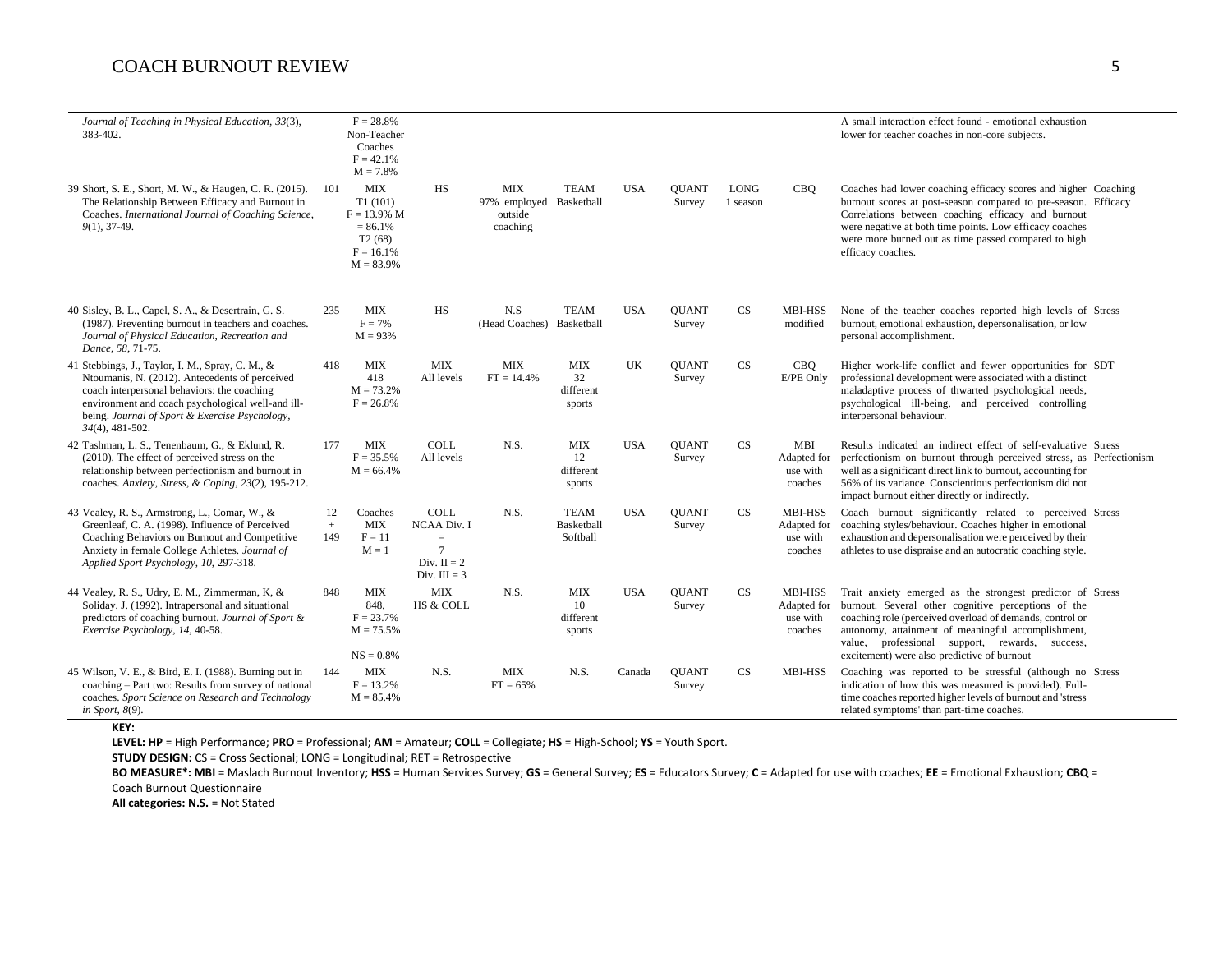\*Some authors referred specifically to the MBI-C, while others referred to "adapted" or "modified" versions of other MBI questionnaires. We have attempted to capture the burnout measure used, as specifically described by the authors in each study.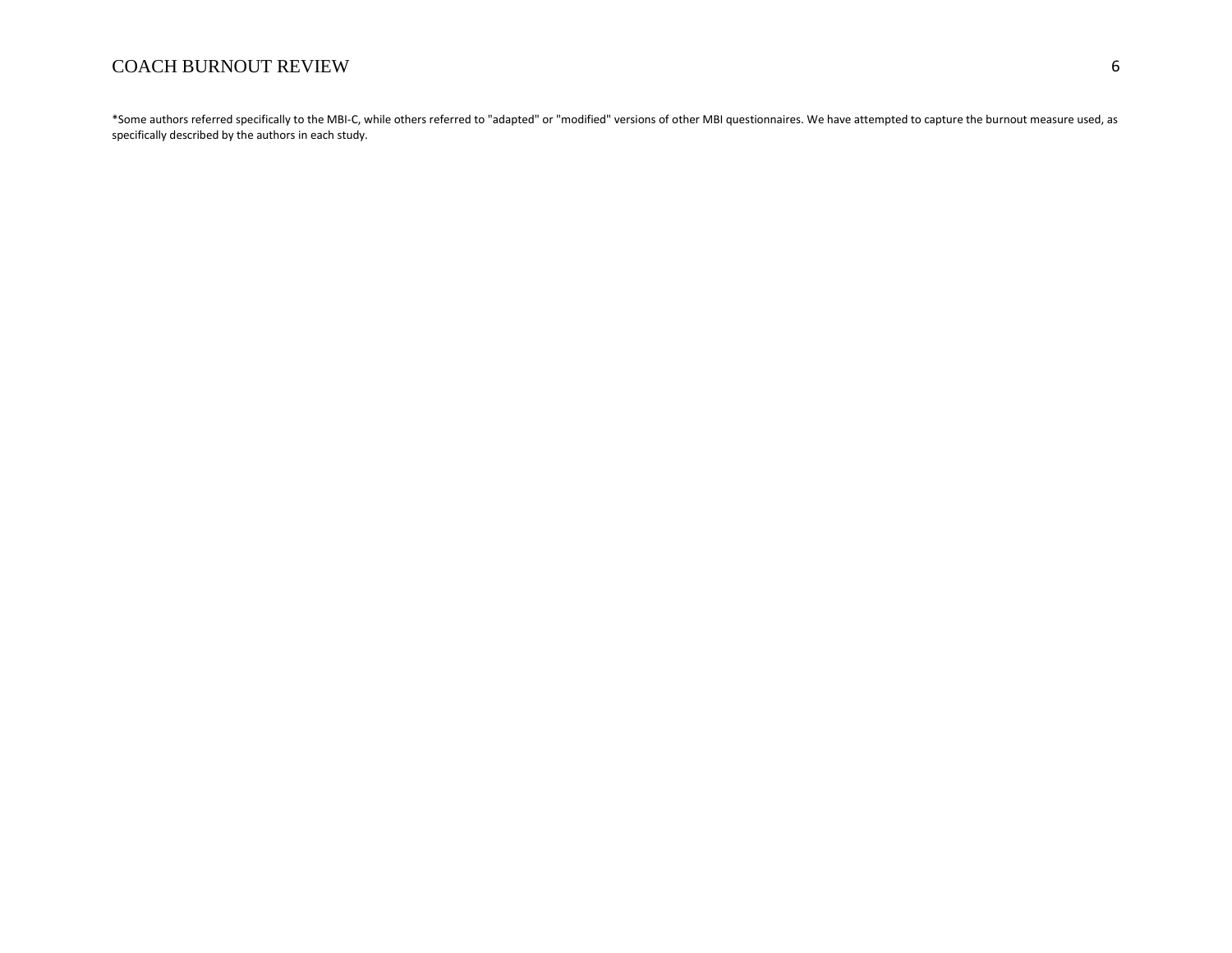# Running head: COACH BURNOUT REVIEW 1

| Demographic                 | n                        | % of sample |
|-----------------------------|--------------------------|-------------|
| Country                     |                          |             |
| North America               | 24                       | 53.3        |
| <b>USA</b>                  | 21                       | 46.7        |
| Canada                      | $\mathfrak{Z}$           | 6.7         |
| Scandinavia                 | 9                        | 20.0        |
| Sweden                      | 4                        | 8.9         |
| <b>Norway</b>               | $\mathfrak{Z}$           | 6.7         |
| Sweden & Norway             | $\overline{c}$           | 4.4         |
| Europe                      | 9                        | 20.0        |
| Greece                      |                          | 8.9         |
|                             | 4<br>$\overline{2}$      | 4.4         |
| Germany                     | $\mathfrak{1}$           | 2.2         |
| UK                          |                          | 2.2         |
| Turkey                      | 1                        |             |
| Lithuania                   | 1                        | 2.2         |
| Other                       | 3                        | 6.7         |
| China                       | 1                        | 2.2         |
| Australia                   | 1                        | 2.2         |
| Nigeria                     | 1                        | 2.2         |
| <b>Gender of Coach</b>      |                          |             |
| Male                        | 7                        | 15.5        |
| Female                      | 1                        | 2.2         |
| Mixed male & female         | 34                       | 75.6        |
| Did not specify             | 3                        | 6.7         |
| <b>Employment Status</b>    |                          |             |
| Full-time                   | 8                        | 17.8        |
| Part-time (inc. dual role)  | $\overline{7}$           | 15.5        |
| Mixed FT & PT               | 14                       | 31.1        |
| Did not specify             | 16                       | 35.6        |
| <b>Sport Type</b>           |                          |             |
| Team                        | 17                       | 37.8        |
| Individual                  | $\overline{4}$           | 8.9         |
| Mixed team and individual   | 20                       | 44.4        |
| Did not specify             | $\overline{\mathcal{A}}$ | 8.9         |
|                             |                          |             |
| <b>Coaching Level</b>       |                          |             |
| "High Performance"          | 7                        | 15.6        |
| "Professional"              | $\overline{2}$           | 4.4         |
| Collegiate                  | 10                       | 22.2        |
| High-School                 | 7                        | 15.6        |
| Collegiate and High School  | 3                        | 6.7         |
| Amateur                     | $\mathbf{1}$             | 2.2         |
| <b>Youth Sport</b>          | $\overline{2}$           | 4.4         |
| Multiple performance levels | 10                       | 22.2        |
| Did not Specify             | 3                        | 6.7         |

Table 2: Summary of the sample characteristics of the studies included in this review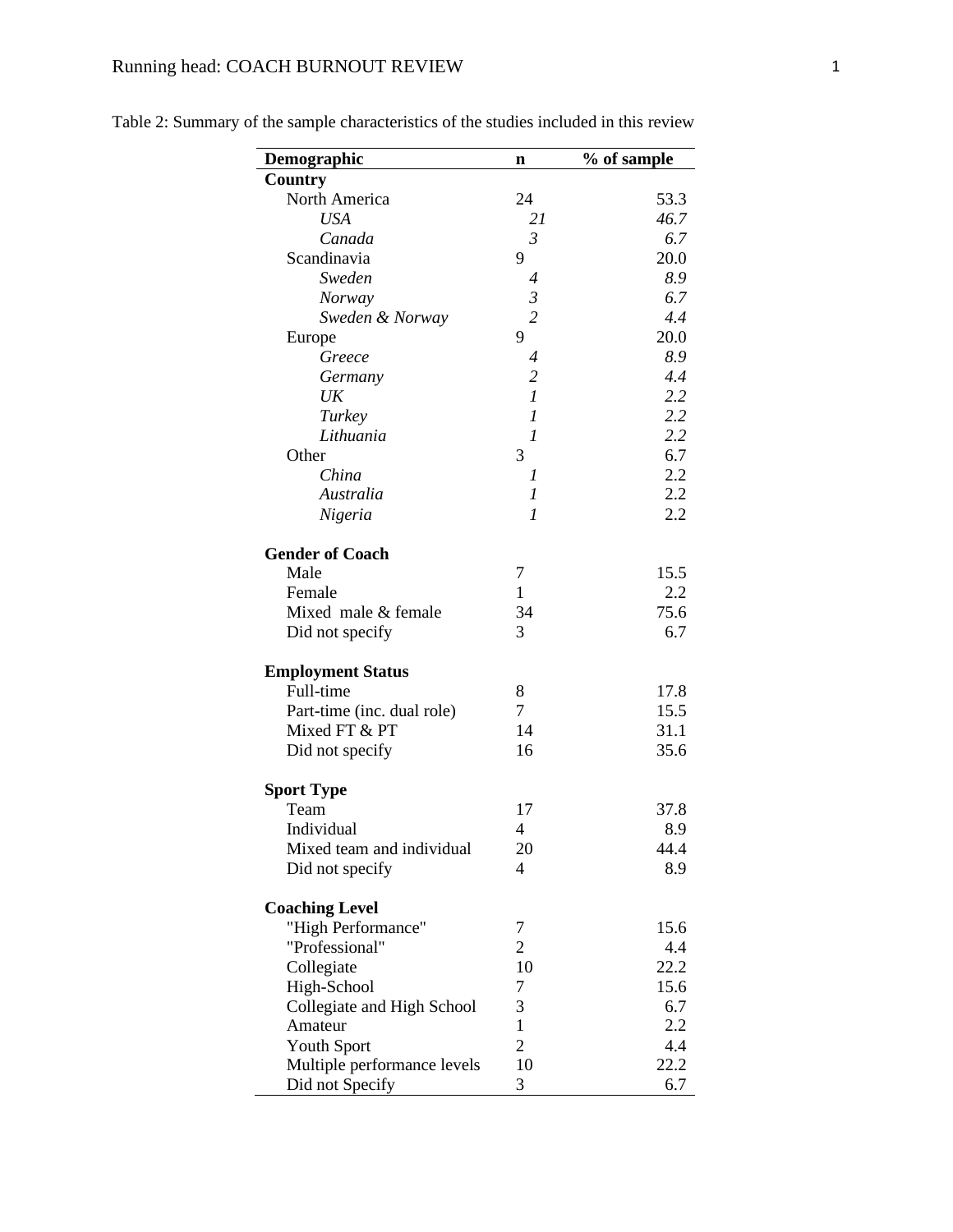| Study design characteristic | n  | % of sample |
|-----------------------------|----|-------------|
| <b>Methodology</b>          |    |             |
| Quantitative                | 38 | 84.45       |
| Qualitative                 | 5  | 11.1        |
| Mixed methods               | 2  | 4.45        |
| Design *                    |    |             |
| Cross sectional             | 32 | 80          |
| Longitudinal                | 8  | 20          |
| <b>Burnout Measure *</b>    |    |             |
| <b>MBI-HSS</b>              | 12 | 30.0        |
| <b>MBI-GS</b>               | 3  | 7.5         |
| <b>MBI-ES</b>               | 10 | 25.0        |
| MBI-C                       | 5  | 12.5        |
| MBI- version not stated     | 4  | 10.0        |
| <b>CBQ</b>                  | 5  | 12.5        |
| <b>Job Burnout Scale</b>    | 1  | 2.5         |

Table 3: Study design characteristics of the 45 studies included in this review.

**\*used in the 40 quantitative/mixed methods studies**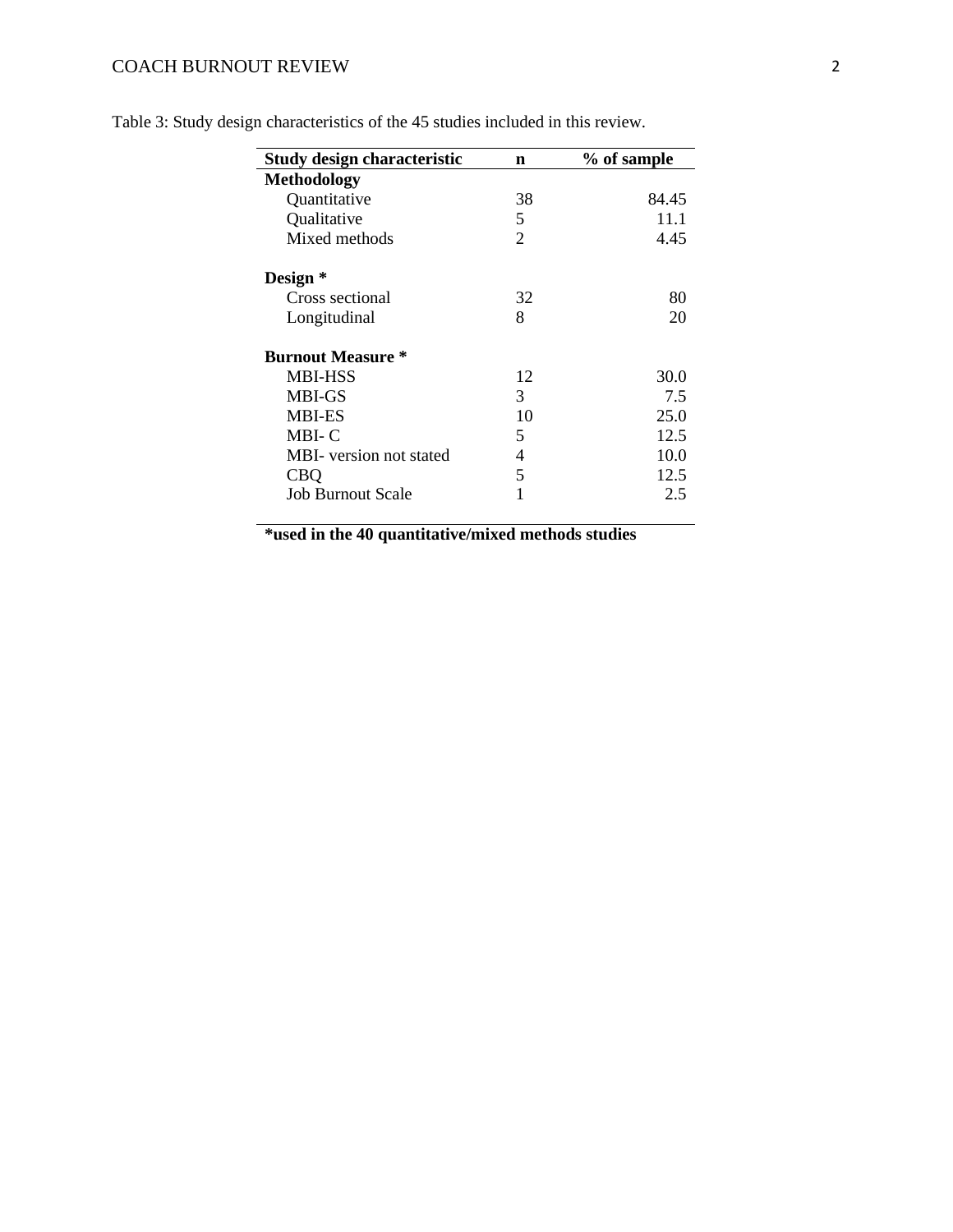#### **Appendix A: Publications excluded from the review**

#### *Book chapters*

- Altfeld, S., & Kellmann, M. (2013). Burnout in coaches. In B. R. Doolittle (Ed.), *Psychology of burnout: New research* (pp. 193-207). New York, NY: Nova Science Publishers.
- Kallus, K. W. & Kellmann, M. (2000). Burnout in athletes and coaches. In Y. L. Hanin (Ed.), *Emotions in sport* (pp. 209-230). Champaign, IL: Human Kinetics.
- Odom, S. & Perin, T. (1985). Coach and athlete burnout. In L. Bunker, R. Rotella, & A. Reilly (Eds.), *Sport psychology: Psychological considerations in maximising sport performance* (pp. 213-222). Ann Arbor, MI: McDaught and Quinn inc.
- Raedeke, T. D., & Kenttä, G. (2013). Coach burnout. In P. Potrac, W. Gilbert, & J. Denison (Eds.), *Handbook of sports coaching* (pp. 424-435). New York, NY: Routledge

### *Reviews*

- Dale, J., & Weinberg, R.S. (1990). Burnout in sport: A review and critique. *Applied Sport Psychology*, *2*(1), 67-83.
- Dimitrios, B., Athanasios, K., Eleni, Z., Maria, K., Labros, S., & Ioanna, B. (2013). Job satisfaction and job burnout of coaches – a review of the international literature. *International Journal of Human Resource Management and Research*, *3*(3), 27-38.
- Goodger, K., Gorely, T., Lavallee, D., & Harwood, C. (2007). Burnout in sport: A systematic review. *The Sport Psychologist*, *21*(2), 127-151.

#### *Professional practice*

Giges, B., Petitpas, A.J., & Vernacchia, R.A. (2004). Helping coaches meet their own needs: Challenges for the sport psychology consultant. *The Sport Psychologist*, *18*(4), 430-444. *Abstracts*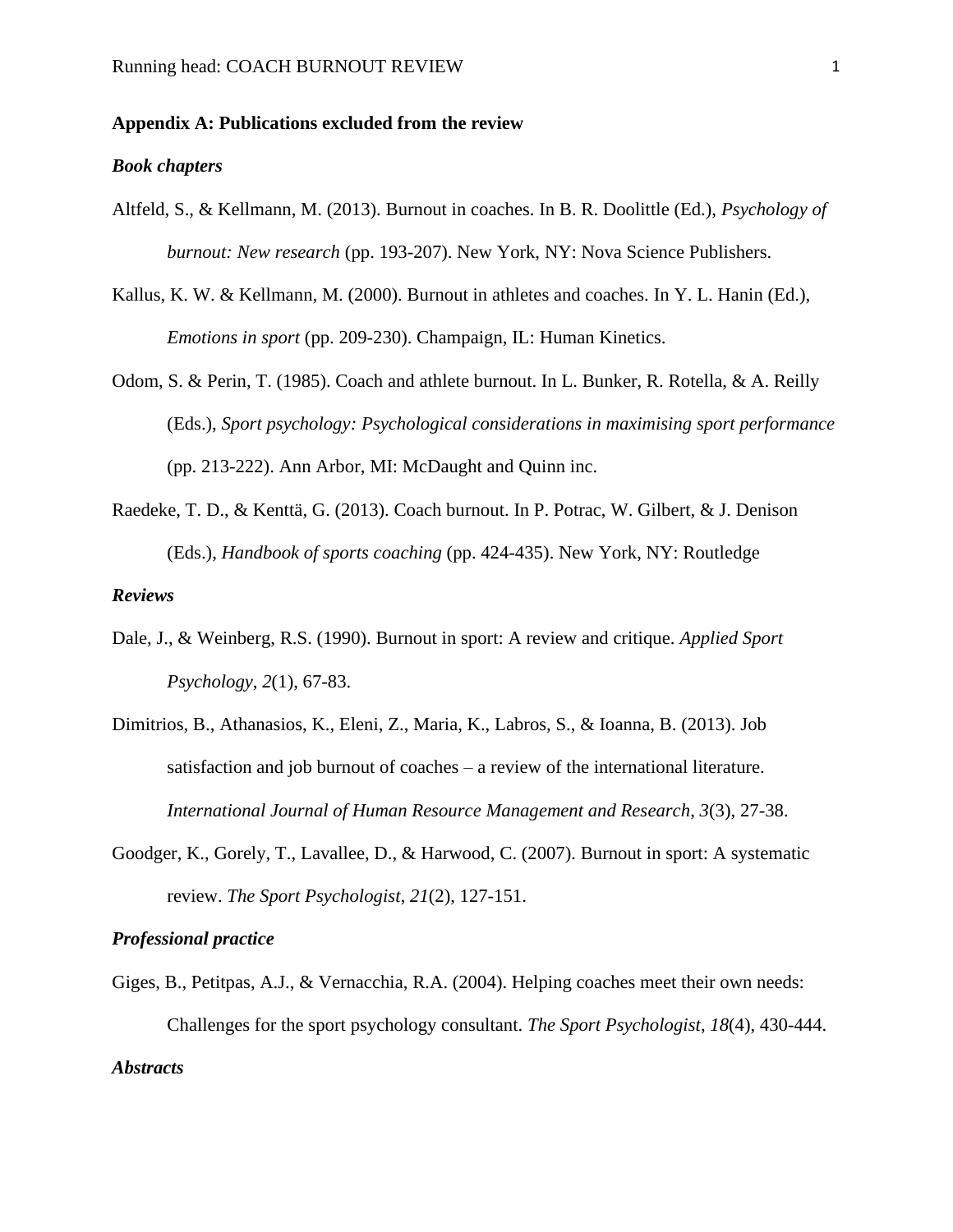- Hunt, K. (1983). The relationship between occupational stressors and burnout among coaches. *Dissertation Abstracts International*, *44*(8)
- Pease, D. G., Zapalac, R. K. & Lee, R. (2003). Role of selected variables in the burnout of high school basketball coaches. *Research Quarterly for exercise and Sport*, *74*(1), Supple. A-66.

#### *Limited/no burnout data*

- Altfeld, S., & Kellmann, M. (2014). Measurement of coaches burnout: reliability and validity of three burnout questionnaires. *German Journal of Sports Medicine*, *65*(2), 43-49.
- Bradford, S. H. & Keshock, C. M. (2009). Female coaches and job stress: A review of the literature. *College Student Journal*, *43*(1), 196-200.
- Dixon, M. A., & Bruening, J. E. (2007). Work-family conflict in coaching I: A top-down perspective. *Journal of Sport Management*, *21*(3), 377.
- Kellmann, M., Altfeld, S., & Mallett, C. J. (2015). Recovery–stress imbalance in Australian Football League coaches: A pilot longitudinal study. *International Journal of Sport and Exercise Psychology, 14*(3), 1-10.
- Lundkvist, E., Stenling, A., Gustafsson, H., & Hassmén, P. (2014). How to measure coach burnout: An evaluation of three burnout measures. *Measurement in Physical Education and Exercise Science*, *18*(3), 209-226.
- Felder, D., & Wishnietsky, D. (1990). Role conflict, coaching burnout and reduction in the number of female interscholastic coaches. *The Physical Educator*, *47*(2), 7-13.
- Frey, M. (2007). College coaches'experiences with stress: Problem solvers have problems, too. *The Sport Psychologist*, *21*(1), 38-57.